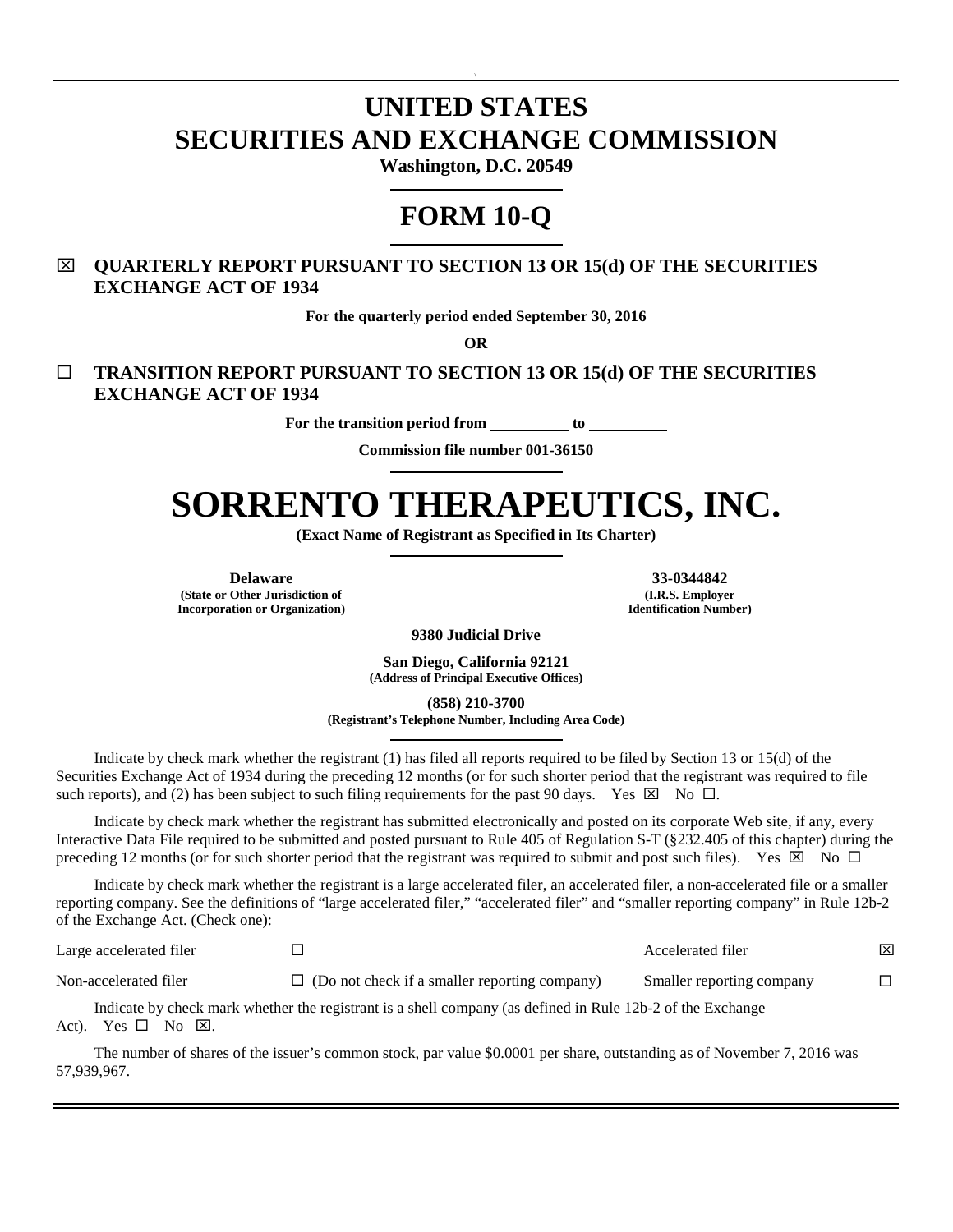## Sorrento Therapeutics, Inc.

## Form 10-Q for the Quarter Ended September 30, 2016

## **Table of Contents**

| Part I     |                                                                                                            |                |
|------------|------------------------------------------------------------------------------------------------------------|----------------|
| Item 1.    |                                                                                                            |                |
|            |                                                                                                            |                |
|            | Condensed Consolidated Statements of Operations for the Three and Nine Months Ended September 30, 2016 and |                |
|            |                                                                                                            |                |
|            | Condensed Consolidated Statements of Comprehensive Income (Loss) for the Three and Nine Months Ended       |                |
|            |                                                                                                            | $\mathcal{E}$  |
|            | Condensed Consolidated Statements of Cash Flows for the Nine Months Ended September 30, 2016 and 2015      | $\overline{4}$ |
|            |                                                                                                            |                |
| Item 2.    |                                                                                                            |                |
| Item 3.    |                                                                                                            |                |
| Item 4.    |                                                                                                            |                |
|            |                                                                                                            |                |
| Part II    |                                                                                                            |                |
| Item $1$ . |                                                                                                            |                |
| Item 1A.   |                                                                                                            |                |
| Item 6.    |                                                                                                            | 42             |
|            |                                                                                                            |                |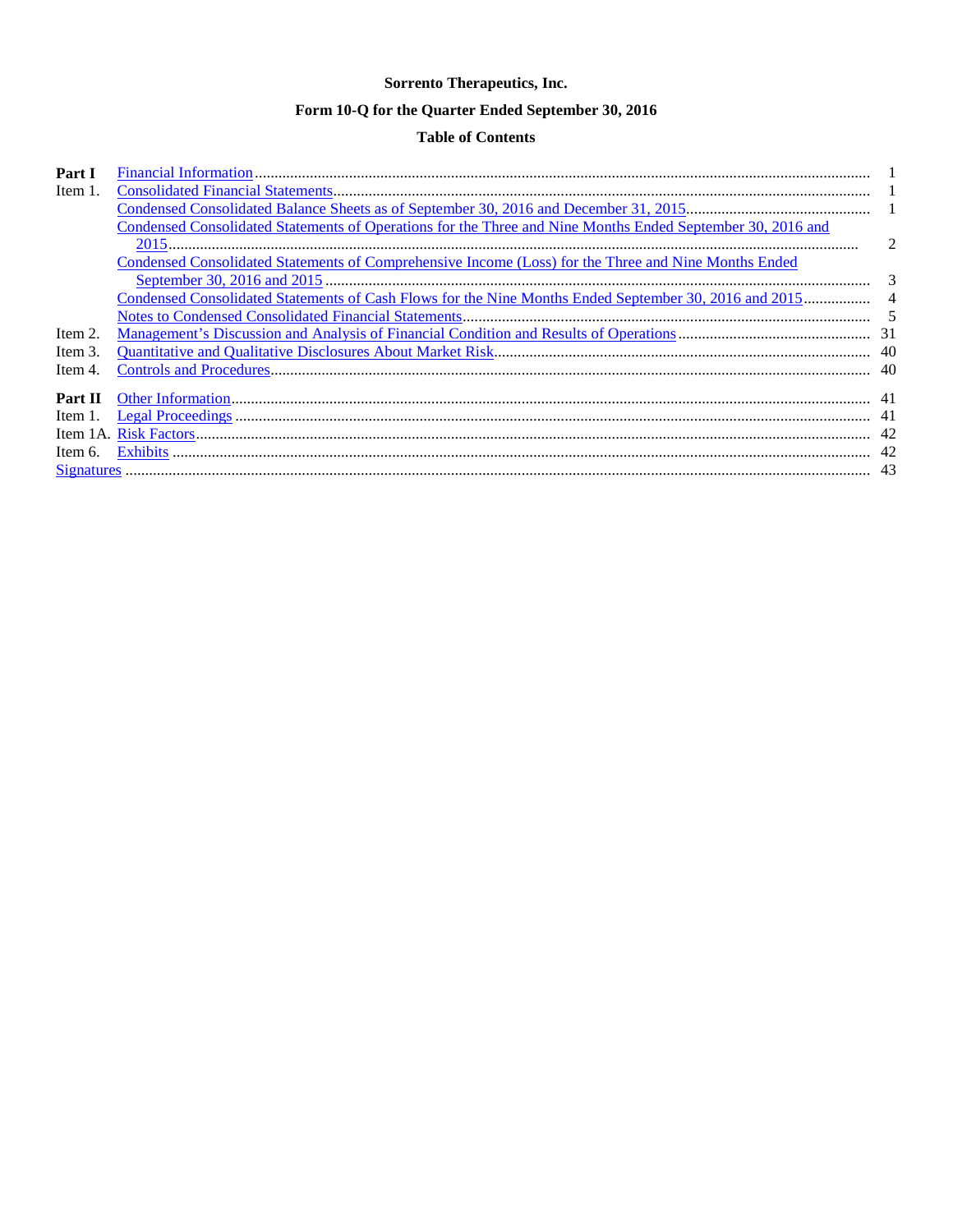#### <span id="page-2-0"></span>**PART I. FINANCIAL INFORMATION**

## <span id="page-2-1"></span>**Item 1. Consolidated Financial Statements.**

## <span id="page-2-2"></span>**SORRENTO THERAPEUTICS, INC. CONDENSED CONSOLIDATED BALANCE SHEETS (Unaudited)**

(In thousands, except for share amounts)

|                                                                                                                                   | September 30,<br>2016 | December 31,<br>2015 |
|-----------------------------------------------------------------------------------------------------------------------------------|-----------------------|----------------------|
| <b>ASSETS</b>                                                                                                                     |                       |                      |
| <b>Current assets:</b>                                                                                                            |                       |                      |
| Cash and cash equivalents                                                                                                         | \$<br>66,480          | \$<br>39,038         |
| Marketable securities                                                                                                             | 1,241                 | 97,366               |
| Grants and accounts receivables, net                                                                                              | 526                   | 903                  |
| Income tax receivable                                                                                                             | 1,927                 | 1,715                |
| Notes receivable                                                                                                                  | 600                   |                      |
| Prepaid expenses and other, net                                                                                                   | 1,062                 | 1,996                |
| <b>Total current assets</b>                                                                                                       | 71,836                | 141,018              |
| Property and equipment, net                                                                                                       | 10.083                | 7,246                |
| Intangibles, net                                                                                                                  | 3,579                 | 3,912                |
| Goodwill                                                                                                                          | 20,626                | 20,626               |
| Investments in common stock                                                                                                       | 112,008               | 112,008              |
| Equity method investments                                                                                                         | 59,413                | 58,119               |
| Other, net                                                                                                                        | 1,513                 | 590                  |
| <b>Total assets</b>                                                                                                               | \$<br>279,058         | \$<br>343,519        |
| <b>LIABILITIES AND STOCKHOLDERS' EQUITY</b>                                                                                       |                       |                      |
|                                                                                                                                   |                       |                      |
| <b>Current liabilities:</b>                                                                                                       |                       |                      |
| Accounts payable                                                                                                                  | \$<br>1,377           | \$<br>1,339          |
| Accrued payroll and related                                                                                                       | 2,834                 | 2,361                |
| Current portion of deferred compensation                                                                                          | 984                   | 891                  |
| Accrued expenses                                                                                                                  | 4,474                 | 3,877                |
| Current portion of deferred revenue                                                                                               | 9,186                 | 50                   |
| Acquisition consideration payable                                                                                                 | 12,000                | 12,000               |
| Derivative liability                                                                                                              |                       | 5,520                |
| Current portion of debt                                                                                                           | 5,188                 | 4,835                |
| <b>Total current liabilities</b>                                                                                                  | 36,043                | 30,873               |
| Long-term debt                                                                                                                    | 458                   | 4,394                |
| Deferred compensation                                                                                                             |                       | 12                   |
| Deferred tax liabilities                                                                                                          | 35,047                | 49,341               |
| Deferred revenue                                                                                                                  | 127,612               | 110,900              |
| Deferred rent and other                                                                                                           | 7,404                 | 7,061                |
| <b>Total liabilities</b>                                                                                                          | 206,564               | 202,581              |
| <b>Commitments and contingencies</b>                                                                                              |                       |                      |
| <b>Equity:</b>                                                                                                                    |                       |                      |
| Sorrento Therapeutics, Inc. equity                                                                                                |                       |                      |
| Preferred stock, \$0.0001 par value; 100,000,000 shares authorized and no shares<br>issued or outstanding                         |                       |                      |
| Common stock, \$0.0001 par value; 750,000,000 shares authorized and<br>57,580,051 and 37,771,459 shares issued and outstanding at | 26                    | $\overline{4}$       |
| September 30, 2016 and December 31, 2015, respectively                                                                            |                       |                      |
| Additional paid-in capital                                                                                                        | 336,594               | 184,898              |
| Accumulated other comprehensive income                                                                                            | 328                   | 73,579               |
| Treasury stock                                                                                                                    | (51, 491)             |                      |
| Stock subscription receivable                                                                                                     | (43,502)              |                      |
| Accumulated deficit                                                                                                               | (162, 299)            | (113, 329)           |
| <b>Total Sorrento Therapeutics, Inc. stockholders' equity</b>                                                                     | 79,656                | 145,152              |
| <b>Noncontrolling interests</b>                                                                                                   | (7,162)               | (4,214)              |
| Total equity                                                                                                                      | 72,494                | 140,938              |
| Total liabilities and stockholders' equity                                                                                        | \$<br>279,058         | \$<br>343,519        |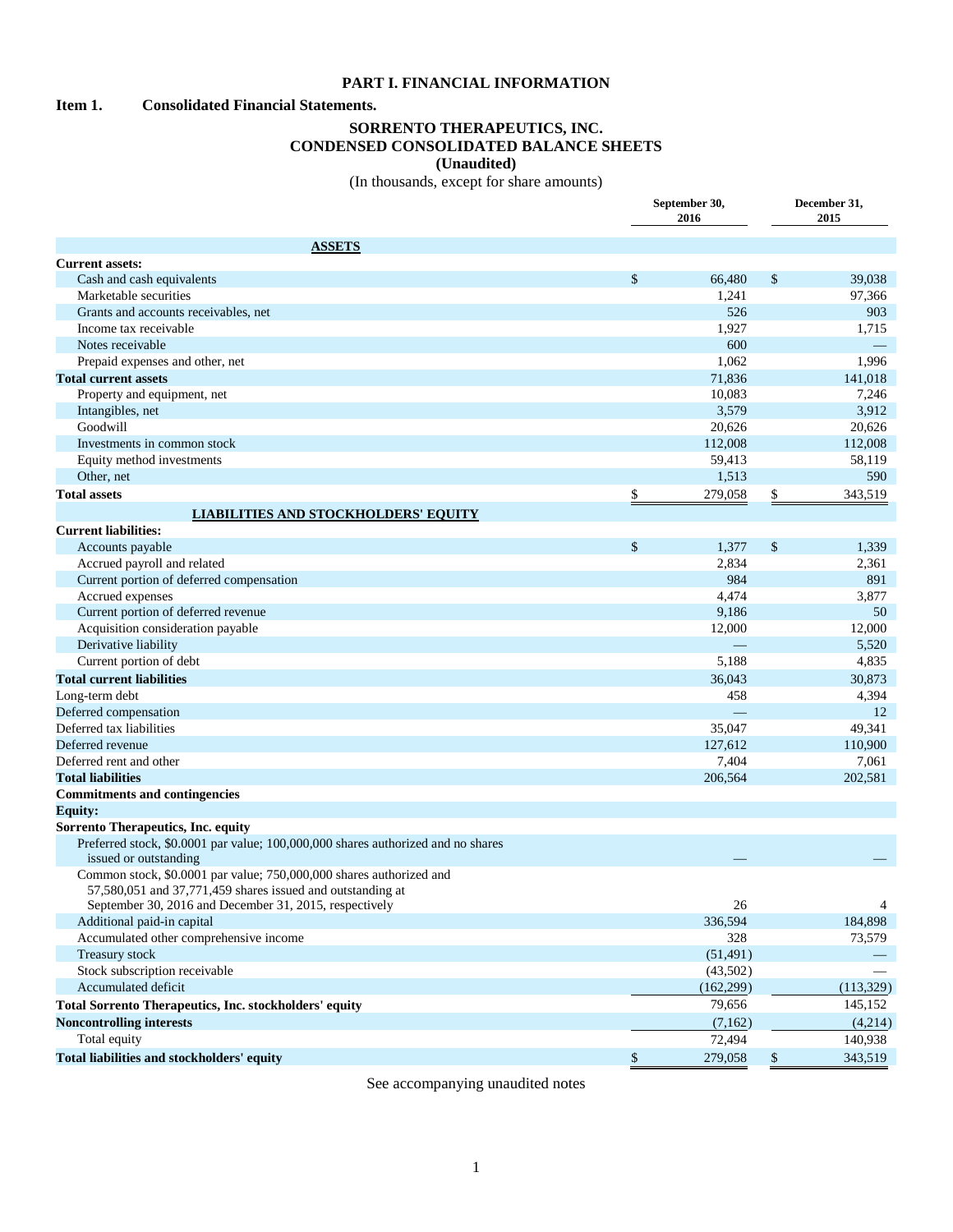## **SORRENTO THERAPEUTICS, INC. CONDENSED CONSOLIDATED STATEMENTS OF OPERATIONS**

<span id="page-3-0"></span>**(Unaudited)**

(In thousands, except per share amounts)

|                                                                                            |              | Three Months Ended September 30,<br>2016 | 2015         | Nine Months Ended September 30,<br>2016 | 2015            |
|--------------------------------------------------------------------------------------------|--------------|------------------------------------------|--------------|-----------------------------------------|-----------------|
| Revenues:                                                                                  |              |                                          |              |                                         |                 |
| Grant                                                                                      | \$           | 167                                      | \$<br>367    | \$<br>899                               | \$<br>1,064     |
| Royalty and license                                                                        |              | 1,535                                    |              | 1,560                                   |                 |
| Sales and services                                                                         |              | 541                                      | 736          | 1,674                                   | 2,189           |
| Total revenues                                                                             |              | 2,243                                    | 1,103        | 4,133                                   | 3,253           |
| Operating costs and expenses:                                                              |              |                                          |              |                                         |                 |
| Costs of revenues                                                                          |              | 418                                      | 604          | 1,072                                   | 1,427           |
| Research and development                                                                   |              | 10,212                                   | 7,244        | 28,620                                  | 23,055          |
| Acquired in-process research and development                                               |              |                                          | 24,068       | 45,000                                  | 24,068          |
| General and administrative                                                                 |              | 5,267                                    | 4,711        | 13,982                                  | 10,002          |
| Intangible amortization                                                                    |              | 112                                      | 111          | 334                                     | 1,046           |
| Total operating costs and expenses                                                         |              | 16,009                                   | 36,738       | 89,008                                  | 59,598          |
| Loss from operations                                                                       |              | (13,766)                                 | (35, 635)    | (84, 875)                               | (56, 345)       |
| Gain on sale of IgDraSol, net                                                              |              |                                          | 69,274       |                                         | 69,274          |
| Gain on sale of marketable securities                                                      |              | 27,193                                   |              | 27,193                                  |                 |
| Gain on trading securities                                                                 |              | 491                                      |              | 491                                     |                 |
| Gain on expiration of derivative liability                                                 |              |                                          |              | 5,520                                   |                 |
| Income on equity investments                                                               |              | 323                                      |              | 294                                     |                 |
| Interest expense                                                                           |              | (236)                                    | (396)        | (816)                                   | (1,277)         |
| Interest income                                                                            |              | 26                                       | 1            | 84                                      | -1              |
| Income (loss) before income tax                                                            |              | 14,031                                   | 33,244       | (52, 109)                               | 11,653          |
| Income tax expense                                                                         |              |                                          | 35,323       |                                         | 35,128          |
| Income tax benefit                                                                         |              | (195)                                    |              | (195)                                   |                 |
| Net income (loss)                                                                          |              | 14,226                                   | (2,079)      | (51, 914)                               | (23, 475)       |
| Net loss attributable to noncontrolling interests                                          |              | (147)                                    | (1,140)      | (2,948)                                 | (1,140)         |
| Net income (loss) attributable to Sorrento                                                 | \$           | 14,373                                   | \$<br>(939)  | \$<br>(48,966)                          | \$<br>(22, 335) |
|                                                                                            |              |                                          |              |                                         |                 |
| Net income (loss) per share - basic per share attributable                                 |              |                                          |              |                                         |                 |
| to Sorrento                                                                                | \$           | 0.22                                     | \$<br>(0.03) | \$<br>(1.03)                            | \$<br>(0.61)    |
| Net income (loss) per share - diluted per share attributable<br>to Sorrento                | $\mathbb{S}$ | 0.22                                     | \$<br>(0.03) | \$<br>(1.03)                            | \$<br>(0.61)    |
| Weighted-average shares used during period - basic<br>per share attributable to Sorrento   |              | 66,193                                   | 37,328       | 47,581                                  | 36,618          |
| Weighted-average shares used during period - diluted<br>per share attributable to Sorrento |              | 66,527                                   | 37,328       | 47,581                                  | 36,618          |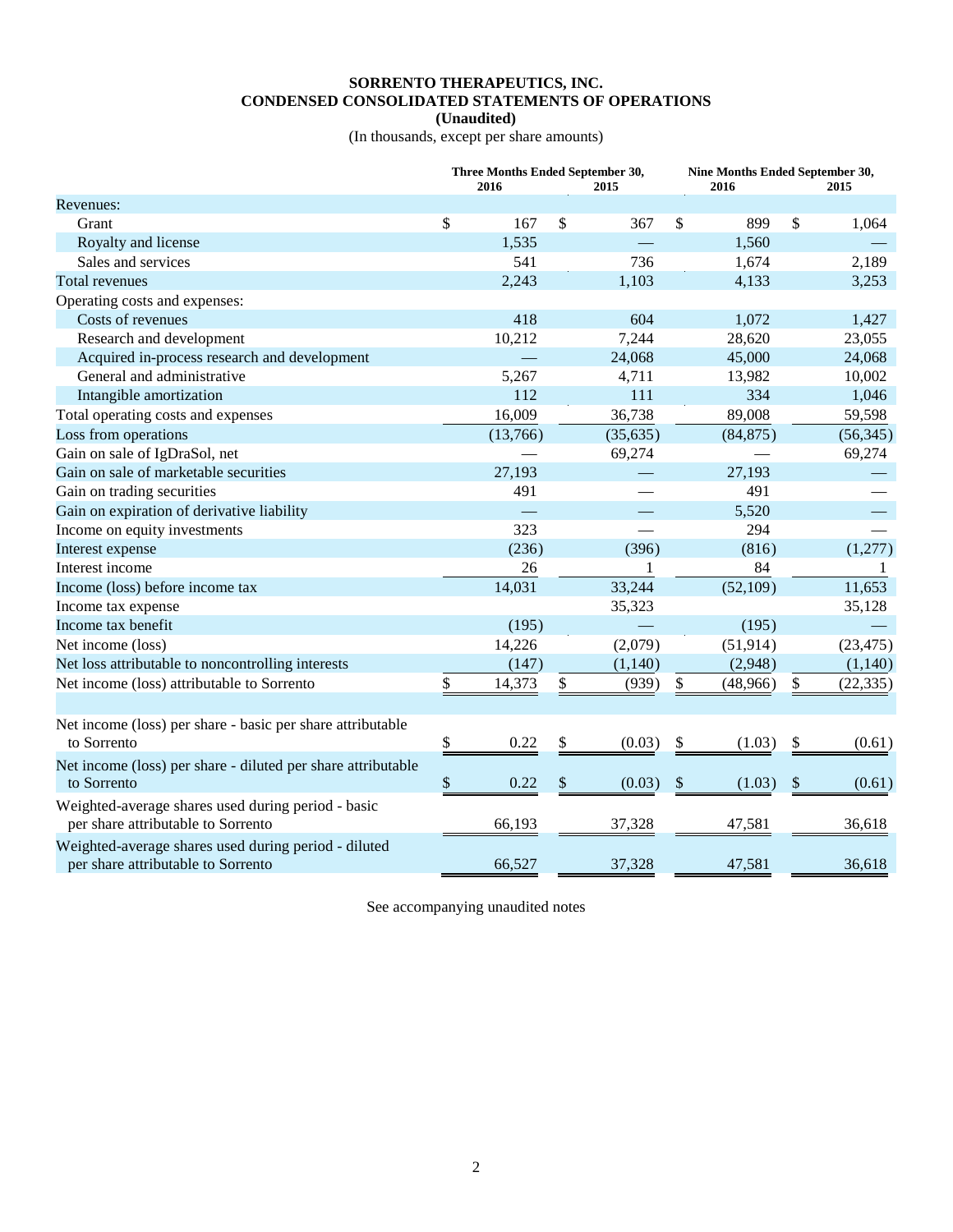## **SORRENTO THERAPEUTICS, INC. CONDENSED CONSOLIDATED STATEMENTS OF COMPREHENSIVE INCOME (LOSS)**

<span id="page-4-0"></span>**(Unaudited)**

(In thousands)

|   |           |        | Nine Months Ended September 30,  |            |  |           |
|---|-----------|--------|----------------------------------|------------|--|-----------|
|   | 2016      | 2015   |                                  | 2016       |  | 2015      |
| S | 14,373    | (939)  |                                  | (48,966)   |  | (22, 335) |
|   |           |        |                                  |            |  |           |
|   | 2,067     | 54,386 |                                  | (60, 353)  |  | 54,386    |
|   |           |        |                                  |            |  |           |
|   |           |        |                                  | 14,295     |  |           |
|   |           |        |                                  |            |  |           |
|   | (27, 193) |        |                                  | (27, 193)  |  |           |
|   | (25, 126) | 54,386 |                                  | (73,251)   |  | 54,386    |
|   | (10, 753) | 53,447 |                                  | (122, 217) |  | 32,051    |
|   |           |        | Three Months Ended September 30, |            |  |           |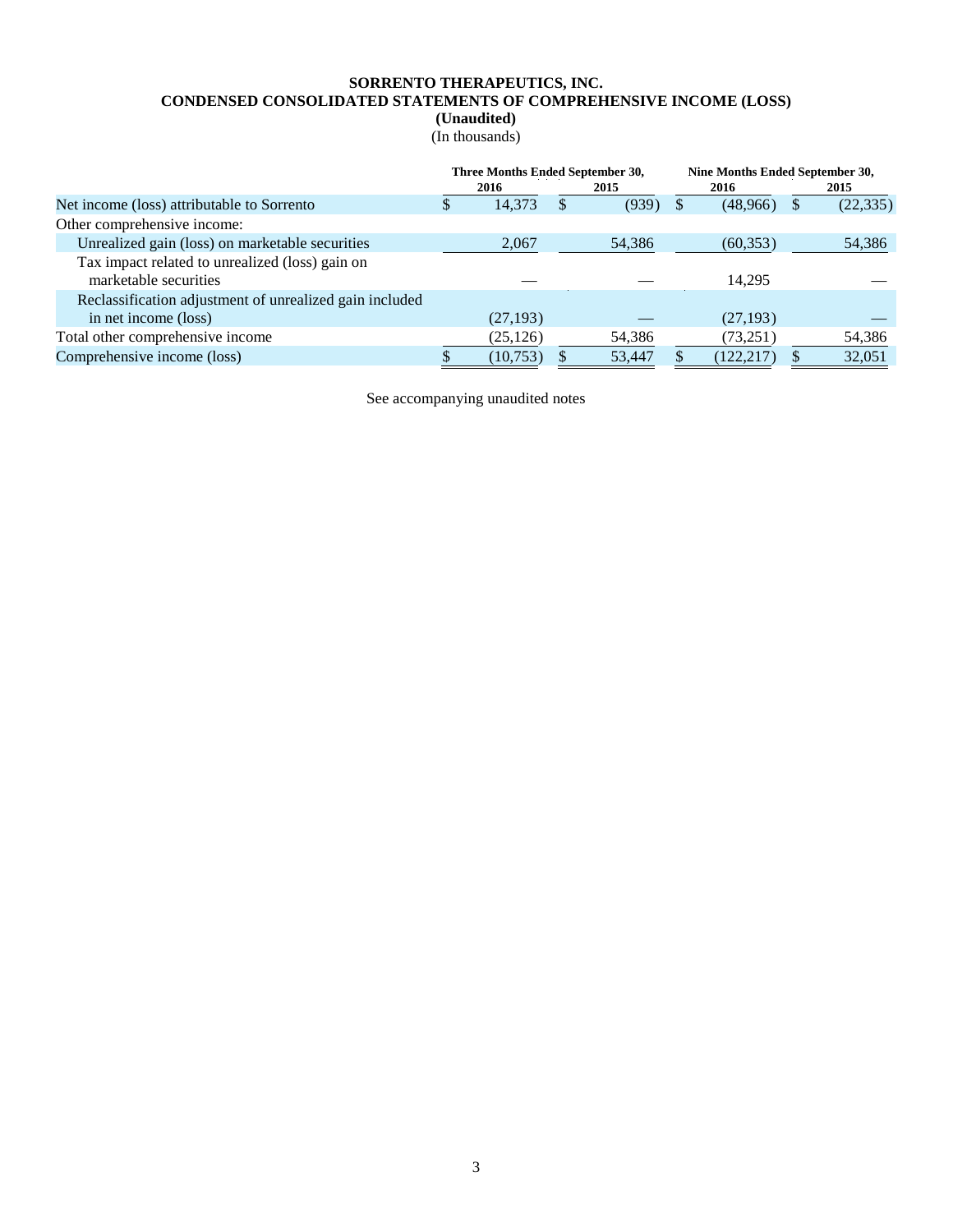## **SORRENTO THERAPEUTICS, INC. CONDENSED CONSOLIDATED STATEMENTS OF CASH FLOWS (Unaudited)**

<span id="page-5-0"></span>(In thousands)

|                                                                                                              | Nine Months Ended September 30, |                           |                |  |  |
|--------------------------------------------------------------------------------------------------------------|---------------------------------|---------------------------|----------------|--|--|
|                                                                                                              | 2016                            |                           | 2015           |  |  |
| <b>Operating activities</b><br>Net loss                                                                      | \$                              |                           |                |  |  |
|                                                                                                              | (51, 914)                       | \$                        | (23, 475)      |  |  |
| Adjustments to reconcile net loss to net cash used in operating activities:<br>Depreciation and amortization | 1,223                           |                           | 1,837          |  |  |
| Non-cash interest expense                                                                                    | 181                             |                           | 298            |  |  |
| Gain on sale of IgDraSol                                                                                     |                                 |                           | (69,274)       |  |  |
| Gain on sale of marketable securities                                                                        | (27, 193)                       |                           |                |  |  |
| Gain on trading securities                                                                                   | (491)                           |                           |                |  |  |
| Stock-based compensation                                                                                     | 3,442                           |                           | 5,483          |  |  |
| Acquired in-process research and development                                                                 |                                 |                           | 13,855         |  |  |
| Provision for doubtful accounts                                                                              | 29                              |                           | $\overline{4}$ |  |  |
| Gain on expiration of derivative liability                                                                   | (5,520)                         |                           |                |  |  |
| Income on equity investments                                                                                 | (294)                           |                           |                |  |  |
| Deferred tax provision                                                                                       |                                 |                           | 32,798         |  |  |
| Changes in operating assets and liabilities:                                                                 |                                 |                           |                |  |  |
| Grants and other receivables                                                                                 | 136                             |                           | 106            |  |  |
| Prepaid expenses and other                                                                                   | (1,028)                         |                           | 293            |  |  |
| Accounts payable                                                                                             | 38                              |                           | (352)          |  |  |
| Deferred revenue                                                                                             | 25,848                          |                           | 9,888          |  |  |
| Accrued expenses and other liabilities                                                                       | 1,414                           |                           | 2,632          |  |  |
| Net cash used for operating activities                                                                       | (54, 129)                       |                           | (25,907)       |  |  |
| <b>Investing activities</b>                                                                                  |                                 |                           |                |  |  |
| Purchases of property and equipment                                                                          | (3,688)                         |                           | (1,950)        |  |  |
| Proceeds from sale of IgDraSol                                                                               |                                 |                           | 27,759         |  |  |
| Note receivable                                                                                              | (600)                           |                           |                |  |  |
| Investments in common stock                                                                                  | (750)                           |                           | (11,500)       |  |  |
| Net cash (used in) provided by investing activities                                                          | (5,038)                         |                           | 14,309         |  |  |
| <b>Financing activities</b>                                                                                  |                                 |                           |                |  |  |
| Net principal payments under loan and security agreement                                                     | (3,683)                         |                           | (1, 915)       |  |  |
| Net payments of deferred compensation                                                                        |                                 |                           | (1,000)        |  |  |
| Proceeds from issuance of common stock, net of issuance costs                                                | 105,477                         |                           |                |  |  |
| Purchase of treasury stock                                                                                   | (15, 639)                       |                           |                |  |  |
| Proceeds from exercise of stock options                                                                      | 454                             |                           | 1,678          |  |  |
| Net cash provided by (used in) financing activities                                                          | 86,609                          |                           | (1,237)        |  |  |
| Net change in cash and cash equivalents                                                                      | 27,442                          |                           | (12, 835)      |  |  |
| Cash and cash equivalents at beginning of period                                                             | 39,038                          |                           | 71,902         |  |  |
| Cash and cash equivalents at end of period                                                                   | \$<br>66,480                    | $\boldsymbol{\mathsf{S}}$ | 59,067         |  |  |
| <b>Supplemental disclosures:</b>                                                                             |                                 |                           |                |  |  |
| Cash paid during the period for:                                                                             |                                 |                           |                |  |  |
| Income taxes                                                                                                 | \$<br>1                         | \$                        | 3              |  |  |
| Interest paid                                                                                                | \$<br>778                       | $\$$                      | 720            |  |  |
| Supplemental disclosures of non-cash investing and financing activities:                                     |                                 |                           |                |  |  |
| Increase in cost method investment in deferred revenue                                                       | \$                              | $\boldsymbol{\mathsf{S}}$ | (100,000)      |  |  |
| Contributions to equity method investment made on Company's behalf                                           | \$                              | \$                        | (60,000)       |  |  |
| Issuance of common stock for note receivable                                                                 | \$<br>43,502                    | $\$\,$                    |                |  |  |
| Purchase of treasury stock and warrant with marketable securities                                            | \$<br>37,193                    | \$                        |                |  |  |
| Property and equipment costs incurred but not paid                                                           | \$                              | $\$\,$                    | 315            |  |  |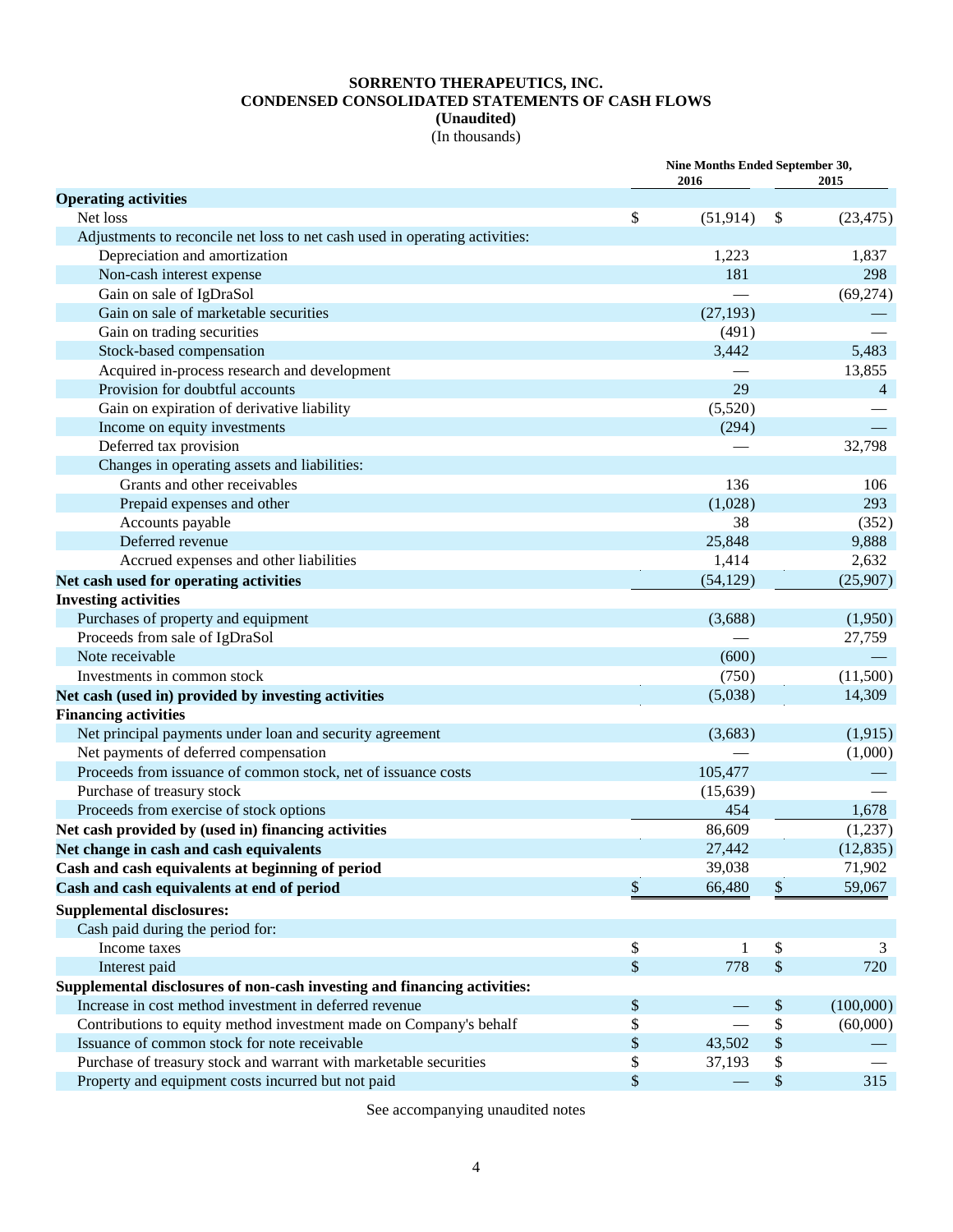#### <span id="page-6-0"></span>**SORRENTO THERAPEUTICS, INC. NOTES TO UNAUDITED CONDENSED CONSOLIDATED FINANCIAL STATEMENTS SEPTEMBER 30, 2016**

## **1**. **Nature of Operations and Business Activities**

#### *Na*t*ure of Operations and Basis of Presentation*

Sorrento Therapeutics, Inc. (NASDAQ: SRNE), together with its subsidiaries (collectively, the "Company") is a biopharmaceutical company focused on the discovery, acquisition, development and commercialization of proprietary drug therapeutics for addressing significant unmet medical needs worldwide. The Company's primary therapeutic focus is oncology, including the treatment of chronic cancer pain, but is also developing therapeutic products for other indications, including immunology and infectious diseases. The Company currently has multiple clinical development programs underway: (i) Chimeric Antigen Receptor-T Cell ("CAR-T") programs for solid tumors, (ii) resiniferatoxin ("RTX"), a non-opiate, ultra-potent and selective agonist of the TRPV-1 receptor for intractable pain in end-stage disease, and (iii) its clinical development programs for its biosimilar/biobetter antibodies.

The Company's pipeline also includes preclinical fully human therapeutic monoclonal antibodies ("mAbs"), including its biosimilars/biobetters, its fully human anti-PD-L1 and anti-PD-1 checkpoint inhibitors derived from its proprietary G-MAB® library platform, antibody drug conjugates ("ADCs"), bispecific antibodies ("BsAbs"), as well as CAR-T and Chimeric Antigen Receptor Natural Killer cells ("CAR.NK™") for adoptive cellular immunotherapy. The Company's objective is to develop its antibody drug products and adoptive cellular immunotherapies as First in Class, and/or Best in Class, which may offer greater efficacy and/or fewer adverse events or side effects as compared to existing drugs, as well as fully human therapeutic antibodies derived from its proprietary G-MAB® antibody platform and ADCs.

The accompanying interim condensed consolidated financial statements have been prepared by the Company, without audit, in accordance with the instructions to Form 10-Q and, therefore, do not necessarily include all information and footnotes necessary for a fair statement of its financial position, results of operations and cash flows in accordance with United States generally accepted accounting principles ("GAAP"). The accompanying condensed consolidated financial statements include the accounts of the Company's whollyowned subsidiaries and those of a variable interest entity where the Company is the primary beneficiary. For consolidated entities where the Company owns or is exposed to less than 100% of the economics, the Company records net income (loss) attributable to noncontrolling interests in its condensed consolidated statements of operations equal to the percentage of the economic or ownership interest retained in such entities by the respective noncontrolling parties. Sorrento Therapeutics, Inc. Hong Kong Limited had no operating activity through September 2016. All intercompany balances and transactions have been eliminated in consolidation.

In determining whether the Company is the primary beneficiary of an entity, the Company applies a qualitative approach that determines whether it has both (i) the power to direct the economically significant activities of the entity and (ii) the obligation to absorb losses of, or the right to receive benefits from, the entity that could potentially be significant to that entity. These considerations impact the way the Company accounts for its existing collaborative relationships and other arrangements. The Company continuously assesses whether it is the primary beneficiary of a variable interest entity as changes to existing relationships or future transactions may result in the Company consolidating or deconsolidating one or more of its collaborators or partners.

The balance sheet at December 31, 2015 is derived from the audited consolidated financial statements at that date which are not presented herein.

In the opinion of management, the unaudited financial information for the interim periods presented reflects all adjustments, which are only normal, recurring and necessary for a fair statement of financial position, results of operations and cash flows. These condensed consolidated financial statements should be read in conjunction with the consolidated financial statements included in the Company's Annual Report on Form 10-K for the fiscal year ended December 31, 2015. Operating results for interim periods are not expected to be indicative of operating results for the Company's 2016 fiscal year, or any subsequent period.

#### *Liquidity*

The Company anticipates that it will continue to incur net losses in the foreseeable future as it (i) advances clinical stage product candidates such as biosimilar/biobetter antibodies, CAR-T programs and RTX in the clinic and potentially pursues other development, (ii) continues to identify a number of potential mAb and ADC drug candidates and further advances various preclinical and development activities, (iii) advances its product candidates into the clinic, (iv) invests in additional joint ventures or third party collaborations or acquisition agreements, and (v) expands corporate infrastructure, including the costs associated with being a NASDAQ-listed public company. Based on currently available resources, the Company believes it has the ability to meet all obligations due over the course of the next twelve months.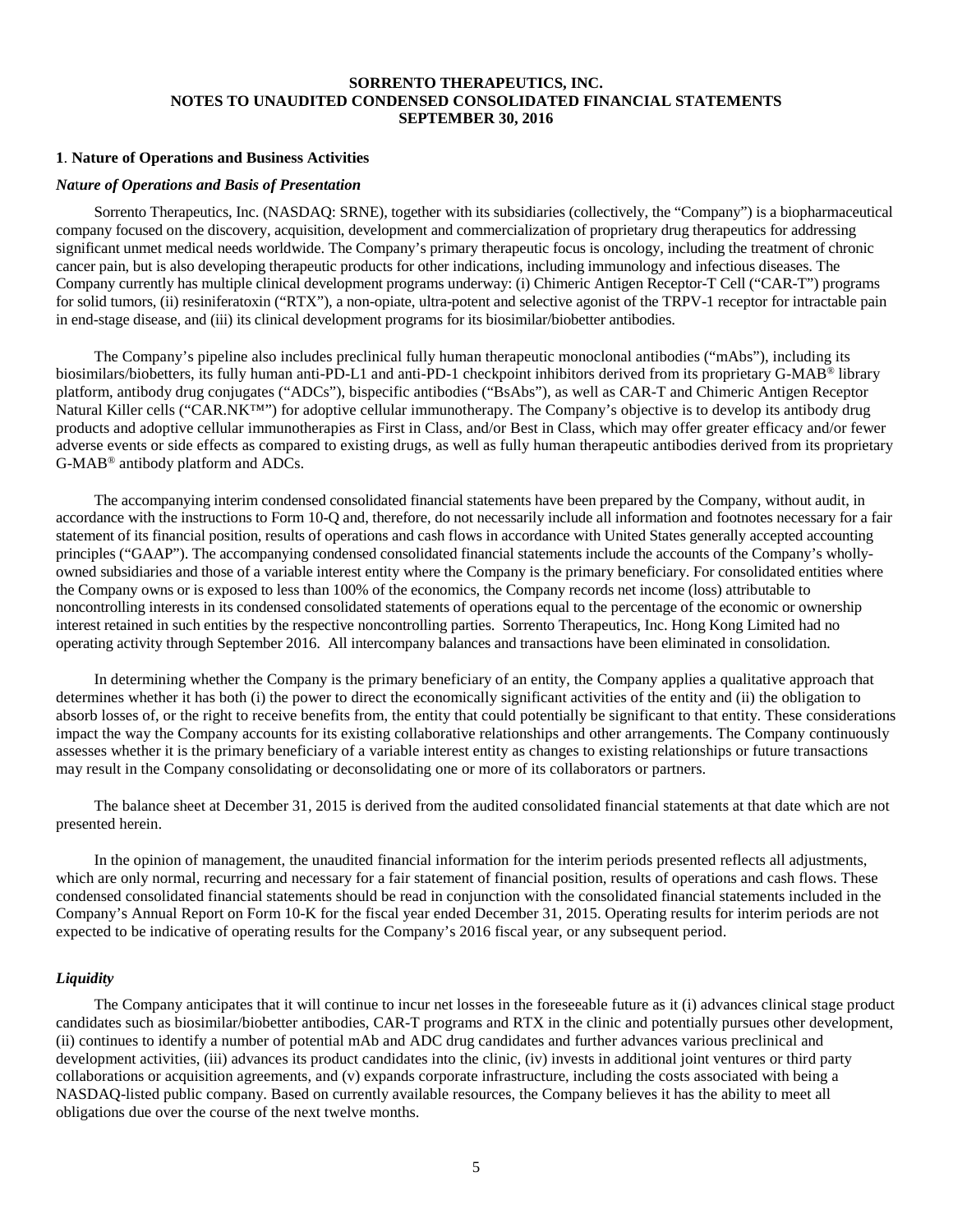The Company plans to continue to fund its operating losses and capital funding needs through public or private equity or debt financings, strategic collaborations, licensing arrangements, asset sales, government grants or other arrangements.

#### *Servier Agreement*

On July 11, 2016, the Company announced a license and collaboration agreement with Les Laboratoires Servier, SAS, a corporation incorporated under the laws of France, and Institut de Recherches Internationales Servier, a company duly organized and existing under the laws of France (individually and collectively, "Servier") for the development, manufacture and commercialization of products using the Company's fully human immuno-oncology anti-PD-1 mAb STI-A1110 and will provide support for Sevier's initial development efforts. Pursuant to the financial terms of the agreement, the Company received a non-refundable up-front payment of \$27.4 million in July of 2016, which has been recorded as deferred revenue in the Company's condensed consolidated balance sheet. The Company will recognize the upfront payment over the expected period of performance of three years. During the three and nine months ended September 30, 2016, the Company recognized \$1.5 million in license fee revenue pursuant to the agreement.

#### *Sale of NantKwest and Share Repurchase*

In July 2016, the Company completed the transactions contemplated by a letter agreement (the "Letter Agreement") with the Chan Soon-Shiong Family Foundation ("Foundation") and Cambridge Equities, LP ("Cambridge"). Pursuant to the terms of the Letter Agreement, among other things, (i) the Company agreed to sell to Foundation, and Foundation agreed to purchase from the Company, an aggregate of 5,618,326 shares of common stock of NantKwest, Inc. ("NantKwest") held by the Company, (ii) Foundation agreed to sell to the Company, and the Company agreed to purchase all reported shares held by Foundation and Cambridge, constituting an aggregate of 7,878,098 shares of common stock of the Company ("Common Stock"), (iii) Cambridge agreed to forfeit its right to purchase 500,000 shares of Common Stock issuable pursuant to a warrant to purchase 1,724,138 shares of Common Stock issued by the Company, and (iv) the Company agreed to pay to Foundation an aggregate of approximately \$15.6 million. Effective upon closing, the Company repurchased the 7,878,098 shares. The Company recognized a gain of \$27.2 million on the sale of the NantKwest stock in its condensed consolidated statement of operations for the three and nine months ended September 30, 2016 as a result of the transaction.

#### *Proposed Scilex Transaction*

On August 2, 2016, the Company, the Company's subsidiary, Scintilla Pharmaceuticals, Inc. ("Scintilla"), and Scilex Pharmaceuticals Inc. ("Scilex") entered into a binding term sheet (the "Scilex Binding Term Sheet") setting forth the terms and conditions by which Scintilla would, through a subsidiary, purchase all of the issued and outstanding equity of Scilex (the "Proposed Scilex Acquisition"). Subject to certain conditions, and in exchange for all of the issued and outstanding equity of Scilex, the Scilex Binding Term Sheet provided that Scintilla would: (i) at the closing of the Proposed Scilex Acquisition (the "Proposed Scilex Closing"), pay to the equityholders of Scilex an aggregate of \$100 (the "Cash Consideration"), and (ii) following the earlier to occur of (a) the closing of the next third party equity financing of Scintilla or the initial public offering of shares of common stock of Scintilla ("Scintilla Common Stock") in the United States (a "Financing"), or (b) the two-year anniversary of the Proposed Scilex Closing, issue to the equityholders of Scilex an aggregate of \$70.0 million of shares of Scintilla Common Stock, subject to adjustment in certain circumstances, based upon the valuation of Scintilla immediately after such Financing or otherwise as of the two-year anniversary of the Proposed Scilex Closing (the "Scilex Stock Consideration").

In exchange for Scilex's agreement under the Scilex Binding Term Sheet to negotiate exclusively with the Company and Scintilla with respect to the Proposed Scilex Acquisition, Scintilla paid \$0.5 million to Scilex upon execution of the Scilex Binding Term Sheet (the "Standstill Payment"). The Scilex Binding Term Sheet provided that if the Proposed Scilex Closing occurs, the Standstill Payment would be credited against the value of the Scilex Stock Consideration payable by Scintilla to the Scilex equityholders. If the Proposed Scilex Closing does not occur by a specified deadline, unless otherwise agreed to by the Company and Scilex, the Standstill Payment would be deemed to be an investment by the Company in Scilex's next third party financing. Additionally, pursuant to the terms of the Scilex Binding Term Sheet, the Company agreed that, upon the Proposed Scilex Closing, it would contribute \$10.0 million to Scintilla to fund, among other things, Scintilla's working capital expenses, the development of Scintilla's lead program RTX for the treatment of intractable cancer pain, as well as the development of ZTlido™ (lidocaine), Scilex's lead product candidate, and the development of certain of Scintilla's other technologies and product candidates.

The Company's President and Chief Executive Officer and a member of the Company's Board of Directors (the "Board"), through one or more of his affiliated entities, and the Company's Executive Vice President, Chief Administrative Officer and Chief Legal Officer, are stockholders of Scilex and owned approximately 6.5% and 8.6%, respectively, of Scilex's total outstanding capital stock as of September 30, 2016.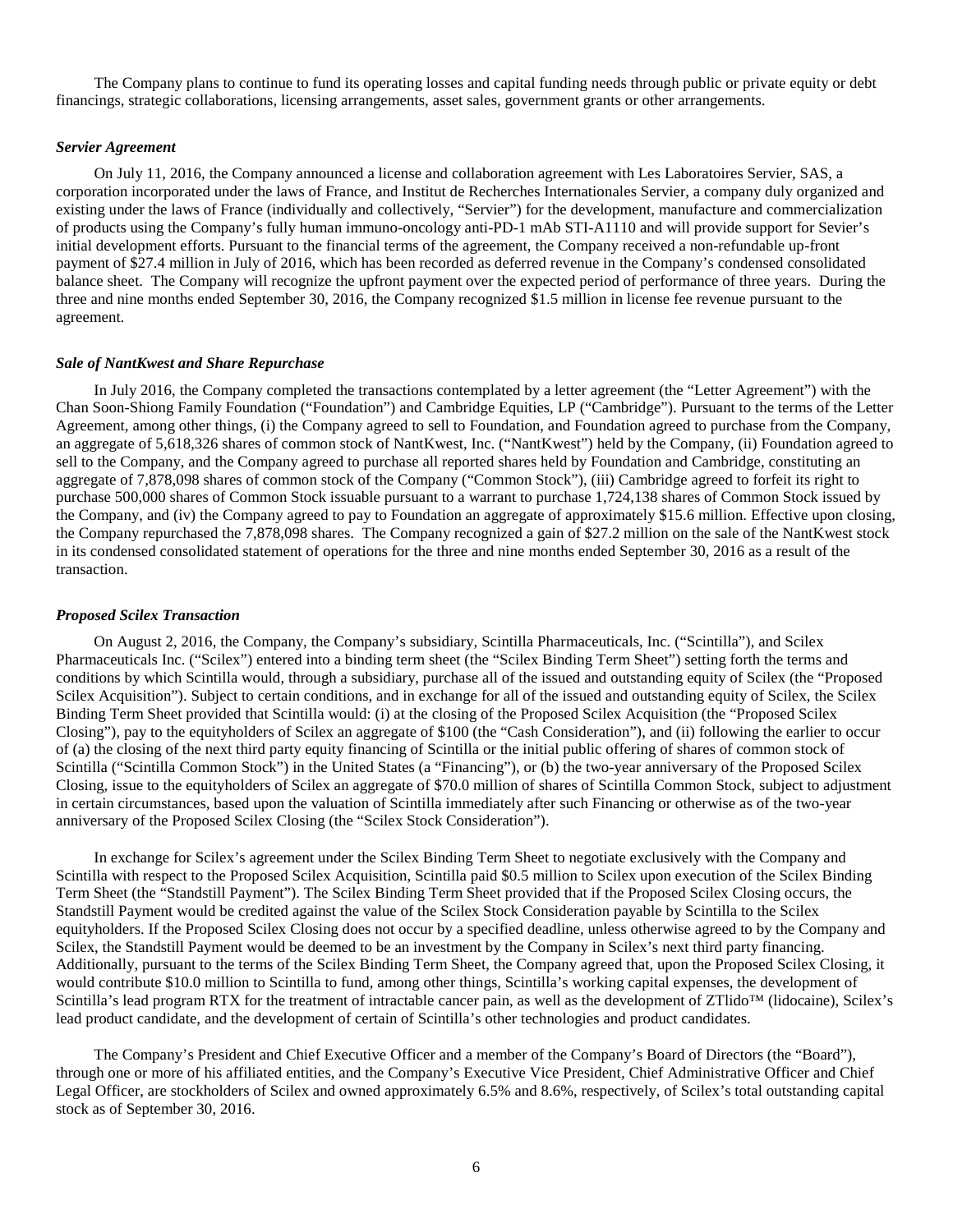As of September 30, 2016, the Proposed Scilex Acquisition had not closed. The Scilex Binding Term Sheet was terminated by the parties, effective as of November 8, 2016. Accordingly, Scintilla will not complete the Proposed Scilex Acquisition.

#### *Completed Scilex Transaction*

On November 8, 2016, the Company entered into a Stock Purchase Agreement (the "Scilex Purchase Agreement") with Scilex and a majority of the stockholders of Scilex (the "Scilex Stockholders") pursuant to which, on November 8, 2016, the Company acquired from the Scilex Stockholders, and the Scilex Stockholders sold to the Company, approximately 72% of the outstanding capital stock of Scilex (the "Scilex Acquisition").

The total value of the consideration payable to the Scilex Stockholders in the Scilex Acquisition is equal to approximately \$47.6 million, subject to certain post-closing adjustments (the "Adjusted Base Consideration").

At the closing of the Scilex Acquisition (the "Scilex Closing"), the Company issued to the Scilex Stockholders that were accredited investors (the "Accredited Scilex Stockholders") an aggregate of 752,481 shares of Common Stock (the "Closing Shares") based on a \$6.33 per share price; provided, however, that twenty percent of the Closing Shares will be held in escrow for a period of six months, and be used, among other things, to satisfy the indemnification obligations of the Scilex Stockholders. In addition to issuing shares of Common Stock at the Scilex Closing, the Company paid cash in the aggregate amount of approximately \$4,840 to Scilex Stockholders that were not accredited investors in exchange for such Scilex Stockholders' shares of the capital stock of Scilex.

Subject to certain customary limitations, the Scilex Stockholders have agreed to indemnify the Company and its officers, directors, employees and other authorized agents against certain losses related to, among other things, breaches of Scilex's and the Scilex Stockholders' representations and warranties, certain specified liabilities and the failure to perform covenants or obligations under the Scilex Purchase Agreement.

Under the terms of the Scilex Purchase Agreement, the Company agreed to provide additional consideration to the Accredited Scilex Stockholders upon the achievement of certain milestones, as follows: (i) 10% of the Adjusted Base Consideration will be payable in shares of Common Stock upon receipt of notice from the U.S. Food and Drug Administration (the "FDA") that the FDA has accepted Scilex's resubmitted new drug application for ZTlido for the treatment of postherpetic neuralgia (the "NDA"), and (ii) 80% of the Adjusted Base Consideration will be payable in shares of Common Stock upon receipt of notice from the FDA that the FDA has approved the NDA for commercialization. The Common Stock price per share to be used to calculate the number of shares of Common Stock issuable upon the achievement of these milestones will be based on a formula set forth in the Scilex Purchase Agreement, which provides that the Common Stock price per share will not be greater than \$25.32 or less than \$6.33 (in each case subject to adjustment for stock splits, stock dividends, recapitalizations and the like).

The Company's President and Chief Executive Officer and a member of the Board, through one or more of his affiliated entities, and the Company's Executive Vice President, Chief Administrative Officer and Chief Legal Officer, were formerly stockholders of Scilex, held approximately 6.5% and 8.6%, respectively, of Scilex's total outstanding capital stock and sold all of their shares of the capital stock of Scilex to the Company in the Scilex Acquisition on the same terms as the other Scilex Stockholders.

In connection with the Scilex Acquisition, on November 8, 2016, the Company and the Accredited Scilex Stockholders entered into a Registration Rights Agreement (the "Registration Rights Agreement") pursuant to which, among other things, the Company agreed to prepare and file one or more registration statements with the Securities and Exchange Commission (the "SEC") for the purpose of registering for resale the Closing Shares and any additional shares of Common Stock that may be issued by the Company upon the achievement of milestones in accordance with the Scilex Purchase Agreement (collectively, the "Securities"). Under the Registration Rights Agreement, the Company must file a registration statement with the SEC registering all of the Closing Shares for resale by no later than December 8, 2016, and the Company will also be required to file one or more additional registration statements registering any other Securities for resale within 30 days of the issuance thereof.

Scintilla and Scilex agreed to terminate the Scilex Binding Term Sheet on November 8, 2016. As a result of the termination of the Scilex Binding Term Sheet, notwithstanding the provisions set forth in the Scilex Binding Term Sheet, Scintilla and Scilex agreed that the \$0.5 million standstill payment that Scintilla made to Scilex pursuant to the Scilex Binding Term Sheet shall be deemed a loan made by Scintilla to Scilex, evidenced by a promissory note, dated November 8, 2016, by and between Scintilla and Scilex (the "November Scilex Note"). The November Scilex Note accrues interest at an annual rate equal to the lesser of 10.0% and the maximum interest rate permitted under law, will be due and payable in full upon the earlier of December 31, 2016 and the occurrence of an event of default, and may be prepaid in full or in part. The November Scilex Note was assigned in full by Scintilla to the Company on November 8, 2016. On November 8, 2016, following the Scilex Closing, the November Scilex Note was repaid by Scilex in full.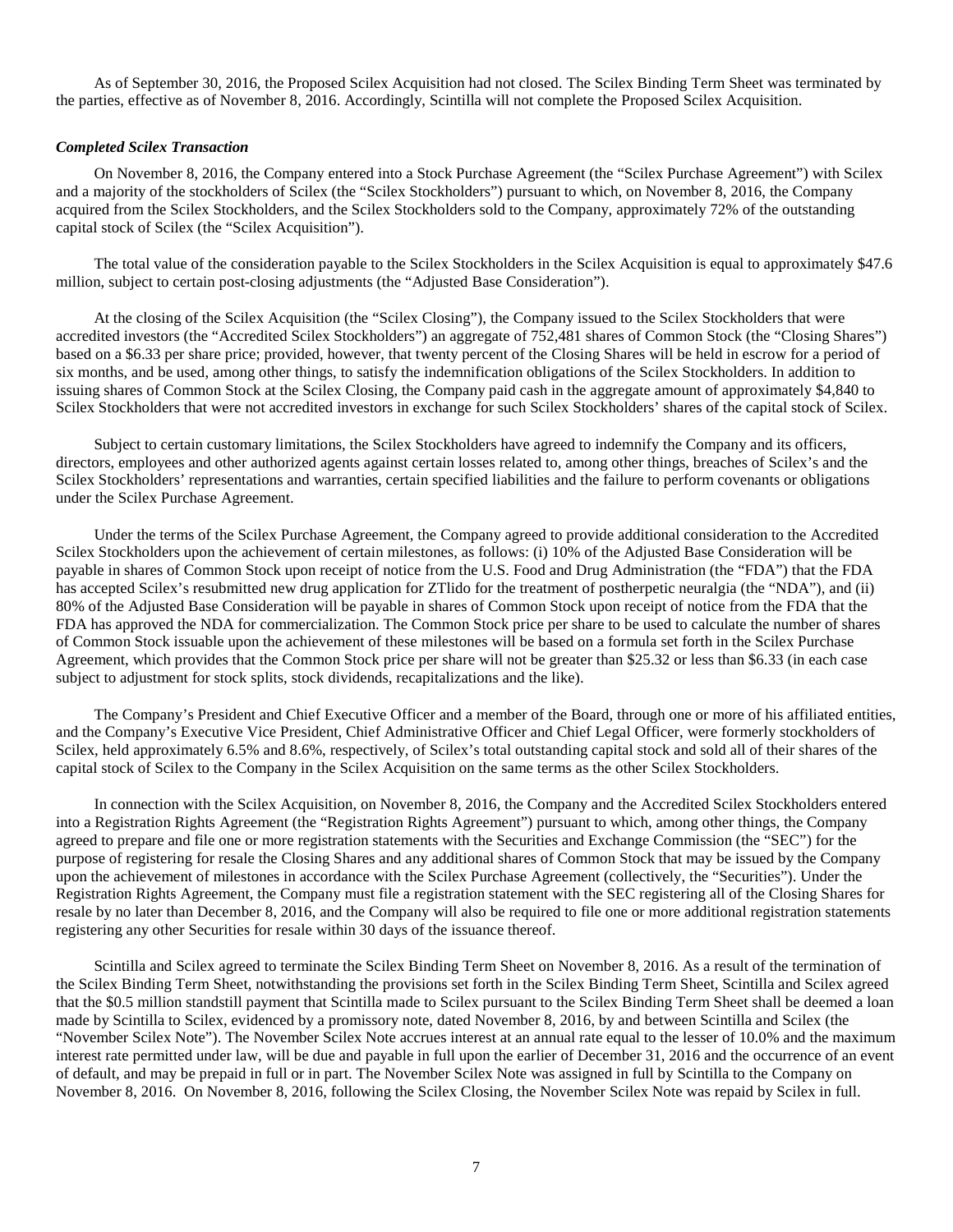#### *Proposed Semnur Transaction*

On August 15, 2016, the Company, Scintilla and Semnur Pharmaceuticals, Inc. ("Semnur") entered into a binding term sheet (the "Semnur Binding Term Sheet") setting forth the terms and conditions by which Scintilla will, through a subsidiary, purchase all of the issued and outstanding equity of Semnur (the "Semnur Acquisition"). Contingent upon the execution of a definitive agreement between the parties (the "Definitive Agreement") and subject to certain conditions, Scintilla will, at the closing of the Semnur Acquisition (the "Semnur Closing"), make an initial payment of \$60.0 million (the "Initial Consideration") to the equityholders of Semnur in exchange for all of the issued and outstanding equity of Semnur. Under the Semnur Binding Term Sheet, the Initial Consideration will consist of \$40.0 million in cash and \$20.0 million in shares of Common Stock (the "Semnur Stock Consideration"). The number of shares of Common Stock comprising the Semnur Stock Consideration will be calculated based on the volume weighted average closing price of the Common Stock for the 30 consecutive trading days ending on the date that is three days prior to the execution of the Definitive Agreement. The Semnur Binding Term Sheet also provides that \$6.0 million of the Semnur Stock Consideration will be placed into escrow, a portion of which will be held for a period of up to six or 12 months to secure certain obligations of Semnur and its equityholders in connection with the Semnur Acquisition. At the Semnur Closing, the Company will enter into a registration rights agreement with certain of Semnur's equityholders, pursuant to which the Company will agree to seek the registration for resale of the shares of its common stock comprising the Semnur Stock Consideration.

In addition to the Initial Consideration, Scintilla may pay additional consideration of up to \$140.0 million to Semnur's equityholders upon Scintilla's completion of certain clinical studies and trials, receipt of certain regulatory approvals and the achievement of certain sales targets following the Semnur Closing.

Under the Semnur Binding Term Sheet, Semnur has agreed to negotiate exclusively with the Company and Scintilla with respect to the Semnur Acquisition for a period of 60 days (the "Exclusivity Period"). The Exclusivity Period will be automatically extended for an additional 30 days in certain circumstances. If a Definitive Agreement has not been executed by the end of the Exclusivity Period, either party may terminate the Semnur Binding Term Sheet (a "Termination"). If a party elects a Termination without the other party's written consent, the party electing a Termination may be required to pay an aggregate of \$5.0 million in cash to the other party as liquidated damages under certain circumstances.

As of September 30, 2016, the Semnur Acquisition had not closed. The final terms of the Semnur Acquisition are subject to the negotiation and finalization of the Definitive Agreement and any other agreements relating to the Semnur Acquisition, and the material terms of the Semnur Acquisition are expected to differ from those set forth in the Semnur Binding Term Sheet. In addition, the Semnur Closing will be subject to various customary and other closing conditions.

A member of the Board is Semnur's Chief Executive Officer and a member of its Board of Directors and currently owns approximately 5.5% of Semnur's total outstanding capital stock.

#### *Shelf Registration*

In November 2014, the Company filed a universal shelf registration statement on Form S-3 with the SEC, which was declared effective by the SEC in December 2014 (the "2014 Shelf Registration Statement"). The 2014 Shelf Registration Statement provides the Company with the ability to offer up to \$250.0 million of securities, including equity and other securities as described in the registration statement. Included in the 2014 Shelf Registration Statement is a sales agreement prospectus covering the offering, issuance and sale by the Company of up to a maximum aggregate offering price of \$50.0 million of the Company's common stock that may be issued and sold under a sales agreement (the "ATM Facility") with MLV & Co. LLC ("MLV"). During the nine months ended September 30, 2016 the Company sold approximately \$3.6 million in shares of Common Stock under the ATM Facility. Commencing with the second quarter 2016, the Company has the ability to offer up to \$46.4 million of additional shares of Common Stock under the ATM Facility. The Company cannot be sure that additional funds will be available to the Company through the ATM Facility or any other financing alternative on reasonable terms, or at all. If the Company is unable to secure adequate additional funding, the Company may be forced to make reductions in spending, extend payment terms with suppliers, liquidate assets where possible, and/or suspend or curtail planned programs. Any of these actions could materially harm the Company's business, results of operations, and future prospects.

If the Company raises additional funds by issuing equity securities, substantial dilution to existing stockholders would result. If the Company raises additional funds by incurring debt financing, the terms of the debt may involve significant cash payment obligations as well as operating and financial covenants that may restrict the Company's ability to operate its business.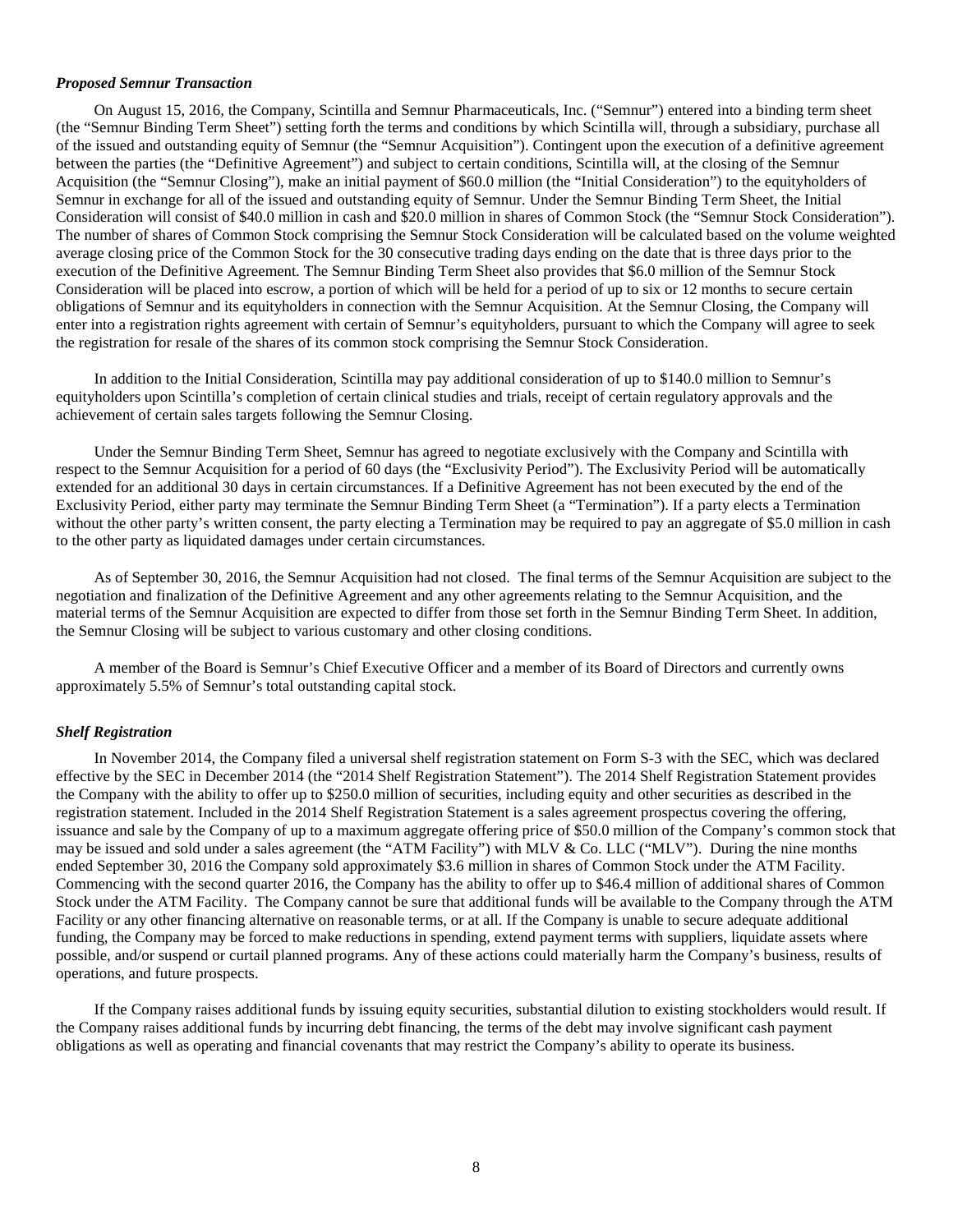#### **2. Significant Accounting Policies**

#### *Use of Estimates*

The preparation of consolidated financial statements in conformity with GAAP requires management to make estimates and assumptions that affect the reported amounts of assets and liabilities and disclosure of contingent assets and liabilities at the date of the financial statements and the reported amounts of expenses during the reporting period. On an ongoing basis, the Company evaluates its estimates, including those related to the valuation of warrants, stock-based compensation and the valuation allowance for deferred tax assets. The Company bases its estimates on historical experience and on various other market-specific and relevant assumptions that it believes to be reasonable under the circumstances. Management believes that these estimates are reasonable; however, actual results may differ from these estimates.

## *Cash and Cash Equivalents*

The Company considers all highly liquid investments purchased with original maturities of three months or less to be cash equivalents. The Company minimizes its credit risk associated with cash and cash equivalents by periodically evaluating the credit quality of its primary financial institution. The balance at times may exceed federally insured limits. The Company has not experienced any losses on such accounts.

#### *Fair Value of Financial Instruments*

The Company follows accounting guidance on fair value measurements for financial instruments measured on a recurring basis, as well as for certain assets and liabilities that are initially recorded at their estimated fair values. Fair value is defined as the exit price, or the amount that would be received from selling an asset or paid to transfer a liability in an orderly transaction between market participants at the measurement date. The Company uses the following three-level hierarchy that maximizes the use of observable inputs and minimizes the use of unobservable inputs to value its financial instruments:

- Level 1: Observable inputs such as unadjusted quoted prices in active markets for identical instruments.
- Level 2: Quoted prices for similar instruments that are directly or indirectly observable in the marketplace.
- Level 3: Significant unobservable inputs which are supported by little or no market activity and that are financial instruments whose values are determined using pricing models, discounted cash flow methodologies, or similar techniques, as well as instruments for which the determination of fair value requires significant judgment or estimation.

Financial instruments measured at fair value are classified in their entirety based on the lowest level of input that is significant to the fair value measurement. The Company's assessment of the significance of a particular input to the fair value measurement in its entirety requires it to make judgments and consider factors specific to the asset or liability. The use of different assumptions and/or estimation methodologies may have a material effect on estimated fair values. Accordingly, the fair value estimates disclosed or initial amounts recorded may not be indicative of the amount that the Company or holders of the instruments could realize in a current market exchange.

The carrying amounts of cash equivalents and marketable securities approximate their fair value based upon quoted market prices. Certain of the Company's financial instruments are not measured at fair value on a recurring basis, but are recorded at amounts that approximate their fair value due to their liquid or short-term nature, such as cash, accounts receivable and payable, and other financial instruments in current assets or current liabilities.

## *Marketable Securities*

Marketable securities are designated as available-for-sale securities and are accounted for at fair value. Marketable securities are classified as short-term or long-term based on the nature of the securities and their availability to meet current operating requirements. Marketable securities that are readily available for use in current operations are classified as short-term available-for-sale securities and are reported as a component of current assets in the accompanying condensed consolidated balance sheets. Marketable securities that are not considered available for use in current operations are classified as long-term available-for-sale securities and are reported as a component of long-term assets in the accompanying condensed consolidated balance sheets.

Securities that are classified as available-for-sale are carried at fair value, with temporary unrealized gains and losses reported as a component of stockholders' equity until their disposition. The cost of securities sold is based on the specific identification method.

The Company holds an investment in MedoveX Corporation ("MedoveX"), which it has classified as a trading security. Trading securities are stated at market value at the balance sheet date with gains and losses reported in net income. See Note 4.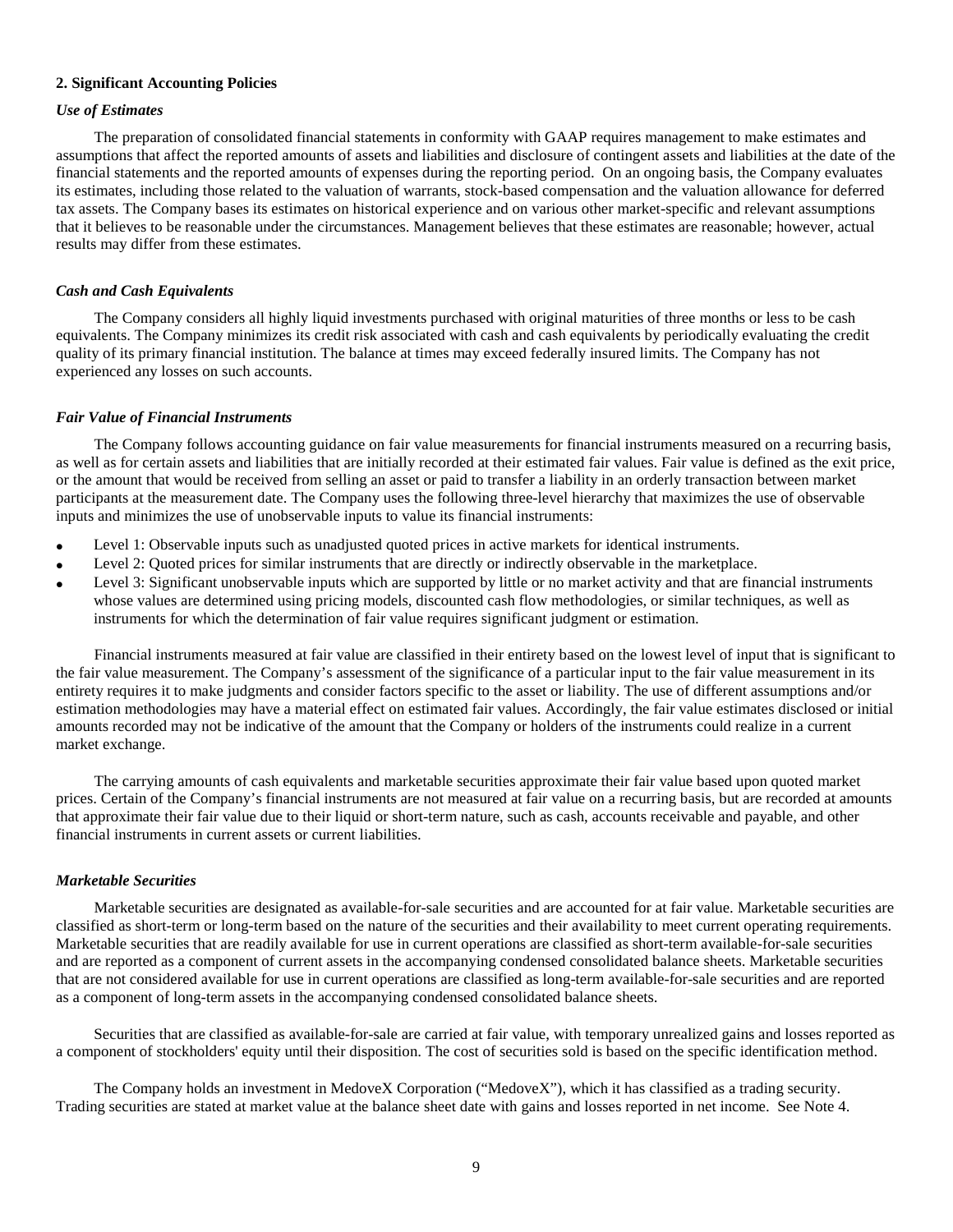All of the Company's marketable securities are subject to a periodic impairment review. The Company recognizes an impairment charge when a decline in the fair value of its investments below the cost basis is judged to be other-than-temporary. For the three and nine months ended September 30, 2016, no other-than-temporary impairment charges were recorded.

#### *Grants and Accounts Receivable*

Grants receivable at September 30, 2016 and December 31, 2015 represent amounts due under several federal contracts with the National Institute of Allergy and Infectious Diseases ("NIAID"), a division of the National Institutes of Health ("NIH"). The Company considers the grants receivable to be fully collectible; accordingly, no allowance for doubtful amounts has been established. If amounts become uncollectible, they are charged to operations.

Accounts receivable at September 30, 2016 and December 31, 2015 consists of trade receivables from sales and services provided to certain customers, which are generally unsecured and due within 30 days. Estimated credit losses related to trade accounts receivable are recorded as general and administrative expenses and as an allowance for doubtful accounts within grants and accounts receivable, net. The Company reviews reserves and makes adjustments based on historical experience and known collectability issues and disputes. When internal collection efforts on accounts have been exhausted, the accounts are written off by reducing the allowance for doubtful accounts. As of September 30, 2016 and December 31, 2015, the allowance for doubtful accounts was \$26,000 and \$4,000, respectively.

#### *Property and Equipment*

Property and equipment are carried at cost less accumulated depreciation. Depreciation of property and equipment is computed using the straight-line method over the estimated useful lives of the assets, which are generally three to five years. Leasehold improvements are amortized over the lesser of the life of the lease or the life of the asset. Repairs and maintenance are charged to expense as incurred.

#### *Acquisitions and Intangibles*

The Company has engaged in business combination activity. The accounting for business combinations requires management to make judgments and estimates of the fair value of assets acquired, including the identification and valuation of intangible assets, as well as liabilities assumed. Such judgments and estimates directly impact the amount of goodwill recognized in connection with each acquisition, as goodwill presents the excess of the purchase price of an acquired business over the fair value of its net tangible and identifiable intangible assets.

#### *Goodwill and Other Long-Lived Assets*

Goodwill, which has an indefinite useful life, represents the excess of cost over fair value of net assets acquired. Goodwill is reviewed for impairment at least annually during the fourth quarter, or more frequently if events occur indicating the potential for impairment. During its goodwill impairment review, the Company may assess qualitative factors to determine whether it is more likely than not that the fair value of its reporting unit is less than its carrying amount, including goodwill. The qualitative factors include, but are not limited to, macroeconomic conditions, industry and market considerations, and the overall financial performance of the Company. If, after assessing the totality of these qualitative factors, the Company determines that it is more likely than not that the fair value of its reporting unit is less than its carrying amount, then the Company proceeds to perform the two-step test for goodwill impairment. Otherwise, no additional assessment is deemed necessary. The first step of the test for goodwill impairment involves comparing the estimated fair value of the reporting unit with its carrying value, including goodwill. If the carrying amount of the reporting unit exceeds its fair value, the Company performs the second step of the goodwill impairment test to determine the amount of loss, which involves comparing the implied fair value of the goodwill to the carrying value of the goodwill. The Company may also elect to bypass the qualitative assessment in a period and elect to proceed to perform the first step of the goodwill impairment test. The Company performed its annual assessment for goodwill impairment in the fourth quarter of 2015, noting no impairment. There have not been any triggering events through September 30, 2016.

The Company evaluates its long-lived assets with definite lives, such as property and equipment, acquired technology, customer relationships, and patent and license rights, for impairment by considering competition by products prescribed for the same indication, the likelihood and estimated future entry of non-generic and generic competition with the same or similar indication and other related factors. The factors that drive the estimate of the life are often uncertain and are reviewed on a periodic basis or when events occur that warrant review. Recoverability is measured by comparison of the assets' book value to future net undiscounted cash flows that the assets are expected to generate. There have not been any impairment losses of long-lived assets through September 30, 2016.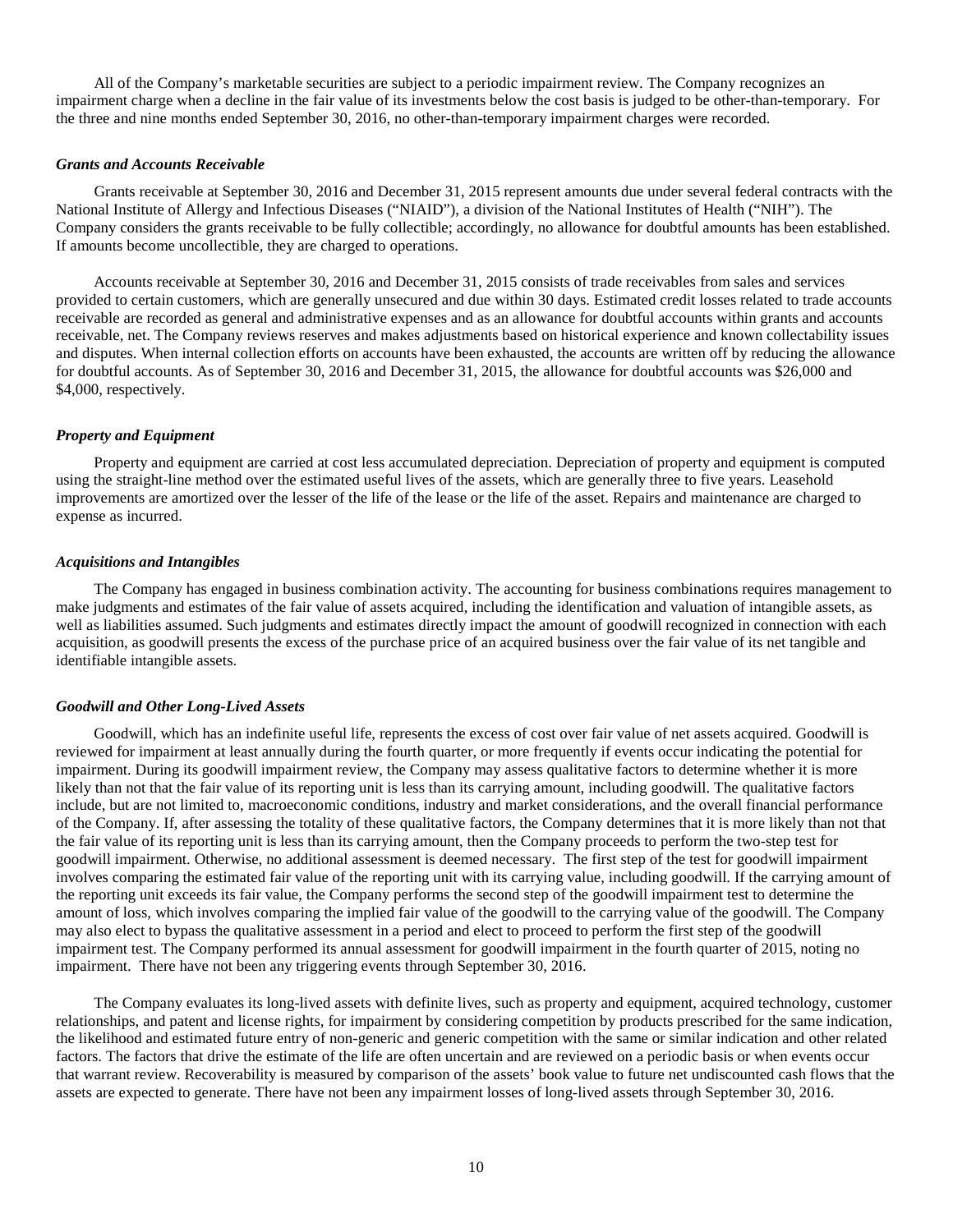#### *Derivative Liabilities*

Derivative liabilities are recorded on the condensed consolidated balance sheets at fair value on the date of issuance and are revalued on each balance sheet date until such instruments are exercised or expire, with changes in the fair value between reporting periods recorded as other income or expense. The Company estimates the fair value of derivative liabilities using the Black-Scholes option pricing model.

#### *Investments in Other Entities*

The Company holds a portfolio of investments in equity securities that are accounted for under either the equity method or cost method. Investments in entities over which the Company has significant influence but not a controlling interest are accounted for using the equity method, with the Company's share of earnings or losses reported in other income (expense), net.

The Company's cost method investments are included in investments in common stock on the condensed consolidated balance sheets. The Company's equity method investments are included in equity method investments on the condensed consolidated balance sheets.

All investments are reviewed on a regular basis for possible impairment. If an investment's fair value is determined to be less than its net carrying value and the decline is determined to be other-than-temporary, the investment is written down to its fair value. Such an evaluation is judgmental and dependent on specific facts and circumstances. Factors considered in determining whether an other-than-temporary decline in value has occurred include: market value or exit price of the investment based on either marketquoted prices or future rounds of financing by the investee; length of time that the market value was below its cost basis; financial condition and business prospects of the investee; the Company's intent and ability to retain the investment for a sufficient period of time to allow for recovery in market value of the investment; issues that raise concerns about the investee's ability to continue as a going concern; and any other information that the Company may be aware of related to the investment. The Company does not report the fair value of its equity investments in non-publicly traded companies because it is not practical to do so.

#### *Research and Development Costs and Collaborations*

All research and development costs are charged to expense as incurred. Such costs primarily consist of lab supplies, contract services, stock-based compensation expense, salaries and related benefits.

#### *Acquired In-Process Research and Development Expense*

The Company has acquired and may continue to acquire the rights to develop and commercialize new drug candidates. The upfront payments to acquire a new drug compound, as well as future milestone license payments, are immediately expensed as acquired in-process research and development provided that the drug has not achieved regulatory approval for marketing and, absent obtaining such approval, has no alternative future use.

#### *Income Taxes*

The provisions of the Financial Accounting Standards Board ("FASB") Accounting Standards Codification ("ASC") Topic 740- 10, Uncertainty in Income Taxes, address the determination of whether tax benefits claimed or expected to be claimed on a tax return should be recorded in the financial statements. Under ASC Topic 740-10, the Company may recognize the tax benefit from an uncertain tax position only if it is more likely than not that the tax position will be sustained on examination by taxing authorities, based on the technical merits of the position. The Company has determined that it has uncertain tax positions.

The Company accounts for income taxes using the asset and liability method to compute the differences between the tax basis of assets and liabilities and the related financial amounts, using currently enacted tax rates.

The Company has deferred tax assets, which are subject to periodic recoverability assessments. Valuation allowances are established, when necessary, to reduce deferred tax assets to the amount that more likely than not will be realized. As of September 30, 2016 and December 31, 2015, the Company maintained a full valuation allowance against its deferred tax assets, with the exception of an amount equal to its deferred tax liabilities, which can be expected to reverse over a definite life.

#### *Revenue Recognition*

The Company's revenues are generated primarily from various NIH grant awards, and from the sale of customized reagents and the provision of contract development services. The revenue from the NIH grant awards is based upon subcontractor and internal costs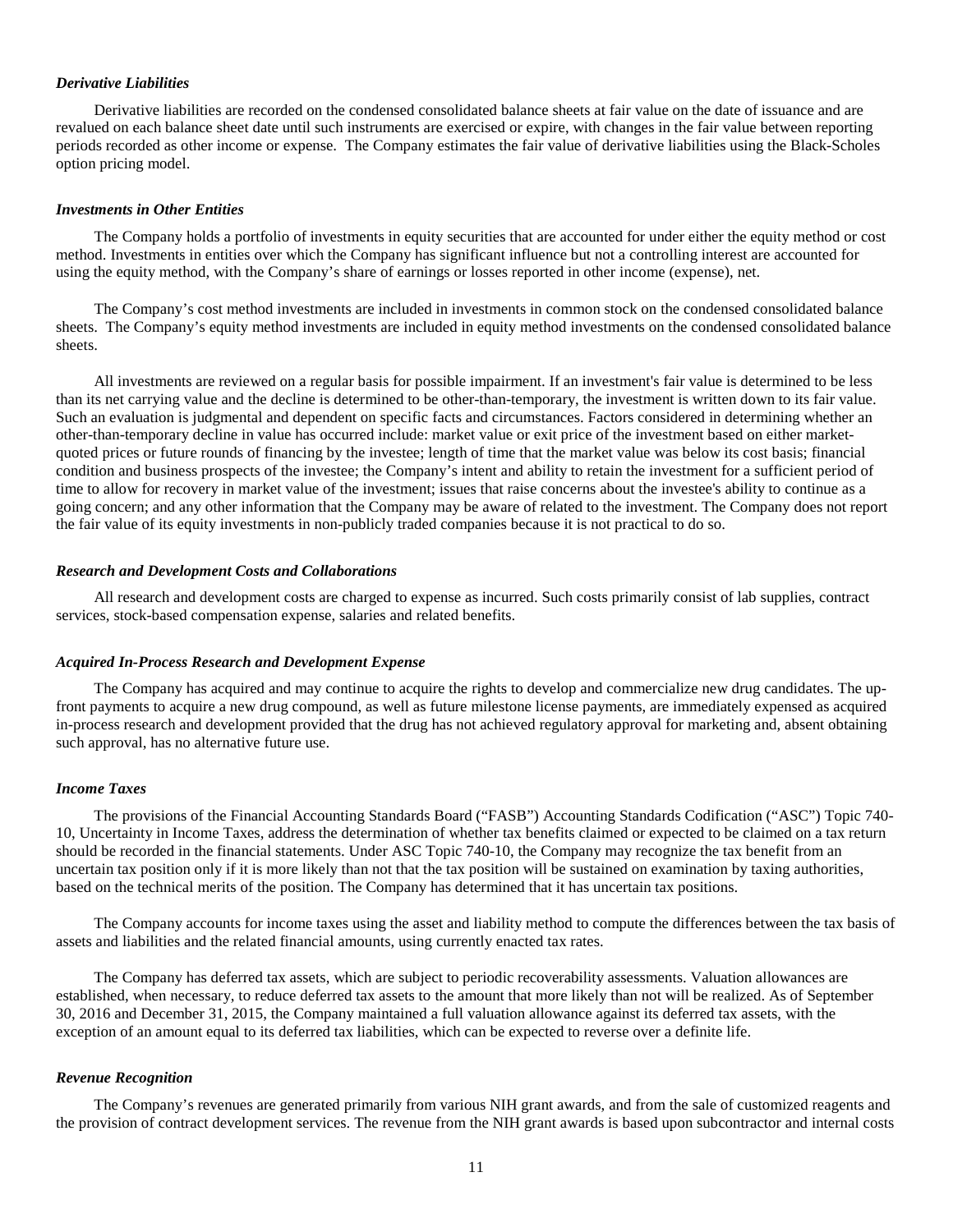incurred that are specifically covered by the grant, and where applicable, a facilities and administrative rate that provides funding for overhead expenses. These revenues are recognized when expenses have been incurred by subcontractors or when the Company incurs internal expenses that are related to the grant.

Revenues from sales are generated from the sale of customized reagents which include industrial standard cytotoxins, linkers, and linker-toxins used for preparing ADCs. Contract development services include providing synthetic expertise to customer's synthesis by delivering proprietary cytotoxins, linkers and linker-toxins and ADC service using industry standard toxin and antibodies provided by customers. Revenue is recognized when, (i) persuasive evidence of an arrangement exists, (ii) the product has been shipped or the services have been rendered, (iii) the price is fixed or determinable, and (iv) collectability is reasonably assured.

License fees for the licensing of product rights are recorded as deferred revenue upon receipt of cash and recognized as revenue on a straight-line basis over the period of performance. Royalty revenues will be recognized as earned per the terms of underlying royalty bearing contracts.

The Company is obligated to accept from customers the return of products sold that are damaged or do not meet certain specifications. The Company may authorize the return of products sold in accordance with the terms of its sales contracts, and estimates allowances for such amounts at the time of sale. The Company has not experienced any sales returns.

#### *Stock-based Compensation*

The Company accounts for stock-based compensation in accordance with FASB ASC Topic 718, which establishes accounting for equity instruments exchanged for employee services. Under such provisions, stock-based compensation cost is generally measured at the grant date, based on the calculated fair value of the award and an estimate of forfeitures, and is recognized as an expense, under the straight-line method, over the employee's requisite service period (generally the vesting period of the equity grant).

The Company accounts for equity instruments, including restricted stock or stock options, issued to non-employees in accordance with authoritative guidance for equity based payments to non-employees. Stock options issued to non-employees are accounted for at their estimated fair value determined using the Black-Scholes option-pricing model. The fair value of options and restricted stock granted to non-employees is re-measured over the vesting period, and the resulting changes in fair value are recognized as expense in the period of the change in proportion to the services rendered to date.

#### *Net Earnings (Loss) per Share*

Basic net earnings (loss) per share is computed by dividing net income (loss) for the period by the weighted average number of common shares outstanding during the period. Diluted net earnings (loss) per share reflects the additional dilution from potential issuances of common stock, such as stock issuable pursuant to the exercise of stock options or the exercise of outstanding warrants. The treasury stock method and if-converted method are used to calculate the potential dilutive effect of these common stock equivalents. Potentially dilutive shares are excluded from the computation of diluted net earnings (loss) per share when their effect is anti-dilutive. In periods where a net loss is presented, all potentially dilutive securities are anti-dilutive and are excluded from the computation of diluted net loss per share.

#### *Comprehensive Income (Loss*)

Comprehensive income (loss) is comprised of net income (loss) and adjustments for the change in unrealized gains and losses on the Company's investments in available-for-sale marketable securities, net of taxes. The Company displays comprehensive income (loss) and its components in its condensed consolidated statements of comprehensive income (loss).

#### *Segment Information*

The Company is engaged primarily in the discovery and development of innovative therapies focused on oncology and the treatment of chronic cancer pain as well as immunology and infectious diseases based on its platform technologies. Accordingly, the Company has determined that it operates in one operating segment.

#### *Recent Accounting Pronouncements*

In June 2016, the FASB issued Accounting Standards Update ("ASU") No. 2016-13, *Financial Instruments – Credit Losses (Topic 326): Measurement of Credit Losses on Financial Instruments*. This update provides financial statement users with more decision-useful information about the expected credit losses on financial instruments and other commitments to extend credit held by a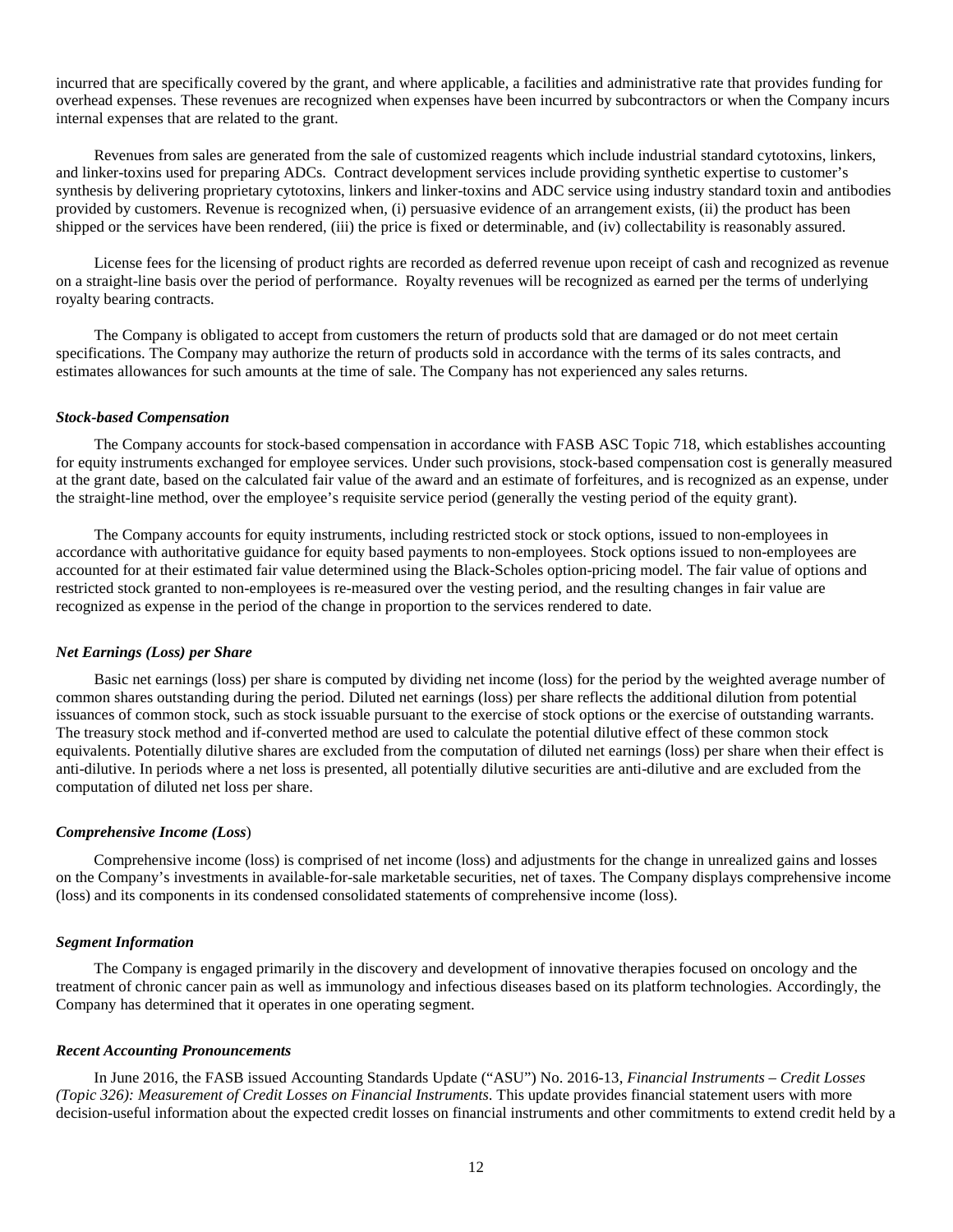reporting entity at each reporting date. To achieve this objective, the amendments in this update replace the incurred loss impairment methodology in current GAAP with a methodology that reflects expected credit losses and requires consideration of a broader range of reasonable and supportable information to inform credit loss estimates. The new standard is effective for fiscal years, and interim periods within those fiscal years, beginning after December 15, 2019. The Company is currently evaluating the effect that the updated standard will have on its consolidated results of operations, financial position or cash flows.

In February 2016, the FASB issued ASU No. 2016-02, *Leases (Subtopic 842).* ASU No. 2016-02 will require companies to recognize lease assets and lease liabilities on the balance sheet and disclose key information about leasing arrangements. For public companies, this standard is effective for annual reporting periods beginning after December 15, 2018, and early adoption is permitted. The Company is currently evaluating the impact of this standard on its consolidated financial position, results of operation, and cash flows.

In March 2016, the FASB issued ASU No. 2016-09, *Stock Compensation (Topic 718): Improvements to Employee Share-Based Payment Accounting.* The objective of this ASU is to simplify several aspects of the accounting for employee share-based payment transactions, including the income tax consequences, classification of awards as either equity or liabilities and classification on the statement of cash flows. This ASU is effective for fiscal years beginning after December 15, 2016, including interim periods within those fiscal years. Early adoption is permitted. The Company is currently evaluating the new guidance to determine the impact it may have on its consolidated financial statements.

In May 2014, the FASB issued ASU No. 2014-09, "*Revenue from Contracts with Customers (Topic 606)" (ASU 2014-9), a converged standard on revenue recognition*. The new pronouncement requires revenue recognition to depict the transfer of promised goods or services to customers in an amount that reflects the consideration to which the entity expects to be entitled in exchange for those goods or services. The guidance also specifies the accounting for some costs to obtain or fulfill a contract with a customer, as well as enhanced disclosure requirements. ASU 2014-9 is effective for annual reporting periods beginning after December 15, 2017, including interim reporting periods within that reporting period. ASU 2014-9 is effective for annual reporting periods beginning after December 15, 2017, including interim reporting periods within that reporting period. The Company is currently evaluating the impact this standard may have on it consolidated financial statements.

#### **3. Fair Value Measurements**

The Company measures the fair value of financial assets and liabilities based on authoritative guidance that defines fair value, establishes a framework consisting of three levels for measuring fair value, and requires disclosures about fair value measurements. Fair value is defined as the exchange price that would be received for an asset or paid to transfer a liability (an exit price) in the principal or most advantageous market for the asset or liability in an orderly transaction between market participants at the measurement date.

The Company's marketable securities were classified within Level 1 of the fair value hierarchy because they were valued using quoted market prices in active markets. The Company's marketable securities related to warrants are classified within Level 3 of the fair value hierarchy because the value was calculated using the Black-Scholes option-pricing method. The Company's derivative liability was classified within Level 3 of the fair value hierarchy because the value was calculated using significant judgment based on the Company's own assumptions in the valuation of this liability.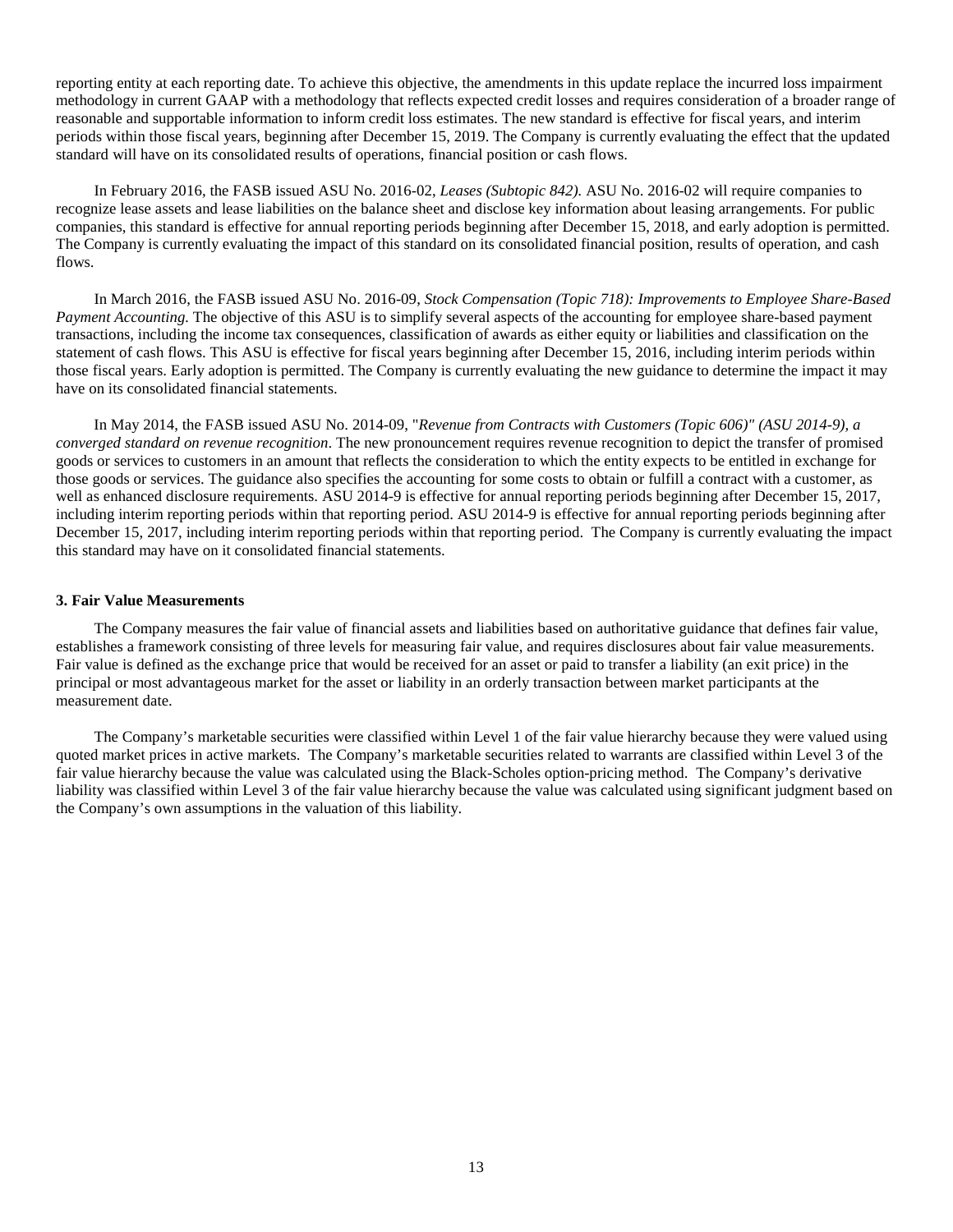The following table presents the Company's financial assets and liabilities that are measured at fair value on a recurring basis. (in thousands):

|                    |    | Fair Value Measurements at September 30, 2016 |  |     |  |                                                               |  |                                                                             |                                                                      |  |
|--------------------|----|-----------------------------------------------|--|-----|--|---------------------------------------------------------------|--|-----------------------------------------------------------------------------|----------------------------------------------------------------------|--|
|                    |    | <b>Balance</b>                                |  |     |  | <b>Ouoted Prices in</b><br><b>Active Markets</b><br>(Level 1) |  | <b>Significant</b><br>Other<br><b>Observable</b><br><b>Inputs (Level 2)</b> | <b>Significant</b><br><b>Unobservable</b><br><b>Inputs (Level 3)</b> |  |
| Assets:            |    |                                               |  |     |  |                                                               |  |                                                                             |                                                                      |  |
| Trading securities |    | 1.241                                         |  | 925 |  | $\overline{\phantom{a}}$                                      |  | 316                                                                         |                                                                      |  |
| Total assets       | ۰D | 1,241                                         |  | 925 |  |                                                               |  | 316                                                                         |                                                                      |  |

|                          | Fair Value Measurements at December 31, 2015<br><b>Significant</b><br><b>Ouoted Prices in</b><br><b>Significant</b><br><b>Other</b><br><b>Active Markets</b><br>Unobservable<br><b>Observable</b> |                |   |                          |  |                  |  |                         |  |  |
|--------------------------|---------------------------------------------------------------------------------------------------------------------------------------------------------------------------------------------------|----------------|---|--------------------------|--|------------------|--|-------------------------|--|--|
|                          |                                                                                                                                                                                                   | <b>Balance</b> |   | (Level 1)                |  | Inputs (Level 2) |  | <b>Inputs (Level 3)</b> |  |  |
| Assets:                  |                                                                                                                                                                                                   |                |   |                          |  |                  |  |                         |  |  |
| Marketable securities    |                                                                                                                                                                                                   | 97,366         |   | 97,366                   |  |                  |  |                         |  |  |
| Total assets             |                                                                                                                                                                                                   | 97,366         |   | 97,366                   |  |                  |  |                         |  |  |
|                          |                                                                                                                                                                                                   |                |   |                          |  |                  |  |                         |  |  |
| Liabilities:             |                                                                                                                                                                                                   |                |   |                          |  |                  |  |                         |  |  |
| Derivative liability     | \$                                                                                                                                                                                                | 5,520          | S |                          |  |                  |  | 5,520                   |  |  |
| <b>Total liabilities</b> |                                                                                                                                                                                                   | 5,520          |   | $\overline{\phantom{a}}$ |  |                  |  | 5,520                   |  |  |

The following table includes a summary of the derivative liability measured at fair value using significant unobservable inputs (Level 3) during the nine months ended September 30, 2016 (in thousands):

|                                            | <b>Derivative Liability</b> |
|--------------------------------------------|-----------------------------|
| Beginning balance at December 31, 2015     | 5.520                       |
| Gain on expiration of derivative liability | (5,520)                     |
| Ending balance at September 30, 2016       |                             |

#### **4. Marketable Securities**

Marketable securities consisted of the following as of September 30, 2016 (in thousands):

|                                    | <b>September 30, 2016</b> |  |                                |  |                                 |  |                   |
|------------------------------------|---------------------------|--|--------------------------------|--|---------------------------------|--|-------------------|
|                                    | Cost                      |  | <b>Gross Realized</b><br>Gains |  | <b>Gross Realized</b><br>Losses |  | <b>Fair Value</b> |
| Trading securities:                |                           |  |                                |  |                                 |  |                   |
| MedoveX common shares and warrants | 750                       |  | 491                            |  | $\hspace{0.1mm}-\hspace{0.1mm}$ |  | 1.241             |

On August 5, 2016, the Company entered a Unit Purchase Agreement (the "Unit Purchase Agreement") with MedoveX . Pursuant to the terms of the Unit Purchase Agreement, the Company purchased three Units for \$750,000. Each Unit had a purchase price of \$250,000 and consisted of (i) 208,333 shares of MedoveX common stock (the "MedoveX Common Stock"), and (ii) a warrant to purchase 104,167 shares of MedoveX Common Stock (the "MedoveX Warrant"). The MedoveX Warrant has an initial exercise price of \$1.52 per share, subject to adjustment, and is initially exercisable six months following the date of issuance for a period of five years from the date of issuance. In addition, the Company entered a Registration Rights Agreement with MedoveX pursuant to which MedoveX was required to file a registration statement registering for resale all shares of MedoveX Common Stock and shares of MedoveX Common Stock issuable pursuant to the MedoveX Warrant issued as part of the Units.

The Company recorded a gain on trading securities of \$491,000, representing the difference between the \$750,000 cost basis and the estimated fair value as of September 30, 2016, in the Company's condensed consolidated statements of operations. The Company's investment in MedoveX will be revalued on each balance sheet date. The fair value of the Company's holding in MedoveX Common Stock at September 30, 2016 is a Level 1 measurement. The fair value of the Company's holdings in the MedoveX Warrant was estimated using the Black-Scholes option-pricing method. The risk-free rate was derived from the U.S.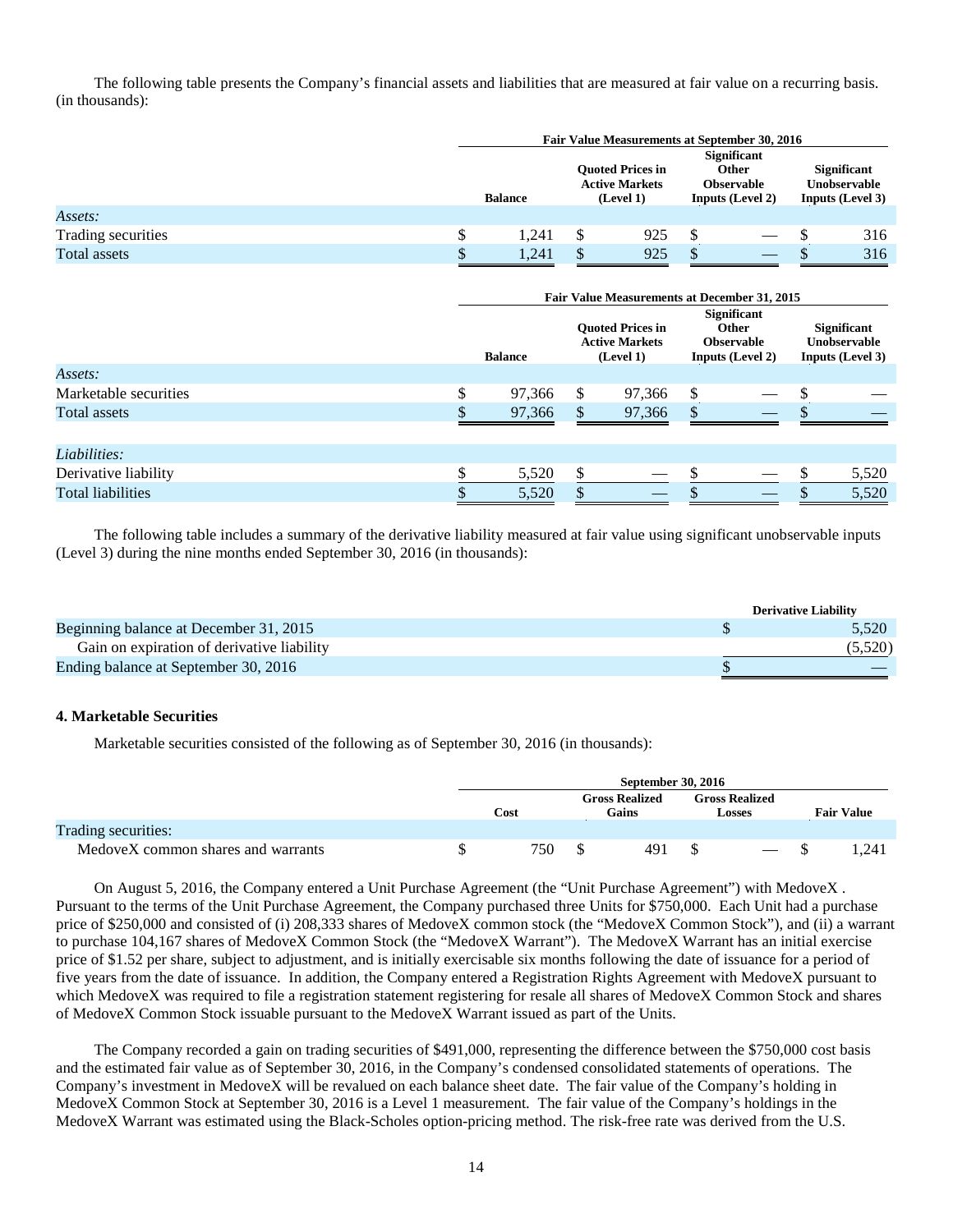Treasury yield curve, matching the MedoveX Warrant's term, in effect at the measurement date. The volatility factor was determined based on MedoveX's historical stock prices. The warrant valuation is a Level 3 measurement.

As more fully described in Note 1, in July 2016, the Company closed on the transactions contemplated by the Letter Agreement with the Chan Soon-Shiong Family Foundation and Cambridge Equities, LP. Pursuant to the terms of the Letter Agreement, among other things, the Company sold its shares of NantKwest common stock. Effective with the close of the transaction, the Company recognized a gain of \$27.2 million on the sale of NantKwest stock in its condensed consolidated statement of operations for the three and nine months ended September 30, 2016.

#### **5. Notes Receivable**

In June 2016, the Company closed its previously announced securities purchase agreements with certain investors. In addition to the cash received, the Company received consideration in the form of secured promissory notes for 9,640,060 shares totaling \$53.5 million (the "Secured Notes"). The Secured Notes accrue interest at 5% per annum, and all principal and interest is due and payable in December, 2016. The Secured Notes are collateralized by the assets of the investors. On July 14, 2016, one of the holders of the Secured Notes repaid \$10.0 million of outstanding principal under its Secured Note. The Company expects to receive the remaining \$43.5 million by December 31, 2016. The \$43.5 million in notes outstanding is reflected as a stock subscription receivable in the Company's condensed consolidated balance sheets as of September 30, 2016.

On August 2, 2016, Scintilla made a \$0.5 million payment to Scilex in conjunction with the execution of the Scilex Binding Term Sheet. Scintilla and Scilex agreed to terminate the Scilex Binding Term Sheet on November 8, 2016. As a result of the termination of the Scilex Binding Term Sheet, notwithstanding the provisions set forth in the Scilex Binding Term Sheet, Scintilla and Scilex agreed that the \$0.5 million standstill payment that Scintilla made to Scilex pursuant to the Scilex Binding Term Sheet shall be deemed a loan made by Scintilla to Scilex evidenced by the November Scilex Note. The November Scilex Note accrues interest at an annual rate equal to the lesser of 10.0% and the maximum interest rate permitted under law, will be due and payable in full upon the earlier of December 31, 2016 and the occurrence of an event of default, and may be prepaid in full or in part. The November Scilex Note was assigned in full by Scintilla to the Company on November 8, 2016. On September 19, 2016, the Company loaned \$100,000 to Scilex, which is evidenced by a promissory note (the "September Scilex Note"). The September Scilex Note accrues interest at an annual rate equal to the lesser of 10.0% and the maximum interest rate permitted under law, will be due and payable in full upon the earlier of December 31, 2016 and the occurrence of an event of default, and may be prepaid in full or in part. On November 8, 2016, following the Scilex Closing, the November Scilex Note and the September Scilex Note were repaid by Scilex in full.

Subsequent to September 30, 2016 on November 1, 2016, the Company loaned \$5.0 million to Celularity, Inc., a research and development company ("Celularity"), pursuant to a promissory note issued by Celularity to the Company (the "Celularity Note") in connection with the entry into a nonbinding term sheet by the Company, TNK Therapeutics, Inc. and Celularity described in more detail in Note 18 below. Pursuant to the terms of the Celularity Note, the loan will be due and payable in full on the earlier of November 1, 2017 and the occurrence of an event of default under the Celularity Note (the "Maturity Date"). The Celularity Note also provides that, in certain circumstances, the Company shall loan Celularity up to an additional \$5.0 million over the next 12 months. In the event that Celularity meets certain minimum financing conditions prior to the Maturity Date, all outstanding amounts under the Celularity Note shall be forgiven.

#### **6. Investments**

As of September 30, 2016 and December 31, 2015, the aggregate carrying amount of the Company's cost-method investments in non-publicly traded companies was \$112.0 million and included an ownership interest in NantCell, Inc., NantBioScience, Inc., Brink Biologics, Inc., Coneksis, Inc., and Globavir Biosciences, Inc. The Company's cost-method investments are assessed for impairment quarterly. The Company has determined that it is not practicable to estimate the fair value of its cost-method investments on a regular basis and does not reassess the fair value of cost-method investments if there are no identified events or changes in circumstances that may have a significant adverse effect on the fair value of the investments. No impairment losses were recorded during the three and nine months ended September 30, 2016 and 2015.

#### *CARgenix*

In August 2015, the Company and TNK Therapeutics, Inc., its subsidiary ("TNK") entered into a Membership Interest Purchase Agreement (the "Membership Interest Purchase Agreement") with CARgenix Holdings LLC ("CARgenix") and the members of CARgenix (the "Members") pursuant to which the Members sold all of their membership interests in CARgenix to TNK for: (1) a cash payment of \$100.00, and (2) \$6.0 million in shares of TNK Class A common stock ("TNK Class A Stock"), subject to adjustment in certain circumstances, to be issued to the Members upon a financing resulting in gross proceeds (individually or in the aggregate) to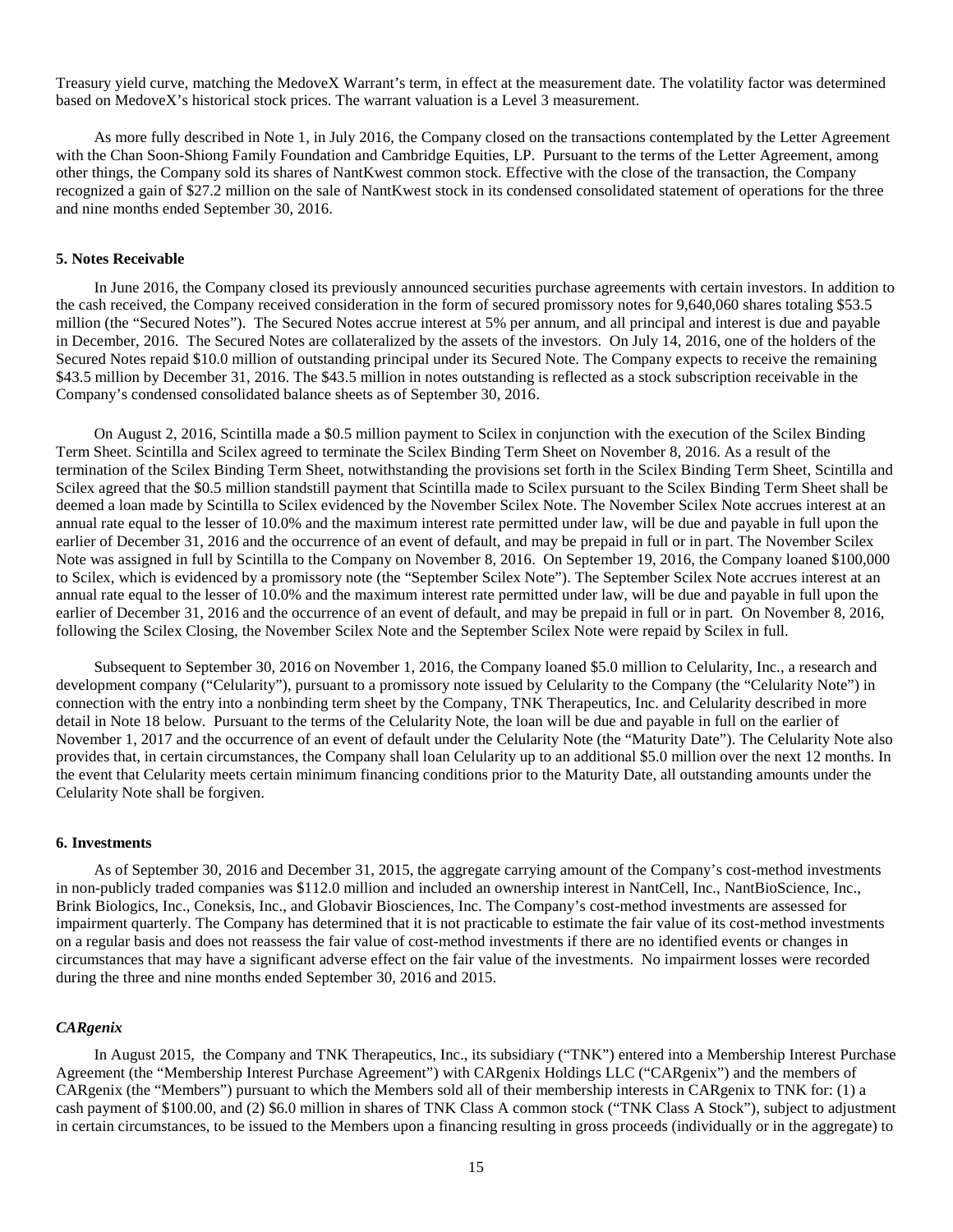TNK of at least \$50.0 million (a "Qualified Financing"). In accordance with an amendment to the Membership Interest Purchase Agreement entered into in March 2016, in the event a Qualified Financing does not occur by September 15, 2016 or TNK does not complete an initial public offering of shares of its capital stock by October 15, 2016, in lieu of receiving shares of TNK pursuant to the acquisition, the Members would receive an aggregate of 309,917 shares of Common Stock, subject to adjustment in certain circumstances. TNK did not complete a Qualified Financing by the amended financing deadline and the Company issued 309,917 shares of Common Stock to the Members on October 7, 2016. The aggregate purchase price of \$6.0 million was recognized as acquired in-process research and development expense in the condensed consolidated statement of operations during the three months ended September 30, 2015.

#### *BDL*

In August 2015, the Company and TNK entered into a Stock Purchase Agreement (the "Stock Purchase Agreement") with BDL Products, Inc. ("BDL") and the stockholders of BDL ("Stockholders") pursuant to which the Stockholders sold all of their shares of capital stock in BDL to TNK for: (1) a cash payment of \$100.00, and (2) \$6.0 million in shares of TNK Class A Stock, subject to adjustment in certain circumstances, to be issued to the Stockholders upon a Qualified Financing. In accordance with an amendment to the Stock Purchase Agreement entered into in September 2016, in the event a Qualified Financing does not occur by March 15, 2017 or TNK does not complete an initial public offering of shares of its capital stock by March 15, 2017, in lieu of receiving shares of TNK pursuant to the acquisition, the Stockholders shall receive an aggregate of 309,917 shares of Common Stock by no later than March 30, 2017, subject to adjustment in certain circumstances. The aggregate purchase price of \$6.0 million was recognized as acquired in-process research and development expense in the condensed consolidated statement of operations during the three months ended September 30, 2015. The corresponding acquisition liability will remain until settlement.

#### **7. Equity Method Investments**

#### *NANTibody*

In April 2015, the Company and NantCell, Inc. ("NantCell"), a wholly-owned subsidiary of NantWorks, Inc. ("NantWorks") a private company owned by Dr. Patrick Soon-Shiong, established a new joint venture called Immunotherapy NANTibody, LLC, ("NANTibody"), as a stand-alone biotechnology company with \$100.0 million initial joint funding. NantCell owns 60% of the equity interest of NANTibody and agreed to contribute \$60.0 million to NANTibody. The Company owns 40% of NANTibody and in July 2015, the Company had NantPharma, LLC ("NantPharma") contribute its portion of the initial joint funding of \$40.0 million to NANTibody from the proceeds of the sale of IgDraSol, Inc. ("IgDraSol"), a former subsidiary of the Company. NANTibody will focus on accelerating the development of multiple immuno-oncology mAbs for the treatment of cancer, including but not limited to anti-PD-1, anti-PD-L1, anti-CTLA4 mAbs, and other immune-check point antibodies as well as ADCs and bispecific antibodies.

The Company is accounting for its interest in NANTibody as an equity method investment, due to the significant influence the Company has over the operations of NANTibody through its board representation and 40% voting interest. The Company's investment in NANTibody is reported in equity method investments on the condensed consolidated balance sheets and its share of NANTibody's income or loss is recorded in income (loss) on equity investments on the condensed consolidated statement of operations. The financial statements of NANTibody are not received sufficiently timely for the Company to record its portion of earnings or loss in the current financial statements and therefore the Company reports its portion of earnings or loss on a quarter lag. As of September 30, 2016, the carrying value of the Company's investment in NANTibody was approximately \$40.0 million.

NANTibody recorded a total net income of \$305,000 for the three months ended June 30, 2016 and net income of \$1,111,000 for the six months ended June 30, 2016. The Company recorded a total net income of \$122,000 for the three months ended September 30, 2016 and a loss of \$59,000 for the nine months ended September 30, 2016 from NANTibody in income (loss) on equity investments on the condensed consolidated statement of operations. As of June 30, 2016, NANTibody had \$100.9 million in current assets and \$862,000 in current liabilities.

#### *NantStem*

In July 2015, the Company and NantBioScience, Inc. ("NantBioScience"), a wholly-owned subsidiary of NantWorks, established a new joint venture called NantCancerStemCell, LLC, ("NantStem"), as a stand-alone biotechnology company with \$100.0 million initial joint funding. As initially organized, NantBioScience was obligated to make a \$60.0 million cash contribution to NantStem for a 60% equity interest in NantStem, and the Company was obligated to make a \$40.0 million cash contribution to NantStem for a 40% equity interest in NantStem. Fifty percent of these contributions were funded in July 2015 and the remaining amounts were to be made by no later than September 30, 2015. The Company had NantPharma contribute its portion of the initial joint funding of \$20.0 million to NantStem from the proceeds of the sale of IgDraSol. Pursuant to a side letter dated October 13, 2015 (the "NantStem Side Letter"), the NantStem joint venture agreement was amended to relieve the Company of the obligation to contribute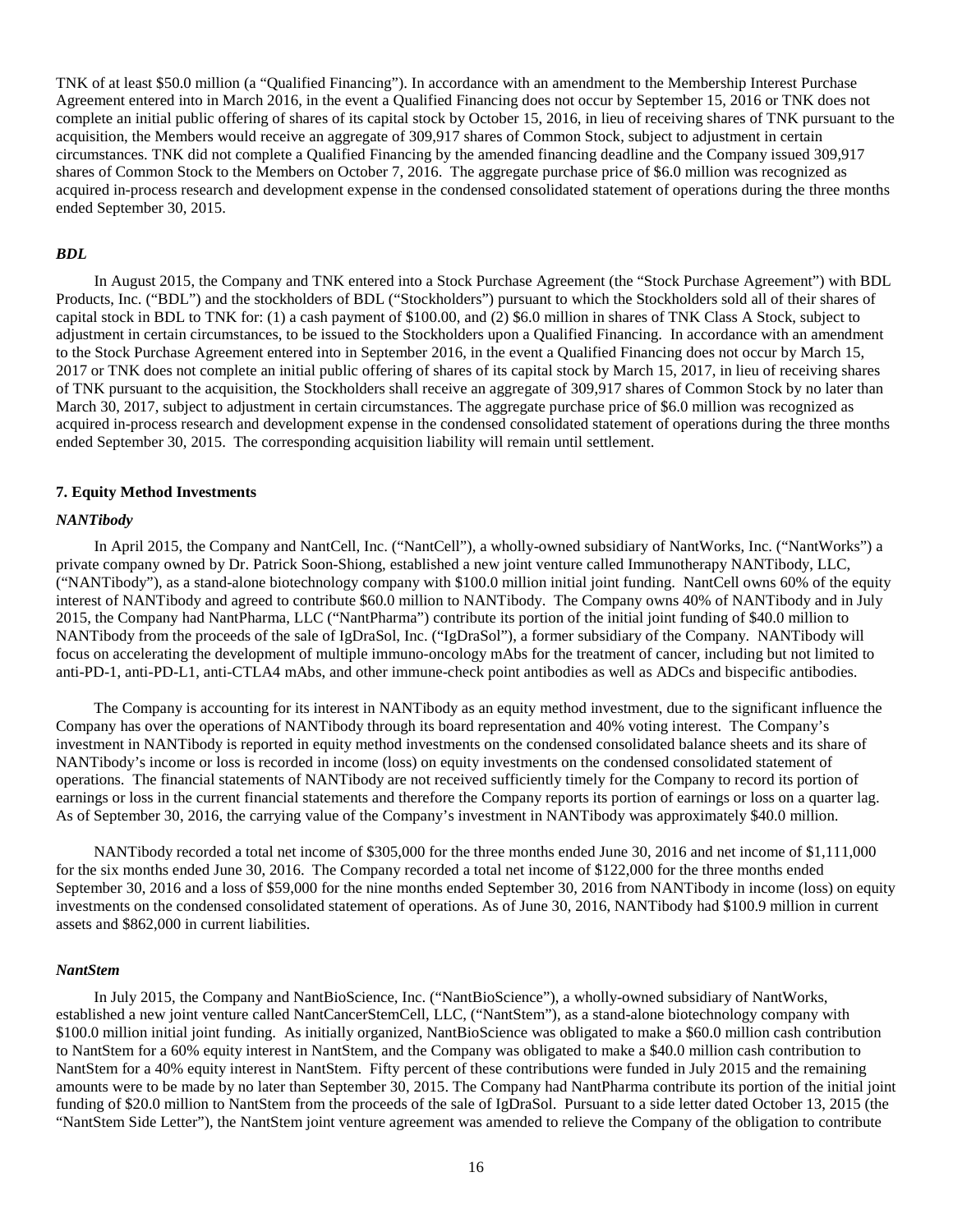the second \$20.0 million payment, and its ownership interest in NantStem was reduced to 20%. NantBioScience's funding obligations were unchanged. The NantStem Side Letter was negotiated at the same time the Company issued a call option on shares of NantKwest that it owned to Cambridge. The call option was a derivative as defined in ASC 815 and was recognized at fair value every reporting period the call option agreement was in effect, with changes in fair value recognized in current operations. The call option expired unexercised on March 31, 2016 and the Company recorded a gain of \$5.5 million upon the cancellation of the derivative liability.

The Company is accounting for its interest in NantStem as an equity method investment due to the significant influence the Company has over the operations of NantStem through its board representation and 20% voting interest. The Company's investment in NantStem is reported in equity method investments on the condensed consolidated balance sheets and its share of NantStem's income or loss is recorded in income (loss) on equity investments on the condensed consolidated statement of operations. The financial statements of NantStem are not received sufficiently timely for the Company to record its portion of earnings or loss in the current financial statements and therefore the Company reports its portion of earnings or loss on a quarter lag. As of September 30, 2016, the carrying value of the Company's investment in NantStem was approximately \$18.4 million.

NantStem recorded a total net income of \$201,000 for the three months ended June 30, 2016 and net income of \$1,744,000 for the six months ended June 30, 2016. For the three and nine months ended Sepember 30, 2016, the Company recorded \$201,000 and \$236,000, respectively, in income from NantStem in income (loss) on equity investments on the condensed consolidated statement of operations. As of June 30, 2016, NantStem had \$81.3 million in current assets and \$141,000 in current liabilities.

#### *Shanghai Three*

The Company is accounting for its interest in Shanghai Three-Alliance Biotech Co. LTD ("Shanghai Three"), a China based company, as an equity method investment, due to the significant influence the Company has over the operations of Shanghai Three through its 25% voting interest. The Company's investment in Shanghai Three is reported in equity method investments on the condensed consolidated balance sheets and its share of Shanghai Three's income or loss is recorded in income (loss) on equity investments on the condensed consolidated statement of operations. The financial statements of Shanghai Three are not received sufficiently timely for the Company to record its portion of earnings or loss in the current financial statements and therefore the Company reports its portion of earnings or loss on a quarter lag. As of September 30, 2016, the carrying value of the Company's investment in Shanghai Three was approximately \$1.0 million.

Shanghai Three incurred no operating expenses for the three and six months ended June 30, 2016. As of June 30, 2016, Shanghai Three had \$0.5 million in current assets and \$3.0 million in current liabilities.

#### *3SBio*

In June 2016, the Company and TNK entered into a joint venture agreement with Shenyang Sunshine Pharmaceutical Company Ltd ("3SBio"), a China based company, to develop and commercialize proprietary immunotherapies, including those developed from, including or using TNK's "CAR-T" technology targeting carcinoembryonic antigen ("CEA") positive cancers. In June 2016, 3SBio purchased \$10.0 million of Common Stock and warrants as part of the Company's private placement offering.

Under the terms of the agreement 3SBio will contribute an initial investment of \$10.0 million to the joint venture and TNK will grant the joint venture an exclusive license to the CEA CAR-T technology and two additional CARs for cellular therapy for the Greater China market, including Mainland China, Hong Kong and Macau. 3SBio will own 51% of the joint venture while TNK will own 49%. As of September 30, 2016, funding and operations of the joint venture had not yet begun, as a result no investment has been recorded as of September 30, 2016.

#### *Yuhan*

In March 2016, the Company and Yuhan Corporation, a South Korea company ("Yuhan"), entered into an agreement to form a joint venture company called ImmuneOncia Therapeutics, LLC ("ImmuneOncia") to develop and commercialize a number of immune checkpoint antibodies against undisclosed targets for both hematological malignancies and solid tumors. During the three months ended June 30, 2016, Yuhan purchased \$10.0 million of Common Stock and warrants as part of the Company's private placement offering.

Under the terms of the joint venture agreement, Yuhan will contribute an initial investment of \$10.0 million to ImmuneOncia, and the Company will grant ImmuneOncia an exclusive license for one of its immune checkpoint antibodies for specified countries while retaining the rights for the U.S., European, and Japanese markets, as well as global rights for ImmuneOncia to two additional antibodies that will be selected by ImmuneOncia from a group of pre-specified antibodies from the Company's immuno-oncology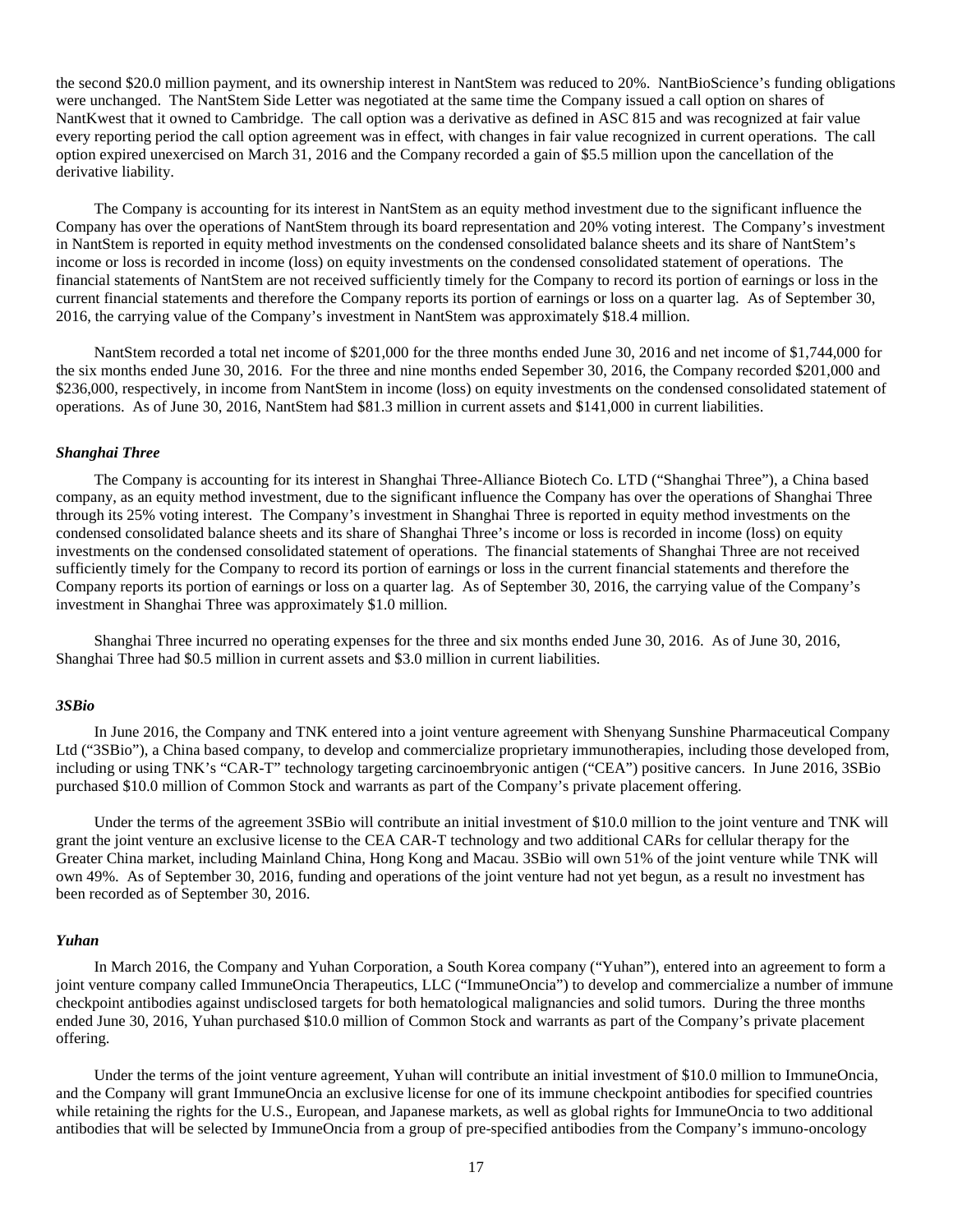antibody portfolio. Yuhan will own 51% of ImmuneOncia, while the Company will own 49%. Yuhan's Chief Scientific Officer Dr. Su Youn Nam will be appointed CEO of ImmuneOncia. As of September 30, 2016, funding and operations of the joint venture had not yet begun, as a result no investment has been recorded as of September 30, 2016.

#### **8. Goodwill and Intangible Assets**

As of both September 30, 2016 and December 31, 2015, the Company had goodwill of \$20.6 million. The Company performed a qualitative test for goodwill impairment as of December 31, 2015. Based upon the results of the qualitative testing the Company concluded that it is more-likely-than-not that the fair values of the Company's goodwill was in excess of its carrying value and therefore performing the first step of the two-step impairment test was unnecessary. No goodwill impairment was recognized for the three or nine months ended September 30, 2016 and 2015.

The Company's intangible assets, excluding goodwill, include patent rights, core technologies and customer relationships. Amortization for the intangible assets that have finite useful lives is generally recorded on a straight-line basis over their useful lives. A summary of the Company's identifiable intangible assets is as follows (in thousands):

|                         |                                 | September 30, 2016 |                                    |       |                  |       |  |  |  |  |
|-------------------------|---------------------------------|--------------------|------------------------------------|-------|------------------|-------|--|--|--|--|
|                         | <b>Gross Carrying</b><br>Amount |                    | Accumulated<br><b>Amortization</b> |       | Intangibles, net |       |  |  |  |  |
| Customer relationships  | Φ                               | 1,320              |                                    | 733   | S                | 587   |  |  |  |  |
| Acquired technology     |                                 | 3.410              |                                    | 490   |                  | 2,920 |  |  |  |  |
| Patent rights           |                                 | 90                 |                                    | 18    |                  | 72    |  |  |  |  |
| Total intangible assets |                                 | 4.820              |                                    | 1.241 | -S               | 3,579 |  |  |  |  |

|                         | <b>Gross Carrying</b><br><b>Amount</b> |       | Accumulated<br>Amortization |     | Intangibles, net |       |
|-------------------------|----------------------------------------|-------|-----------------------------|-----|------------------|-------|
| Customer relationships  | Φ                                      | 1,320 |                             | 536 |                  | 784   |
| Acquired technology     |                                        | 3.410 |                             | 358 |                  | 3,052 |
| Patent rights           |                                        | 90    |                             | 14  |                  | 76    |
| Total intangible assets |                                        | 4,820 |                             | 908 |                  | 3,912 |

As of September 30, 2016, the remaining weighted average life for identifiable intangible assets is 15 years.

Patent rights are stated at cost and depreciated on a straight-line basis over the estimated useful lives of the assets, determined to be approximately 19 years from the date of transfer of the rights to the Company in April 2013. Amortization expense for both the three months ended September 30, 2016 and 2015 was \$1,250. Amortization expense for both the nine months ended September 30, 2016 and 2015 was \$3,750, which has been included in intangibles amortization.

Acquired technology is stated at cost and depreciated on a straight-line basis over the estimated useful lives of the assets, determined to be approximately 19 years from the date of acquisition of the technology in December 2013. Amortization expense for both the three months ended September 30, 2016 and 2015 was \$44,000. Amortization expense for both the nine months ended September 30, 2016 and 2015 was \$132,000, which has been included in intangibles amortization.

Customer relationships are stated at cost and depreciated on a straight-line basis over the estimated useful lives of the assets, determined to be approximately five years from the date of acquisition in December 2013. Amortization expense for both the three months ended September 30, 2016 and 2015 was \$66,000. Amortization expense for both the nine months ended September 30, 2016 and 2015 was \$198,000, which has been included in intangibles amortization.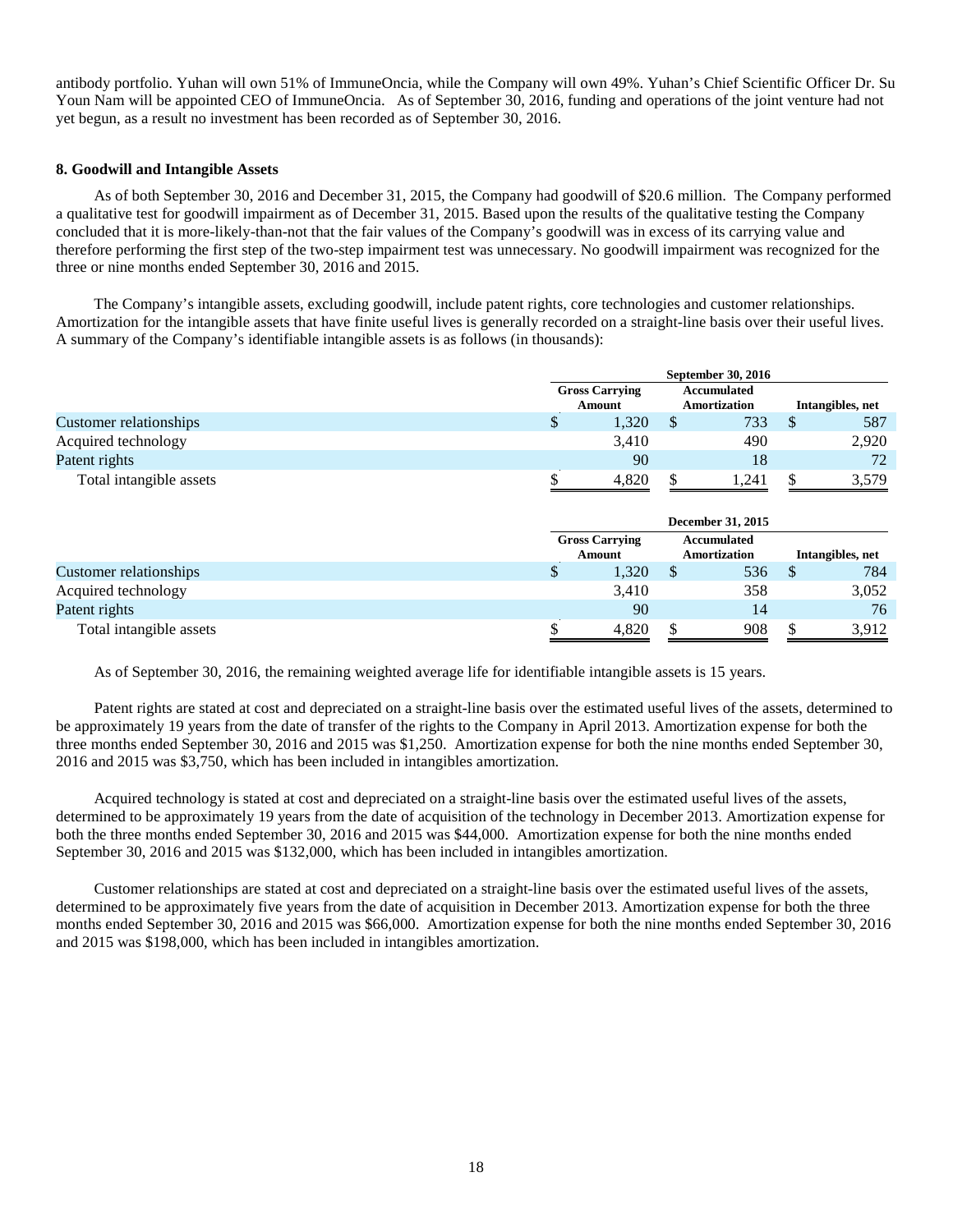Estimated future amortization expense related to intangible assets at September 30, 2016 is as follows (in thousands):

| <b>Years Ending December 31,</b> | Amount |
|----------------------------------|--------|
| 2016 (remaining 3 months)        | 112    |
| 2017                             | 445    |
| 2018                             | 436    |
| 2019                             | 181    |
| 2020                             | 181    |
| Thereafter                       | 2,224  |
| Total                            | 3,579  |

#### **9. Significant Agreements and Contracts**

#### *License Agreement with The Scripps Research Institute*

In January 2010, the Company entered into a license agreement (the "TSRI License"), with The Scripps Research Institute ("TSRI"). Under the TSRI License, TSRI granted the Company an exclusive, worldwide license to certain TSRI patent rights and materials based on quorum sensing for the prevention and treatment of Staphylococcus aureus ("Staph") infections, including Methicillin-resistant Staph. In consideration for the license, the Company: (i) issued TSRI a warrant for the purchase of Common Stock, (ii) agreed to pay TSRI a certain annual royalty commencing in the first year after certain patent filing milestones are achieved, (iii) agreed to pay a royalty on any sales of licensed products by the Company or its affiliates and a royalty for any revenues generated by the Company through its sublicense of patent rights and materials licensed from TSRI under the TSRI License. The TSRI License requires the Company to indemnify TSRI for certain breaches of the agreement and other matters customary for license agreements. The parties may terminate the TSRI License at any time by mutual agreement. In addition, the Company may terminate the TSRI License by giving 60 days' notice to TSRI and TSRI may terminate the TSRI License immediately in the event of certain breaches of the agreement by the Company or upon the Company's failure to undertake certain activities in furtherance of commercial development goals. Unless terminated earlier by either or both parties, the term of the TSRI License will continue until the final expiration of all claims covered by the patent rights licensed under the agreement. The warrant was exercised in February 2015. For the three months ended September 30, 2016 and 2015, the Company recorded \$18,000 and \$48,000 in patent prosecution and maintenance costs associated with the TSRI License, respectively. For the nine months ended September 30, 2016 and 2015, the Company recorded \$40,000 and \$94,000 in patent prosecution and maintenance costs associated with the TSRI License, respectively. All such costs have been included in general and administrative expenses.

#### *License Agreement with Mabtech Limited*

In August 2015, the Company entered into an exclusive licensing agreement to develop and commercialize multiple prespecified biosimilar and biobetter antibodies from Mabtech Limited. Under the terms of the agreement, the Company will develop and market these four mAbs for the North American, European and Japanese markets. The Company made an initial license payment of \$10.0 million and in February 2016, paid an additional \$10.0 million license payment, both of which were recognized as acquired in-process research and development expense in the condensed consolidated statements of operations as the Company determined there was no alternative future use for the license. In June 2016, the Company agreed to accelerate and pay a \$30.0 million milestone license payment which has been recognized as acquired in-process research and development expense in the condensed consolidated statements of operations, in exchange for the purchase by Mabtech Limited and one or more of its affiliates in June 2016, of \$20.0 million of Common Stock and warrants. The amended agreement includes additional milestone payments totaling \$150.0 million payable over the next three years.

#### *License Agreement with NantCell*

In April 2015, the Company and NantCell entered into a license agreement. Under the terms of the agreement the Company granted an exclusive license to NantCell covering patent rights, know-how, and materials related to certain antibodies, ADCs and two CAR-TNK products. NantCell agreed to pay a royalty not to exceed five percent (5%) to the Company on any net sales of products (as defined in the license agreement) from the assets licensed by the Company to NantCell. In addition to the future royalties payable under this agreement, NantCell paid an upfront payment of \$10.0 million to the Company and issued 10 million shares of NantCell common stock to the Company valued at \$100.0 million based on recent NantCell equity activity with a third party. As of September 30, 2016, the Company had not yet provided all of the items noted in the agreement and therefore has recorded the entire upfront payment and value of the equity interest received as deferred revenue. The Company will recognize the upfront payment and the value of the equity interest received over the expected license period of approximately ten years on a straight line basis. The Company's ownership interest in NantCell does not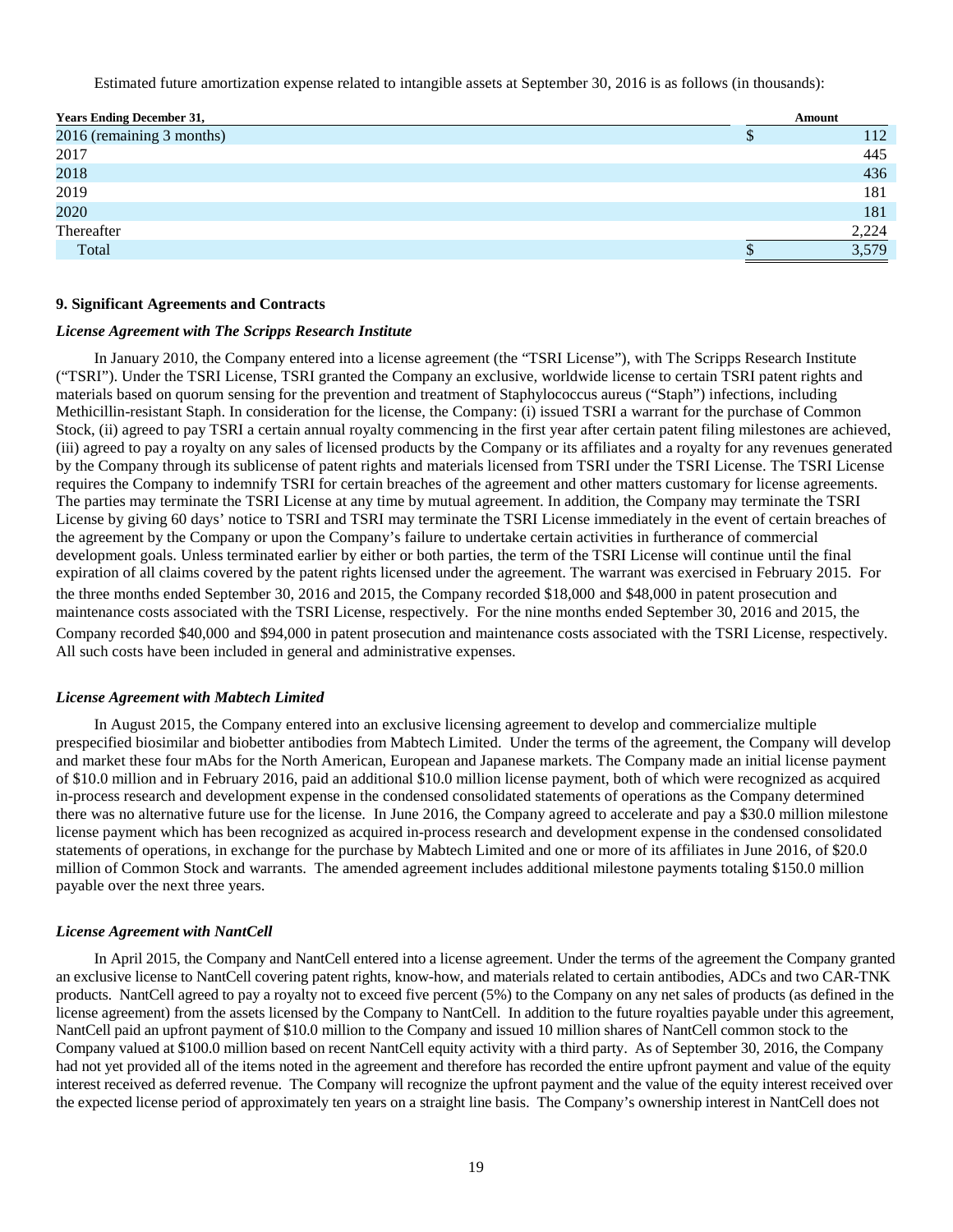provide the Company with control or the ability to exercise significant influence, therefore the \$100.0 million investment will be carried at cost in the condensed consolidated balance sheets and evaluated for other-than-temporary impairment on a quarterly basis.

#### *NIH Grants*

In June 2014, the NIAID awarded the Company a Phase II STTR grant (the "Staph Grant III Award") to support the advanced preclinical development of human bispecific antibody therapeutics to prevent and treat Staph infections, including methicillin-resistant Staph ("MRSA"). The project period for the Staph Grant III Award covers a two-year period which commenced in June 2014, with total funds available of approximately \$1.0 million per year for up to 2 years. During the three months ended September 30, 2016 and 2015, the Company recorded \$135,000 and \$243,000 of revenue, respectively, associated with the Staph Grant III Award. During the nine months ended September 30, 2016 and 2015, the Company recorded \$592,000 and \$660,000 of revenue, respectively, associated with the Staph Grant III Award.

In June 2014, the NIAID awarded the Company a Phase I STTR grant entitled "Anti-Pseudomonas Immunotherapy and Targeted Drug Delivery". This grant will support the preclinical development of novel anti-*Pseudomonas aeruginosa* mAb immunotherapy or an antibody-mediated targeted antibiotic delivery vehicle. Each modality may be an effective and safe stand-alone therapy and/or a component of a "cocktail" therapeutic option for prevention and treatment of *P. aeruginosa* infections. The project period for this Phase I grant covers a two-year period which commenced in July 2014, with total funds available of approximately \$300,000 per year for up to 2 years. During the three months ended September 30, 2016 and 2015, the Company recorded \$32,000 and \$73,000 of revenue, respectively, associated with the Phase I STTR grant award. During the nine months ended September 30, 2016 and 2015, the Company recorded \$256,000 and \$167,000 of revenue, respectively, associated with the Phase I STTR grant award.

In July 2014, the National Cancer Institute, a division of the NIH, awarded the Company a Phase I STTR grant, entitled "Targeting of Myc-Max Dimerization for the Treatment of Cancer". This grant will support the preclinical development of the Myc inhibitor, which interferes with the protein-protein interaction between Myc and its obligatory dimerization partner, Max, preventing sequence-specific binding to DNA and subsequent initiation of oncogenic transformation. The project period for this Phase I grant covers a one-year period which commenced in August 2014, with total funds available of approximately \$225,000. During the three months ended September 30, 2016 and 2015, the Company recorded \$0 and \$9,000 of revenue, respectively, associated with the Phase I Myc grant award. During the nine months ended September 30, 2016 and 2015, the Company recorded \$0 and \$139,000 of revenue, respectively, associated with the Phase I Myc grant award.

In August 2014, the National Heart, Lung, and Blood Institute, a division of the NIH, awarded the Company a Phase I Small Business Technology Transfer grant entitled "Human Anti-WISP-1 Antibodies for Treatment of Idiopathic Pulmonary Fibrosis". This grant will advance the Company's immunotherapy targeting WNT-1 Inducible Signaling Protein-1 ("WISP1") for the treatment of Idiopathic Pulmonary Fibrosis ("IPF"). WISP1 is a protein that has been shown to be upregulated in IPF, linked to key growth factors, cellular proliferation, hyperplasia and is correlated with late stage cancers. IPF is a fatal disease, which results in progressive loss of lung function due to fibrosis of the lungs. The project period for this Phase I grant covers a one-year period which commenced in August 2014, with total funds available of approximately \$225,000. During the three months ended September 30, 2016 and 2015, the Company recorded \$0 and \$31,000 of revenue, respectively, associated with the Phase I WISP1 grant award. During the nine months ended September 30, 2016 and 2015, the Company recorded \$52,000 and \$61,000 of revenue, respectively, associated with the Phase I WISP1 grant award.

#### **10. Loan and Security Agreement**

In September 2013, the Company entered into a \$5.0 million loan and security agreement with two banks pursuant to which: (i) the lenders provided the Company a term loan which was funded at closing, (ii) the Company repaid its then outstanding equipment loan balance of \$762,000, and (iii) the lenders received a warrant to purchase an aggregate 31,250 shares of Common Stock at an exercise price of \$8.00 per share exercisable for seven years from the date of issuance. The value of the warrants, totaling \$215,000, was recorded as debt discount and additional paid-in capital.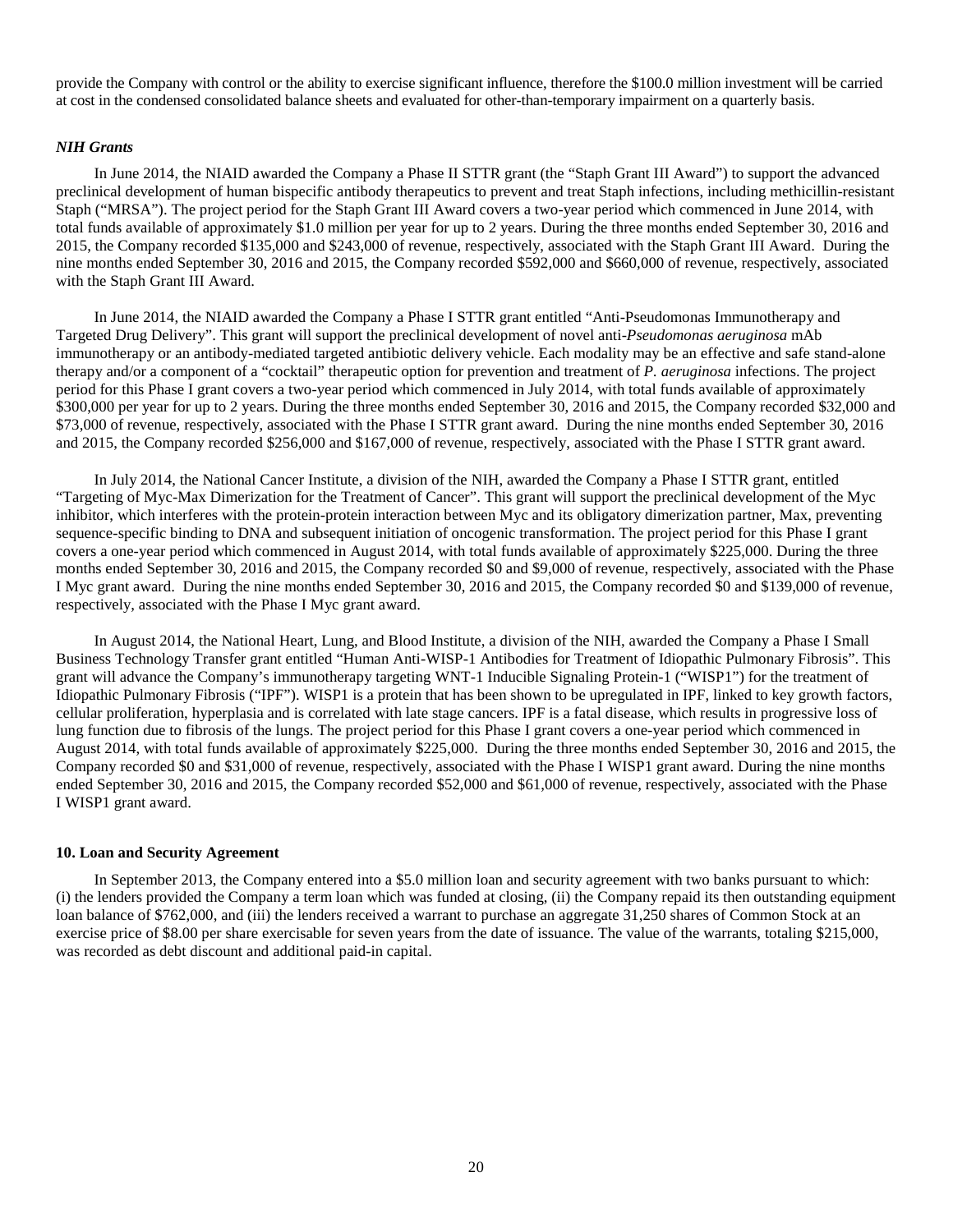In March 2014, the Company entered into an amended and restated loan and security agreement, increasing the September 2013 facility to \$12.5 million from \$5.0 million, with the same two banks. Such loan was funded at closing and is secured by a lien covering substantially all of the Company's assets, excluding intellectual property, which is subject to a negative pledge. In October 2014, the Company entered into a second amendment to its amended and restated loan and security agreement to extend the interest only payments on the outstanding amount of the loan from October 1, 2014 to May 1, 2015, after which equal monthly payments of principal and interest are due until the loan maturity date of September 30, 2017. The amended and restated loan: (i) interest rate is 7.95% per annum, and (ii) provided the lenders additional warrants to purchase an aggregate of 34,642 shares of the Common Stock at an exercise price of \$12.99 per share, exercisable for seven years from the date of issuance. The value of the warrants, totaling \$322,000, was recorded as debt discount and additional paid-in capital.

At the Company's option, it may prepay all of the outstanding principal balance, subject to certain pre-payment fees ranging from 1% to 3% of the prepayment amount. In the event of a final payment of the loans under the loan agreement, either in the event of repayment of the loan at maturity or upon any prepayment, the Company is obligated to pay the amortized portion of the final fee of \$781,000.

The Company is also subject to certain affirmative and negative covenants under the amended and restated loan and security agreement, including limitations on its ability to: undergo certain change of control events; convey, sell, lease, license, transfer or otherwise dispose of any equipment financed by loans under the amended and restated loan and security agreement; create, incur, assume, guarantee or be liable with respect to indebtedness, subject to certain exceptions; grant liens on any equipment financed under the loan agreement; and make or permit any payment on specified subordinated debt. In addition, under the amended and restated loan and security agreement, subject to certain exceptions, the Company is required to maintain with the lender its primary operating, other deposit and securities accounts.

Long-term debt and unamortized discount balances are as follows (in thousands):

| Face value of amended and restated loan | 5.722 |
|-----------------------------------------|-------|
| Fair value of all warrants              | (536) |
| Accretion of debt discount              | 460   |
| Balance at September 30, 2016           | 5.646 |

Future minimum payments under the amended and restated loan and security agreement are as follows (in thousands):

| <b>Year Ending December 31,</b> |   |         |
|---------------------------------|---|---------|
| 2016                            | ¢ | 1,374   |
| 2017                            |   | 4,579   |
| Total future minimum payments   |   | 5,953   |
| Unamortized interest            |   | (231)   |
| Debt discount                   |   | (76)    |
| Total minimum payment           |   | 5,646   |
| Current portion                 |   | (5,188) |
| Long-term debt                  |   | 458     |
|                                 |   |         |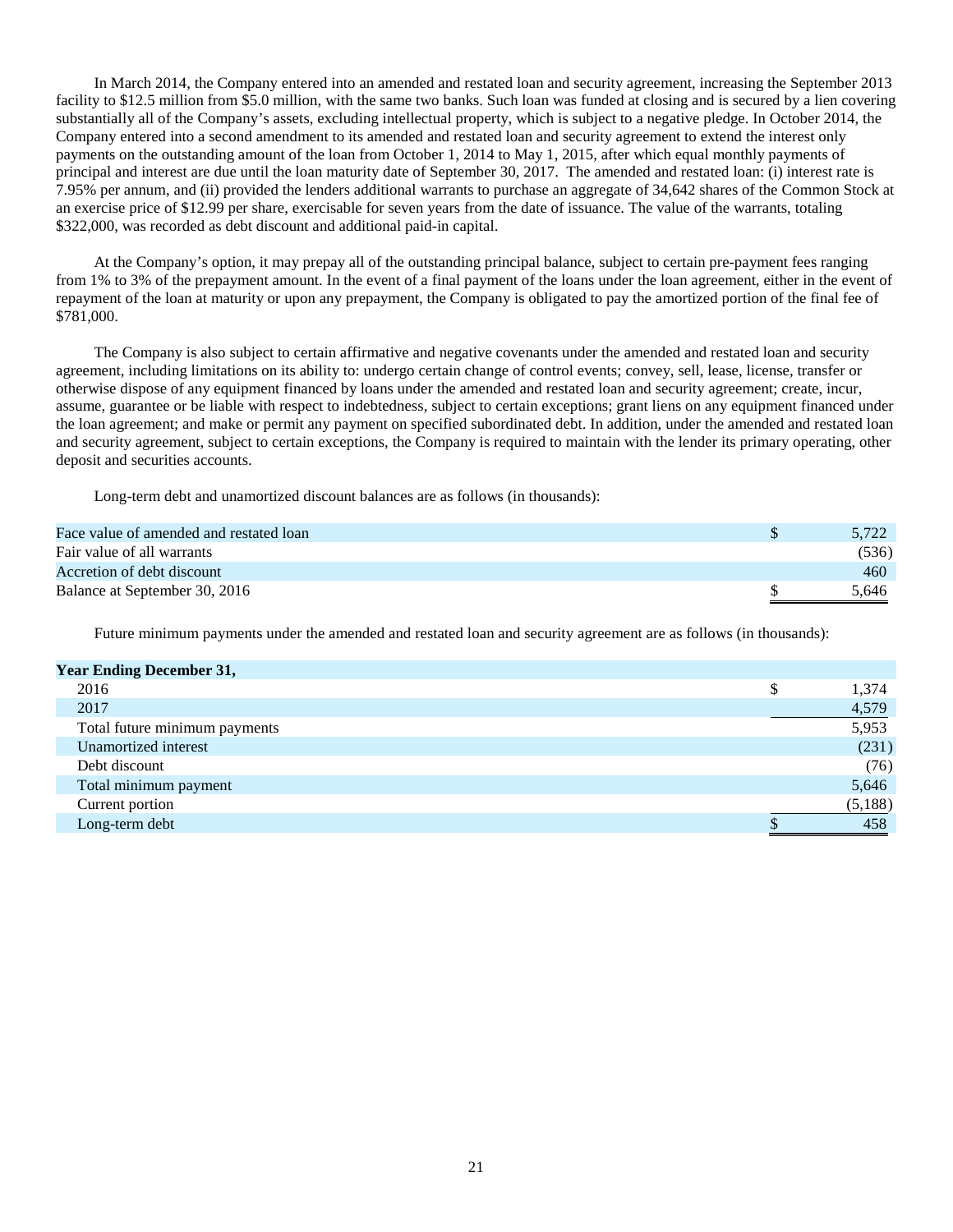## **11. Stockholders' Equity and Noncontrolling Interests**

The table below provides a reconciliation of the carrying amount of total stockholders' equity, including stockholders' equity attributable to Sorrento Therapeutics, Inc. and equity attributable to the noncontrolling interests ("NCI") (in thousands):

|                                                                                 | Nine Months Ended September 30, |                                |            |               |              |              |                                       |               |            |              |
|---------------------------------------------------------------------------------|---------------------------------|--------------------------------|------------|---------------|--------------|--------------|---------------------------------------|---------------|------------|--------------|
|                                                                                 | 2016                            |                                |            |               | 2015         |              |                                       |               |            |              |
|                                                                                 |                                 | Sorrento<br>Therapeutics, Inc. | <b>NCI</b> |               | <b>Total</b> |              | <b>Sorrento</b><br>Therapeutics, Inc. |               | <b>NCI</b> | <b>Total</b> |
| Stockholders' equity beginning balance                                          | \$                              | 145,152 \$                     | (4,214)    | $\mathcal{S}$ | 140,938      | $\mathbb{S}$ | 108,713                               | $\mathcal{S}$ |            | \$108,713    |
| Net income (loss)                                                               |                                 | (48,966)                       | (2,948)    |               | (51, 914)    |              | (22, 335)                             |               | (1,140)    | (23, 475)    |
| Other comprehensive income (loss)                                               |                                 |                                |            |               |              |              |                                       |               |            |              |
| Unrealized (loss) gain on marketable<br>securities, gross                       |                                 | (60, 353)                      |            |               | (60, 353)    |              | 54,386                                |               |            | 54,386       |
| Tax impact related to unrealized (loss) gain<br>on marketable securities        |                                 | 14,295                         |            |               | 14,295       |              |                                       |               |            |              |
| Reclassification adjustment of unrealized<br>gain included in net income (loss) |                                 | (27, 193)                      |            |               | (27, 193)    |              |                                       |               |            |              |
| Total other comprehensive income (loss)                                         |                                 | (73, 251)                      |            |               | (73,251)     |              | 54,386                                |               |            | 54,386       |
| Comprehensive income / (loss)                                                   |                                 | (122, 217)                     | (2,948)    |               | (125, 165)   |              | 32,051                                |               | (1,140)    | 30,911       |
| <b>Treasury stock</b>                                                           |                                 | (51, 491)                      |            |               | (51, 491)    |              |                                       |               |            |              |
| Stock-based compensation expense                                                |                                 | 3,442                          |            |               | 3,442        |              | 5,483                                 |               |            | 5,483        |
| Proceeds from stock options exercised                                           |                                 | 454                            |            |               | 454          |              | 1,678                                 |               |            | 1,678        |
| Proceeds from issuance of common<br>stock, net of issuance costs                |                                 | 148,979                        |            |               | 148,979      |              |                                       |               |            |              |
| Issuance of common stock, par value                                             |                                 | 22                             |            |               | 22           |              |                                       |               |            |              |
| Issuance of shares to noncontrolling<br>interest                                |                                 |                                |            |               |              |              | (1,736)                               |               | 1,736      |              |
| Stock subscription receivable                                                   |                                 | (43,502)                       |            |               | (43,502)     |              |                                       |               |            |              |
| Cancellation of warrant                                                         |                                 | (1,341)                        |            |               | (1, 341)     |              |                                       |               |            |              |
| Other, net                                                                      |                                 | 158                            |            |               | 158          |              |                                       |               |            |              |
| Stockholders' equity ending balance                                             | \$                              | 79,656 \$                      | (7,162)    | <sup>\$</sup> | 72,494       | \$           | 146,189                               | \$            | 596        | \$146,785    |

## *Common Stock*

The Company has a sales agreement with MLV (the "Sales Agreement") to permit the sale by MLV, acting as its sales agent, of up to \$50.0 million in additional shares of Common Stock from time to time in an at-the-market offering under the Sales Agreement. All sales of shares have been and will continue to be made pursuant to an effective shelf registration statement on Form S-3 filed with the SEC. The Company pays MLV a commission of approximately 2% of the aggregate gross proceeds the Company receives from all sales of the Common Stock under the Sales Agreement. There were net proceeds on sales of approximately \$3.5 million at a weighted average price of \$6.37 under the Sales Agreement during the three months ended March 31, 2016. There was no sales activity under the Sales Agreement during the three months ended June 30, 2015 or September 30, 2016 or during the nine months ended September 30, 2015.

During the three months ended June 30, 2016 the Company closed its private placement offering of Common Stock and warrants with Yuhan, Ally Bridge Group, Beijing Shijilongxin Investment Co., Ltd. and FREJOY Investment Management Co., Ltd. The Company collectively sold 27,027,027 shares of Common Stock at \$5.55 per share, and warrants to purchase 5,290,936 shares of Common Stock for total consideration of \$150.0 million. The Company incurred \$4.2 million in offering commissions and expenses which have been netted against the gross proceeds. The warrants are exercisable for three years at an exercise price of \$8.50 per share. The Company received consideration in the form of secured promissory notes for 9,640,060 shares totaling \$53.5 million. On July 14, 2016, one of the holders of the Secured Notes repaid \$10.0 million of the outstanding principal under its Secured Note. The Company expects to receive the remaining \$43.5 million prior to December 31, 2016.

In July 2016, in connection with an agreement with the Chan Soon-Shiong Family Foundation and Cambridge Equities, LP, the Company agreed to purchase 7,878,098 shares of Common Stock held by Foundation and Cambridge and retired the shares.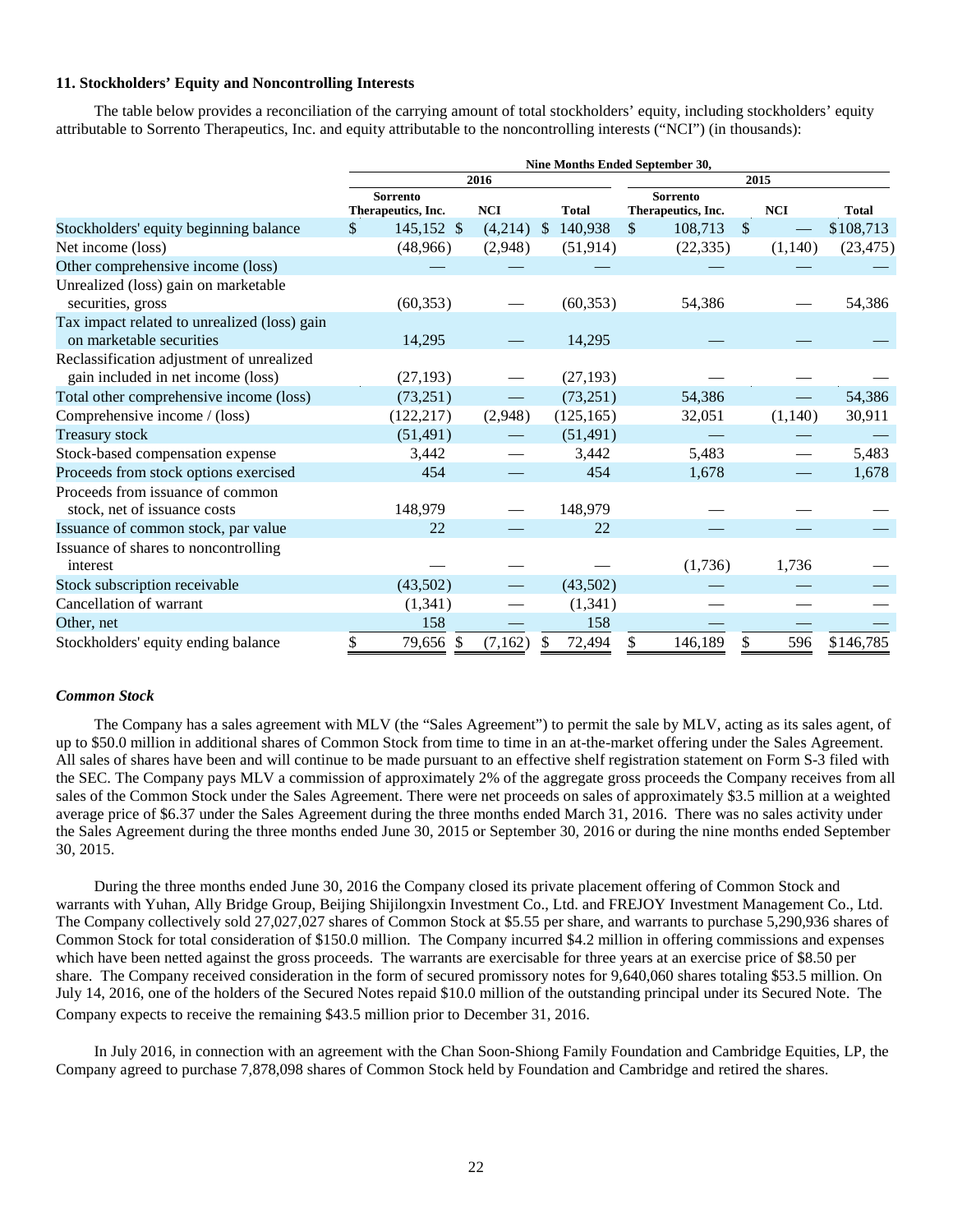#### **12. Stock Incentive Plans**

#### *2009 Non-Employee Director Grants*

In September 2009, prior to the adoption of the 2009 Stock Incentive Plan, the Company's Board of Directors approved the reservation and issuance of 8,000 nonstatutory stock options to the Company's non-employee directors. The options vested on the one year anniversary of the vesting commencement date in October 2010, and were exercisable for up to 10 years from the grant date. No further shares may be granted under this plan and, as of September 30, 2016, all options granted under this plan had been cancelled and no options were outstanding.

#### *2009 Stock Incentive Plan*

In October 2009, the Company's stockholders approved the 2009 Stock Incentive Plan. In June 2016, the Company's stockholders approved, among other items, the amendment and restatement of the 2009 Stock Incentive Plan (the "Stock Plan") to increase the number of common shares authorized to be issued pursuant to the Stock Plan to 6,260,000. Such shares of Common Stock are reserved for issuance to employees, non-employee directors and consultants of the Company. The Stock Plan provides for the grant of incentive stock options, non-incentive stock options, stock appreciation rights, restricted stock awards, unrestricted stock awards, restricted stock unit awards and performance awards to eligible recipients. Recipients of stock options shall be eligible to purchase shares of Common Stock at an exercise price equal to no less than the estimated fair market value of such stock on the date of grant. The maximum term of options granted under the Stock Plan is ten years. Employee option grants will generally vest 25% on the first anniversary of the original vesting commencement date, with the balance vesting monthly over the remaining three years. The vesting schedules for grants to non-employee directors and consultants will be determined by the Compensation Committee of the Company's Board of Directors.

The following table summarizes stock option activity as of September 30, 2016 and the changes for the period then ended (dollar values in thousands):

|                                   | <b>Options</b><br>Outstanding | Weighted-<br>Average<br><b>Exercise Price</b> | <b>Aggregate Intrinsic</b><br>Value |       |  |
|-----------------------------------|-------------------------------|-----------------------------------------------|-------------------------------------|-------|--|
| Outstanding at December 31, 2015  | 2,957,616                     | 8.95                                          |                                     | 4,506 |  |
| <b>Options Granted</b>            | 2,235,050                     | 6.35                                          |                                     |       |  |
| <b>Options Canceled</b>           | (515,598)                     | 8.55                                          |                                     |       |  |
| <b>Options Exercised</b>          | (99, 559)                     | 4.72                                          |                                     |       |  |
| Outstanding at September 30, 2016 | 4,577,509                     | 7.82                                          |                                     | 5,449 |  |

The Company uses the Black-Scholes valuation model to calculate the fair value of stock options. The fair value of employee stock options was estimated at the grant date using the following assumptions:

|                                        | Nine Months Ended September 30, |  |           |  |  |
|----------------------------------------|---------------------------------|--|-----------|--|--|
|                                        | 2016                            |  | 2015      |  |  |
| Weighted-average grant date fair value | 6.35                            |  | 11.56     |  |  |
| Dividend yield                         |                                 |  |           |  |  |
| Volatility                             | 75%                             |  | 75%       |  |  |
| Risk-free interest rate                | 1.39%                           |  | 1.65%     |  |  |
| Expected life of options               | 6.1 years                       |  | 6.1 years |  |  |

The assumed dividend yield was based on the Company's expectation of not paying dividends in the foreseeable future. Due to the Company's limited historical data, the estimated volatility incorporates the historical and implied volatility of comparable companies whose share prices are publicly available. The risk-free interest rate assumption was based on the U.S. Treasury's rates for U.S. Treasury zero-coupon bonds with maturities similar to those of the expected term of the award being valued. The weighted average expected life of options was estimated using the average of the contractual term and the weighted average vesting term of the options.

The total employee and director stock-based compensation recorded as operating expenses was \$892,000 and \$2,373,000 for the three months ended September 30, 2016 and 2015, respectively, and \$3,012,000 and \$4,156,000 for the nine months ended September 30, 2016 and 2015, respectively.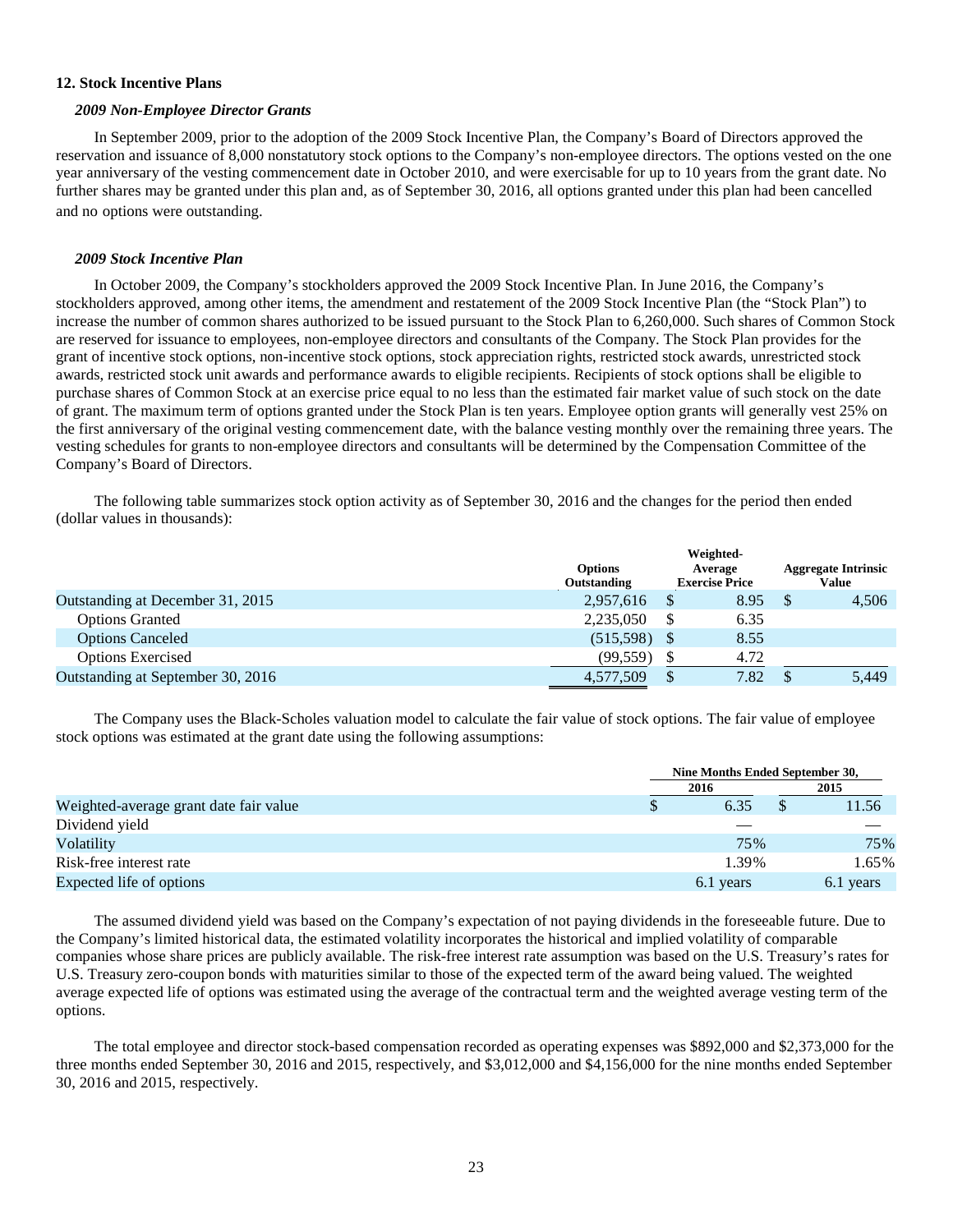The total unrecognized compensation cost related to unvested stock option grants as of September 30, 2016 was \$12,133,000 and the weighted average period over which these grants are expected to vest is 3.2 years.

The Company records equity instruments issued to non-employees as expense at their fair value over the related service period as determined in accordance with the authoritative guidance and periodically revalues the equity instruments as they vest. Stockbased compensation expense related to non-employee consultants recorded as operating expenses was \$67,000 and \$280,000 for the three months ended September 30, 2016 and 2015, respectively, and \$163,000 and \$1,327,000 for the nine months ended September 30, 2016 and 2015, respectively.

#### *Common Stock Reserved for Future Issuance*

Common stock reserved for future issuance consists of the following at September 30, 2016:

| 182,600    |
|------------|
| 65.892     |
| 1,224,138  |
| 5,290,936  |
| 2,919,703  |
| 619.834    |
| 80,000     |
| 10,383,103 |
|            |

#### *Subsidiary Equity Grants*

In May 2015, the Company's subsidiary TNK, adopted the TNK 2015 Stock Option Plan and reserved 10.0 million shares of TNK Class A Stock. During the three and nine months ended September 30, 2016, TNK awarded zero and 402,000 options, respectively, with a weighted average grant date fair value of \$0.84 per share to certain Company personnel, directors and consultants under such plan. During the three months ended September 30, 2016, TNK cancelled 10,000 options. A portion of the stock options granted under this plan are typically vested upon grant and the remaining options vest over two to four years or monthly over four years from the grant date and have a contractual term of ten years. As of September 30, 2016, approximately 2.9 million options were outstanding.

In May 2015, TNK granted a warrant to the Company's CEO to purchase 9.5 million shares of TNK class B common stock, which have 10 to 1 voting rights. Warrant shares totaling 4.0 million are exercisable evenly over forty months and the remaining warrant shares are exercisable if certain defined events occur within four years from date of issuance at an initial exercise price of \$0.01 per share. The exercise price of the warrant is subject to customary adjustment provisions for stock splits, stock dividends, recapitalizations and the like. As of September 30, 2016, 9.5 million warrants were outstanding.

In May 2015, the Company's subsidiary LA Cell, Inc. ("LA Cell") adopted the LA Cell 2015 Stock Option Plan and reserved 10.0 million shares of LA Cell class A common stock. During the three and nine months ended September 30, 2016, LA Cell awarded 250,000 and 651,500 options, respectively, with a weighted average grant date fair value of \$0.20 per share to certain Company personnel, directors and consultants under such plan. During the three months ended September 30, 2016, LA Cell cancelled 10,000 options. A portion of the stock options granted under this plan are typically vested upon grant and the remaining options vest over two to four years or monthly over four years from the grant date and have a contractual term of ten years. As of September 30, 2016, approximately 2.1 million options were outstanding.

In May 2015, LA Cell granted a warrant to the Company's CEO to purchase 9.5 million shares of LA Cell class B common stock, which have 10 to 1 voting rights. Warrant shares totaling 4.0 million are exercisable evenly over forty months and the remaining warrant shares are exercisable if certain defined events occur within four years from date of issuance at an initial exercise price of \$0.01 per share. The exercise price of the warrant is subject to customary adjustment provisions for stock splits, stock dividends, recapitalizations and the like. As of September 30, 2016, 9.5 million warrants were outstanding.

In October 2015, the Company's subsidiary Concortis Biosystems, Corp. ("CBC") adopted the CBC 2015 Stock Option Plan and reserved 10.0 million shares of CBC class A common stock. During the three and nine months ended September 30, 2016, CBC awarded zero and 9,750 options, respectively, with a weighted average grant date fair value of \$0.17 per share to certain Company personnel under such plan. During the three and nine months ended September 30, 2016, zero and 420,000 options were cancelled by CBC, respectively. A portion of the stock options granted under this plan are typically vested upon grant and the remaining options vest over two to four years or monthly over four years from the grant date and have a contractual term of ten years. As of September 30, 2016, approximately 1.8 million options were outstanding.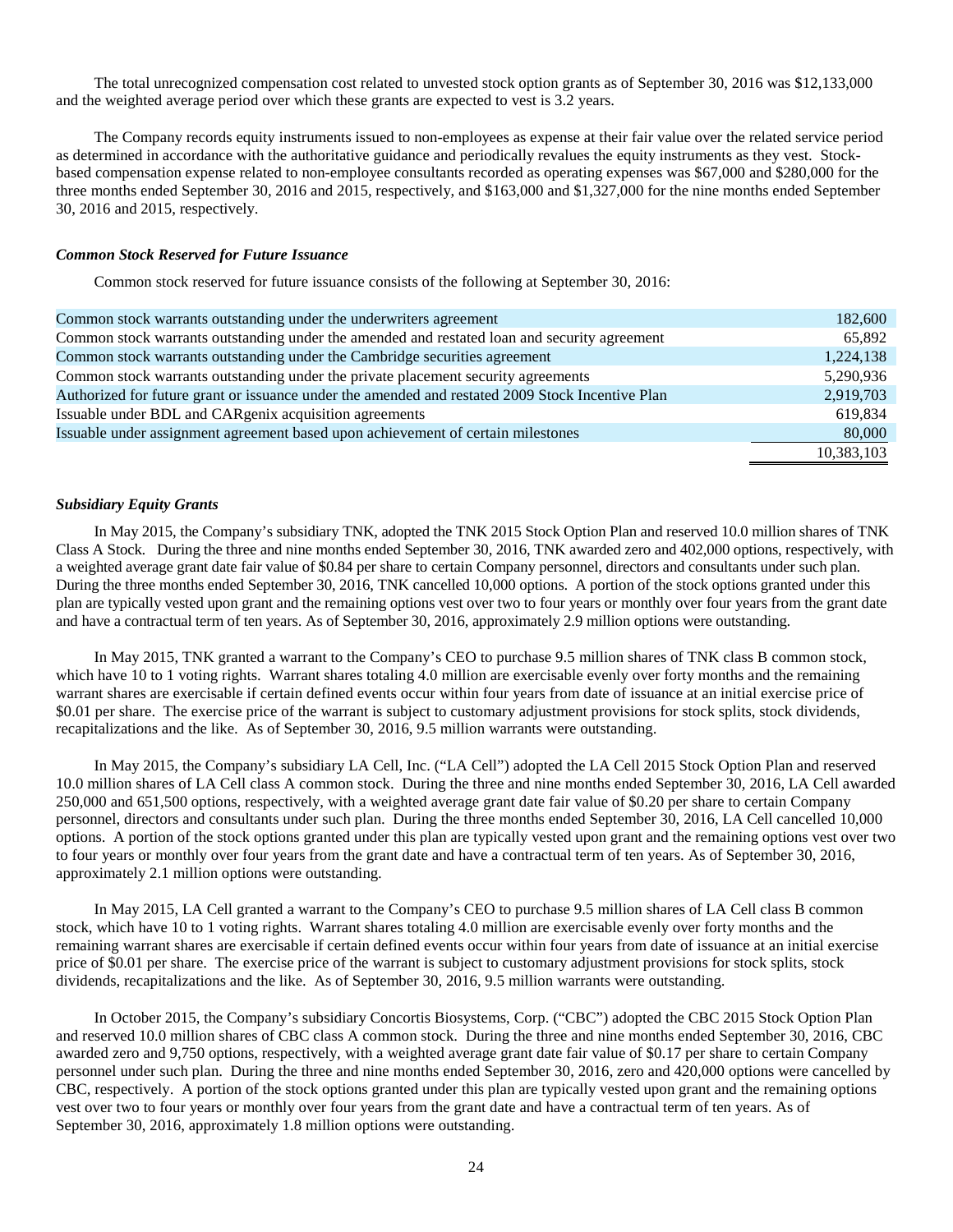In October 2015, CBC granted a warrant to the Company's CEO to purchase 9.5 million shares of CBC class B common stock, which have 10 to 1 voting rights. Warrant shares totaling 4.0 million are exercisable evenly over forty months and the remaining warrant shares are exercisable if certain defined events occur within four years from date of issuance at an initial exercise price of \$0.25 per share. The exercise price of the warrant is subject to customary adjustment provisions for stock splits, stock dividends, recapitalizations and the like. As of September 30, 2016, 9.5 million warrants were outstanding.

In October 2015, the Company's subsidiary Scintilla, adopted the Scintilla 2015 Stock Option Plan and reserved 10.0 million shares of Scintilla class A common stock. During the three and nine months ended September 30, 2016, Scintilla awarded zero and 2,000 options, respectively, with a weighted average grant date fair value of \$0.01 per share to certain Company personnel under such plan. During the three and nine months ended September 30, 2016, zero and 200,000 options were cancelled by Scintilla, respectively. A portion of the stock options granted under this plan are typically vested upon grant and the remaining options vest over two to four years or monthly over four years from the grant date and have a contractual term of ten years. As of September 30, 2016, approximately 1.0 million options were outstanding.

In October 2015, Scintilla granted a warrant to the Company's CEO to purchase 9.5 million shares of Scintilla class B common stock, which have 10 to 1 voting rights. Warrant shares totaling 4.0 million are exercisable evenly over forty months and the remaining warrant shares are exercisable if certain defined events occur within four years from date of issuance at an initial exercise price of \$0.01 per share. The exercise price of the warrant is subject to customary adjustment provisions for stock splits, stock dividends, recapitalizations and the like. As of September 30, 2016, 9.5 million warrants were outstanding.

In October 2015, the Company's subsidiary Sorrento Biologics, Inc. ("Biologics") adopted the Biologics 2015 Stock Option Plan and reserved 10.0 million shares of Biologics class A common stock. No options were awarded or cancelled during the three and nine months ended September 30, 2016 under such plan. A portion of the stock options granted under this plan are typically vested upon grant and the remaining options vest over two to four years or monthly over four years from the grant date and have a contractual term of ten years. As of September 30, 2016, approximately 1.4 million options were outstanding.

In October 2015, Biologics granted a warrant to the Company's CEO to purchase 9.5 million shares of Biologics class B common stock which have 10 to 1 voting rights. Warrant shares totaling 4.0 million are exercisable evenly over forty months and the remaining warrant shares are exercisable if certain defined events occur within four years from date of issuance at an initial exercise price of \$0.01 per share. The exercise price of the warrant is subject to customary adjustment provisions for stock splits, stock dividends, recapitalizations and the like. As of September 30, 2016, 9.5 million warrants were outstanding.

The total director stock-based compensation recorded as operating expenses by the Company for TNK, LA Cell, CBC, Scintilla and Biologics was \$42,000 and \$0 for the three months ended September 30, 2016 and 2015 and was \$125,000 and \$0 for the nine months ended September 30, 2016 and 2015, respectively. Total unrecognized stock-based compensation expense related to unvested director stock option and warrant grants for these entities as of September 30, 2016 was \$409,000, and the weighted-average period over which these grants are expected to vest is approximately 3.0 years. The Company records equity instruments issued to nonemployees as expense at their fair value over the related service period as determined in accordance with the authoritative guidance and periodically revalues the equity instruments as they vest. Stock based compensation expense related to non-employee consultants recorded as operating expenses by the Company for TNK, LA Cell, CBC, Scintilla and Biologics was \$47,000 and \$0 for the three months ended September 30, 2016 and 2015, respectively, and was \$139,000 and \$0 for the nine months ended September 30, 2016 and 2015, respectively.

The weighted-average assumptions used in the Black-Scholes option and warrant pricing model used by TNK, LA Cell, CBC, Scintilla and Biologics to determine the fair value of stock option grants for directors and non-employee consultants for the nine months ended September 30, 2016 were as follows: expected dividend yield – 0%, risk-free interest rate – 1.39% to 1.74%, expected volatility – 75% to 77%, and expected term of 4.0 to 6.1 years.

In May 2014, the Company's subsidiary Ark Animal Health, Inc. ("Ark") adopted the Ark 2014 Stock Option Plan and reserved and awarded 600,000 options to certain directors and consultants under such plan. A portion of the stock options granted under such plan are typically vested upon grant and the remaining options vest over one year from the grant date and have a contractual term of ten years. As of September 30, 2016, 351,000 options were outstanding.

The total director and consultant stock-based compensation recorded as operating expenses by the Company for Ark for the three months ended September 30, 2016 and 2015 was \$0 and \$22,000, respectively, and was \$0 and \$55,000 for the nine months ended September 30, 2016 and 2015, respectively. No unrecognized stock-based compensation expense related to unvested stock option grants existed as of September 30, 2016.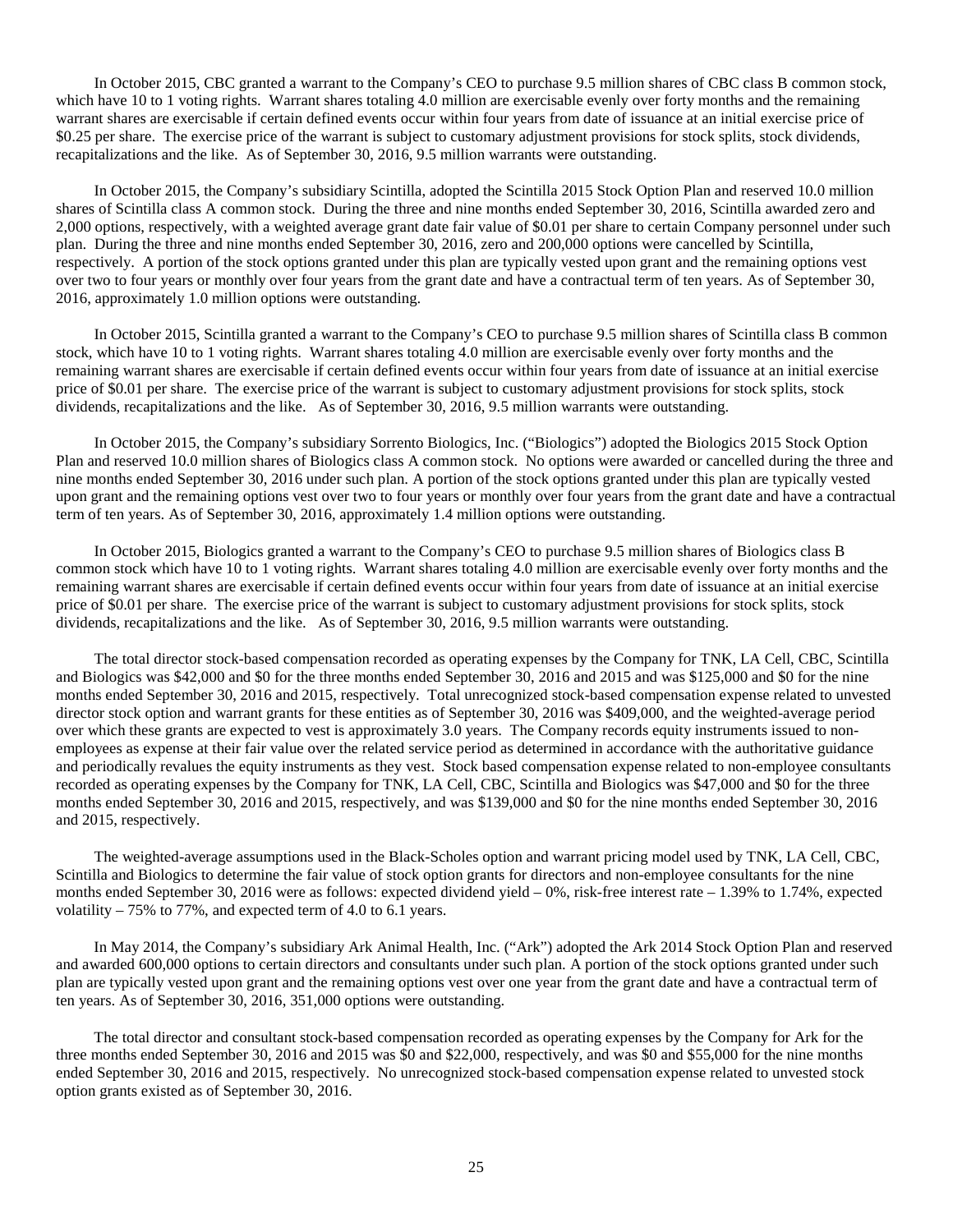#### **13. Investment in Variable Interest Entity**

The Company's condensed consolidated financial statements include the financial results of LA Cell, a consolidated subsidiary of the Company and a variable interest entity in which the Company is the primary beneficiary.

In September 2015, LA Cell exclusively licensed certain technology from City of Hope. The technology includes cell-penetrating antibody therapies that enables mAbs to penetrate into cells and target disease-causing molecules. Utilizing mAbs derived from the Company's antibody portfolio, LA Cell is focused on developing therapies against important oncology targets, including but not limited to c-MYC, mutated KRAS, STAT3, and FoxP3. Pursuant to the license agreement, LA Cell made a \$2.0 million upfront payment to City of Hope and has paid additional license payments of \$5.0 million to City of Hope as of September 30, 2016. The license agreement also provides for development and sales milestone payments and royalties based on net sales, as defined in the license agreement.

Upon the formation of LA Cell, the Company held all of the outstanding stock of LA Cell. As of September 30, 2016, the Company held an aggregate of approximately a 48% ownership of outstanding shares but which include a majority of the voting rights.

For the three and nine months ended September 30, 2016, LA Cell recognized \$3.0 million and \$5.0 million, respectively, in acquired in-process research and development expense in the Company's condensed consolidated statements of operations and incurred minimal general and administrative expenses.

#### **14. Derivative Liability**

On October 13, 2015, the Company wrote a call option to Cambridge on up to 2.0 million shares of NantKwest common stock held by the Company (the "Option Agreement"). The Option Agreement gave Cambridge the right to purchase up to 2.0 million shares at a price of \$15.295 per share from time to time during the first quarter of 2016. There is no contractual option premium associated with this Option Agreement. The Option Agreement is a derivative as defined in ASC Topic 815 and is recognized at fair value every reporting period the Option Agreement is in effect, with changes in fair value recognized in current operations. The call option expired unexercised on March 31, 2016 and for the three and nine months ended September 30, 2016 the Company recorded a gain of \$0 and \$5.5 million, respectively, upon the cancelation of the derivative liability. As of September 30, 2016, no derivative liability was recorded on the Company's condensed consolidated balance sheets.

#### **15. Income Taxes**

The Company maintains deferred tax assets that reflect the net tax effects of temporary differences between the carrying amounts of assets and liabilities for financial reporting purposes and the amounts used for income tax purposes. These deferred tax assets include net operating loss carryforwards, research credits and temporary differences. In assessing the Company's ability to realize deferred tax assets, management considers, on a periodic basis, whether it is more likely than not that some portion or all of the deferred tax assets will not be realized. As such, management has determined that it is appropriate to maintain a full valuation allowance against the Company's U.S. federal and state deferred tax assets, with the exception of an amount equal to its deferred tax liabilities, which can be expected to reverse over a definite life.

The Company is subject to taxation in the U.S. and various state jurisdictions. The Company's tax years for 2007 and later are subject to examination by the U.S. and state tax authorities due to the existence of the NOL carryforwards.

As of the September 30, 2016, the Company had approximately \$1.8 million of unrecognized tax benefits that, if recognized, would impact the effective income tax rate for continuing operations, subject to possible offset by an increase in the deferred tax asset valuation allowance. As of September 30, 2015, the Company had approximately \$800 in unrecognized tax benefits that, if recognized, would impact the effective income tax rate for continuing operations, subject to possible offset by an increase in the deferred tax asset valuation allowance.

The Company recognizes interest and penalties related to unrecognized tax benefits in its provision for income taxes. For the three and nine months ended September 30, 2016 and 2015, no expense was recorded related to interest and penalties. The Company believes that no significant amount of the liabilities for uncertain tax positions will expire within twelve months of September 30, 2016.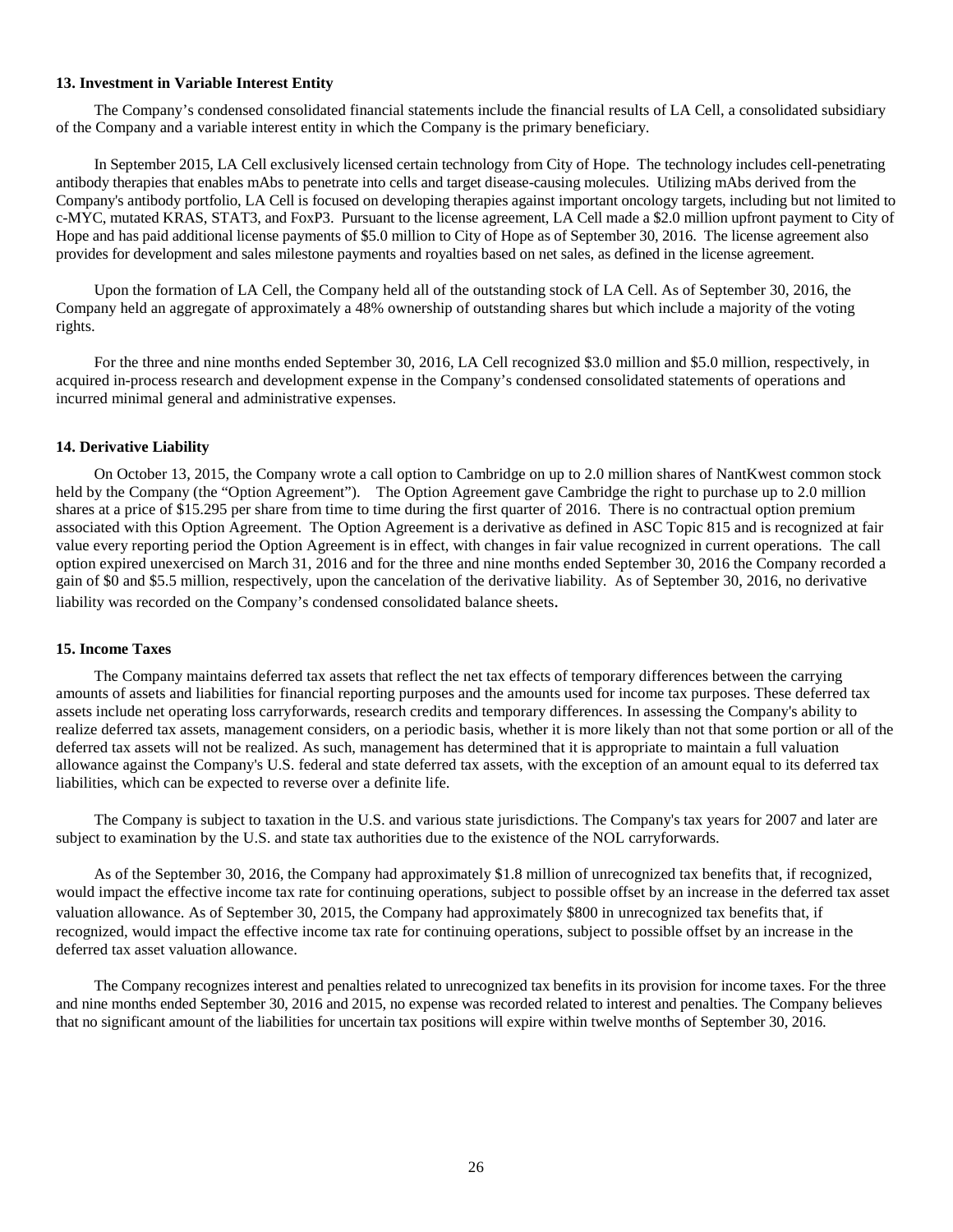#### **16. Commitments and Contingencies**

#### *Litigation*

In the normal course of business, the Company may be named as a defendant in one or more lawsuits. The Company is not a party to any outstanding material litigation and management is currently not aware of any legal proceedings that, individually or in the aggregate, are deemed to be material to its financial condition or results of operations.

On April 25, 2016, Wildcat Liquid Alpha, LLC ("WLA") filed a complaint in the Court of Chancery of the State of Delaware seeking an order compelling the Company to provide WLA with certain documents, books and records for inspection and copying pursuant to an April 11, 2016 demand made by WLA. The Company believes that WLA's April 11, 2016 demand for documents and the corresponding litigation are deficient and without merit, and will vigorously defend itself against both. The Company is unable to determine whether any loss will occur with respect to this matter or to estimate the range of such potential loss; therefore, no amount of loss has been accrued by the Company as of the date of filing of this Quarterly Report on Form 10-Q. Furthermore, there is no guarantee that the Company will prevail in this action or receive any relief if it does prevail.

On May 13, 2016, WLA filed a derivative action in the Court of Chancery of the State of Delaware (the "WLA Action") against each of the members of the Board at the time, Henry Ji, William S. Marth, Kim D. Janda, Jaisim Shah, David H. Deming, and Douglas Ebersole (the "Prior Board") and against the Company as nominal defendant. After the members of the Prior Board and the Company moved to dismiss, on August 12, 2016, WLA filed an amended complaint containing both direct and derivative claims against each of the members of the Prior Board and against the Company as nominal defendant, alleging, among other things: (1) breach of fiduciary duty with respect to the formation of, and certain options and warrants issued by, certain of the Company's subsidiaries to Dr. Ji and members of the Prior Board (the "Subsidiary Options Claim"); (2) breach of fiduciary duty with respect to the Company's prior announcement that it had entered into a voting agreement with Yuhan Corporation in connection with a transaction through which it purchased \$10 million of shares of Common Stock and warrants (the "Yuhan Agreement Claim"); (3) waste of corporate assets regarding the foregoing; (4) unjust enrichment regarding the foregoing; and (5) violation of *8 Del. C.* § 160 based on the Yuhan voting agreement. The Company believes that the WLA Action is without merit, and will vigorously defend itself against the action. The Company is unable to determine whether any loss will occur with respect to the WLA Action or to estimate the range of such potential loss; therefore, no amount of loss has been accrued by the Company as of the date of filing of this Quarterly Report on Form 10-Q. Furthermore, there is no guarantee that the Company will prevail in this suit or receive any damages or other relief if it does prevail.

On September 8, 2016, Yvonne Williams filed an action both derivatively and on behalf of a purported class of stockholders in the Court of Chancery of the State of Delaware against each of the members of the Prior Board; George Ng, the Company's Executive Vice President, Chief Administrative Officer, and Chief Legal Officer; Jeffrey Su, the Company's Executive Vice President & Chief Operating Officer; and the Company as nominal defendant, alleging: (1) breach of fiduciary duty with respect to the Subsidiary Options Claim; and (2) breach of fiduciary duty with respect to the Yuhan Agreement Claim (the "Williams Action"). The Company believes that the Williams Action is without merit, and will vigorously defend itself against the action. The Company is unable to determine whether any loss will occur with respect to the Williams Action or to estimate the range of such potential loss; therefore, no amount of loss has been accrued by the Company as of the date of filing of this Quarterly Report on Form 10-Q. Furthermore, there is no guarantee that the Company will prevail in this suit or receive any damages or other relief if it does prevail.

On June 26, 2015, Immunomedics, Inc. ("Immunomedics") filed a complaint in the United States District Court for the District of New Jersey (the "Immunomedics Action") against the Board of Directors of Roger Williams Medical Center, Dr. Richard P. Junghans, Dr. Steven C. Katz, the Office of the Board of Advisors of Tufts University School of Medicine, and one or more individuals or entities to be identified later. This complaint (the "Initial Complaint") alleged, among other things: (1) breach of contract; (2) breach of covenant of good faith and fair dealing; (3) tortious interference with prospective economic gain; (4) tortious interference with contracts; (5) misappropriation; (6) conversion; (7) bailment; (8) negligence; (9) vicarious liability; and (10) patent infringement. Overall, the allegations in the Initial Complaint were generally directed to an alleged material transfer agreement dated December 2008 and Immunomedics' alleged request for the return of certain alleged research material.

On October 22, 2015, Immunomedics filed an amended complaint (the "First Amended Complaint"), which, among other things, no longer named the Board of Directors of Roger Williams Medical Center and The Office of the Board of Advisors of Tufts University School of Medicine as defendants. Roger Williams Medical Center and Tufts Medical Center were added as new defendants. On January 14, 2016, Immunomedics filed a second amended complaint (the "Second Amended Complaint"), which, among other things, no longer named Tufts Medical Center as a defendant. In addition, the Second Amended Complaint contained allegations directed to two additional alleged material transfer agreements dated September 1993 and May 2010, respectively, and also added an allegation of unjust enrichment. The Second Amended Complaint also no longer asserted claims for (1) breach of covenant of good faith and fair dealing; (2) misappropriation; (3) bailment; (4) negligence; and (5) vicarious liability.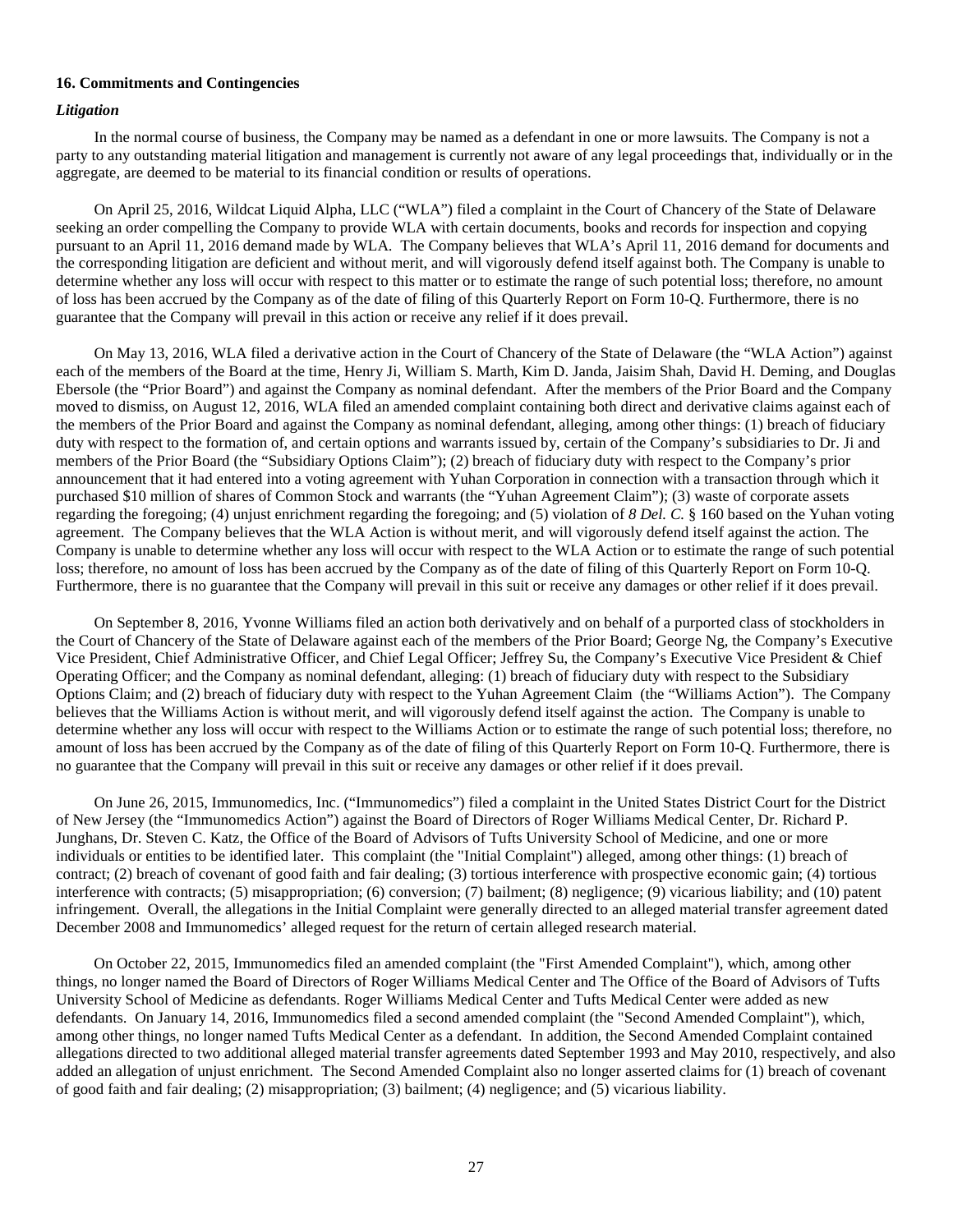On October 12, 2016, Immunomedics filed a third amended complaint ("Third Amended Complaint"), which added the Company, TNK, BDL, and CARgenix as defendants. TNK is a subsidiary of the Company and purchased BDL and CARgenix in August 2015. The Third Amended Complaint includes, among other things, allegations against the Company, TNK, BDL and CARgenix regarding (1) conversion; (2) tortious interference; and (3) unjust enrichment.

The Company believes that the Immunomedics Action is without merit and will vigorously defend itself, TNK, BDL, and CARgenix against the action. The Company is unable to determine whether any loss will occur with respect to the Immunomedics Action or to estimate the range of such potential loss. Therefore, no amount of loss has been accrued by the Company as of the date of filing of this Quarterly Report on Form 10-Q. Furthermore, there is no guarantee that the Company will prevail in this suit or receive any damages or other relief if it does prevail.

#### *Operating Leases*

The Company currently leases in San Diego, California approximately 43,000 square feet of corporate office and laboratory space, approximately 10,875 square feet of laboratory and office space at a second location and approximately 6,350 square feet of laboratory and office space at a third location. The Company's lease agreements in San Diego, as amended, for its corporate office and laboratory space and its second and third laboratory and office space, expire in December 2025, April 2017 and June 2018, respectively.

For all leased properties the Company has provided a total security deposit of \$346,000 to secure its obligations under the various leases, which has been included in prepaid and other assets.

#### **17. Related Party Agreements**

During the three and nine months ended September 30, 2016 and 2015, the Company purchased products totaling \$0 and \$76,000 and \$350,000 and \$491,000, respectively, from Levena Biopharma Co., LTD (Levena), a Chinese corporation. The Company's former Senior Vice President and Head of Antibody Drug Conjugates was one of the owners of Levena. Levena ceased to be a related party during the first quarter of 2016.

In December 2014, the Company entered into a securities purchase agreement (the "Purchase Agreement") with Cambridge, an affiliated entity of Dr. Patrick Soon-Shiong (the "Investor") pursuant to which the Company agreed to issue and sell to the Investor an aggregate of approximately 7.2 million shares of Common Stock at a price of \$5.80 per share for an aggregate purchase price of \$41.7 million. In connection with the Purchase Agreement, the Investor received a warrant to purchase approximately 1.7 million shares of Common Stock. The warrant is exercisable for a period of three years from the date of issuance at an initial exercise price of \$5.80 per share. In July 2016, pursuant to the Letter Agreement, Cambridge forfeited its right to purchase 500,000 shares of Common Stock issuable pursuant to the warrant. See Note 1 for additional information regarding this transaction.

In December 2014, the Company entered into a joint development and license agreement with Conkwest Inc., which has changed its name to NantKwest, and of which Dr. Patrick Soon-Shiong is a majority owner. In addition, the Company purchased approximately 5.6 million shares of NantKwest common stock for \$10.0 million. In July 2016, the Company closed a transaction with the Chan Soon-Shiong Family Foundation and Cambridge Equities, LP to sell all of its investment in NantKwest, Inc. held by the Company. See Note 1 for additional information.

As described more fully in Notes 7 and 9, during 2015, the Company entered into a joint venture called Immunotherapy NANTibody, LLC, with NantCell, a wholly-owned subsidiary of NantWorks, a private company owned by Dr. Patrick Soon-Shiong. In July 2015, the Company contributed its portion of the initial joint funding of \$40.0 million to the Immunotherapy NANTibody joint venture. The Company and NantCell have also entered into a license agreement pursuant to which the Company received a \$10.0 million upfront license payment and \$100.0 million of vested NantCell common stock. As of September 30, 2016, the Company had not yet provided all of the items noted in the agreement and therefore has recorded the entire upfront payment and value of the equity interest received as deferred revenue.

As described more fully in Notes 7 and 14, the Company entered into a joint venture called NantCancerStemCell, LLC, or NantStem, with NantBioScience, a wholly-owned subsidiary of NantWorks. In connection with negotiated changes to the structure of NantStem the Company issued a call option on shares of NantKwest that it owned to Cambridge, a related party to the Company and to NantBioScience. The call option to Cambridge under the Option Agreement was on up to 2.0 million shares of NantKwest common stock held by the Company. The Option Agreement gave Cambridge the right to purchase up to 2.0 million shares at a price of \$15.295 from time to time in the first quarter of 2016. There was no option premium associated with this Option Agreement. The Option Agreement was a derivative as defined in ASC 815 and was marked to fair value every reporting period the Option Agreement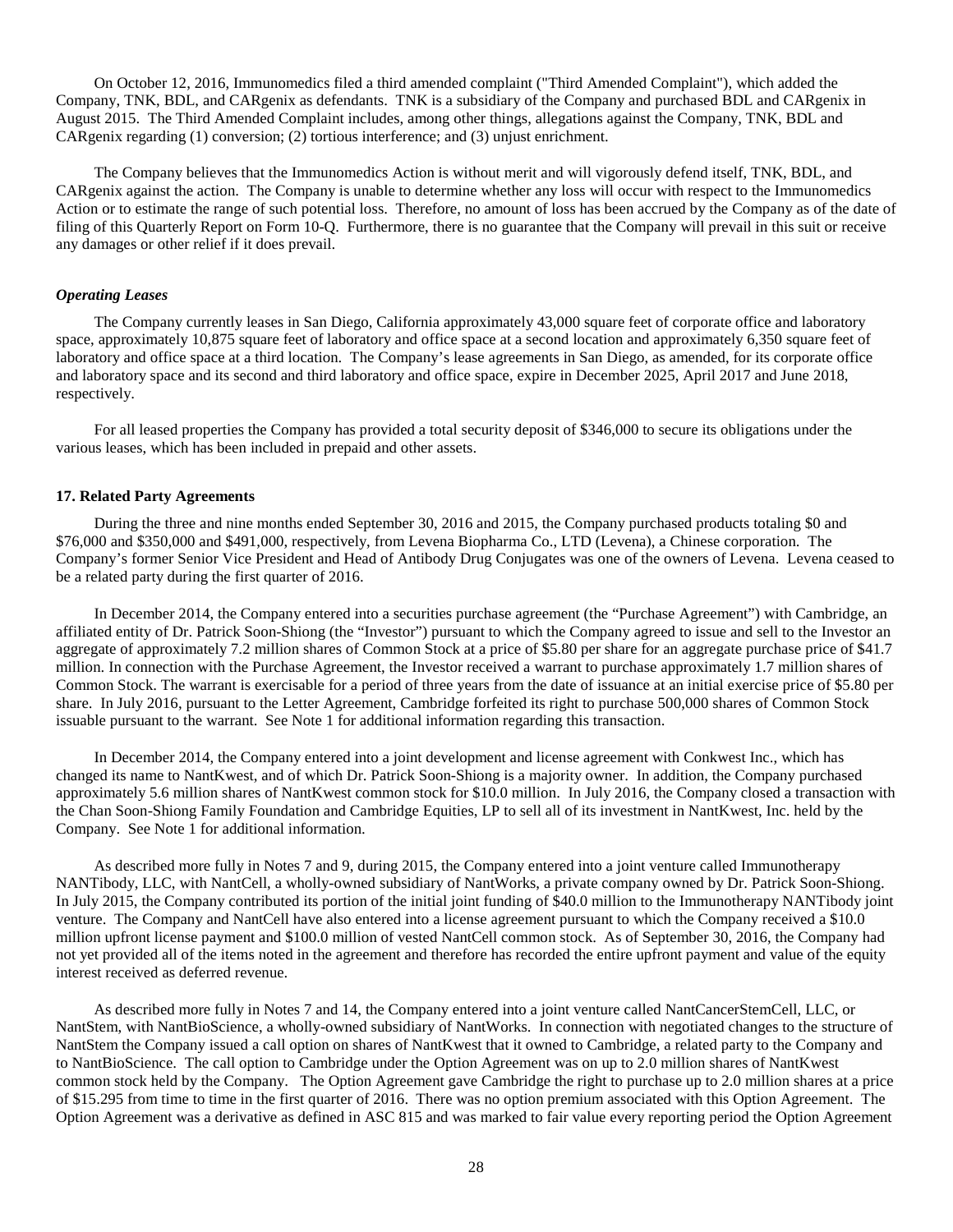was in effect, with changes in fair value recognized in earnings. The call option expired unexercised on March 31, 2016 and for the three and nine months ended September 30, 2016 the Company recorded a gain of \$0 and \$5.5 million, respectively, upon the cancelation of the derivative liability. As of September 30, 2016 no derivative liability was recorded on the Company's condensed consolidated balance sheets. In April 2015, the Company purchased 1.0 million shares of NantBioScience common stock for \$10.0 million.

In May 2015, the Company entered into a stock sale and purchase agreement with NantPharma, a private company owned by NantWorks pursuant to which the Company sold its equity interests in IgDraSol, its wholly-owned subsidiary and holder of the rights to Cynviloq for an upfront payment of \$90.05 million and potential regulatory and sales milestones of up to \$1.2 billion.

As described more fully in Note 9, in June 2016, the Company agreed to accelerate and pay a \$30.0 million milestone license payment which has been recognized as acquired in-process research and development expense as of September 30, 2016, in exchange for the purchase by Mabtech Limited and one or more of its affiliates in June 2016, of \$20.0 million of Common Stock and warrants.

As described more fully in Note 7, in March 2016, the Company and Yuhan entered into an agreement to form a joint venture company called ImmuneOncia Therapeutics, LLC, to develop and commercialize a number of immune checkpoint antibodies against undisclosed targets for both hematological malignancies and solid tumors. During the three months ended June 30, 2016, Yuhan purchased \$10.0 million of Common Stock and warrants.

As described more fully in Note 7, in June 2016, the Company and TNK entered into a joint venture agreement with 3SBio to develop and commercialize proprietary immunotherapies, including those developed from, including or using TNK's chimeric antigen receptor T cell ("CAR-T") technology targeting carcinoembryonic antigen ("CEA") positive cancers. In June 2016, 3SBio purchased \$10.0 million of Common Stock and warrants.

#### **18. Subsequent Events**

#### *Celularity Note and Nonbinding Joint Venture Term Sheet*

On November 1, 2016, the Company loaned \$5.0 million to Celularity pursuant to the Celularity Note in connection with the entry into a nonbinding term sheet by the Company, TNK and Celularity (the "Celularity Term Sheet") setting forth the terms and conditions by which the Company or TNK, along with one or more third parties, will contribute certain assets to Celularity (the "Celularity Transaction"). Pursuant to the terms of the Celularity Note, the loan will be due and payable in full on the Maturity Date. The Celularity Note also provides that, in certain circumstances, the Company shall loan Celularity up to an additional \$5.0 million over the next 12 months. In the event that Celularity meets certain minimum financing conditions prior to the Maturity Date, all outstanding amounts under the Celularity Note shall be forgiven.

The Celularity Term Sheet provides that, contingent upon the execution of a definitive agreement among the parties (the "Celularity Agreement"), concurrently with asset contributions to Celularity to be made by one or more third parties, TNK will contribute to Celularity certain assets in the area of CAR constructs for use in placenta-derived cells and cord blood-derived cells (the "Contributions"), and the Company will receive shares of common stock of Celularity. Pursuant to the Celularity Term Sheet, following the Contributions, the Company will own at least 30% of the total outstanding shares of capital stock of Celularity and will be entitled to appoint a specified number of members to the board of directors of Celularity. The final terms of the Celularity Transaction are subject to the negotiation and finalization of the Celularity Agreement and any other agreements relating to the Celularity Transaction, and the material terms of the Celularity Transaction, if consummated, may differ from those described herein or set forth in the Celularity Term Sheet.

#### *Completed Scilex Transaction*

On November 8, 2016, the Company entered into the Scilex Purchase Agreement pursuant to which, on November 8, 2016, the Company acquired from the Scilex Stockholders, and the Scilex Stockholders sold to the Company, approximately 72% of the outstanding capital stock of Scilex.

The total value of the consideration payable to the Scilex Stockholders in the Scilex Acquisition is equal to approximately \$47.6 million, subject to certain post-closing adjustments (the "Adjusted Base Consideration").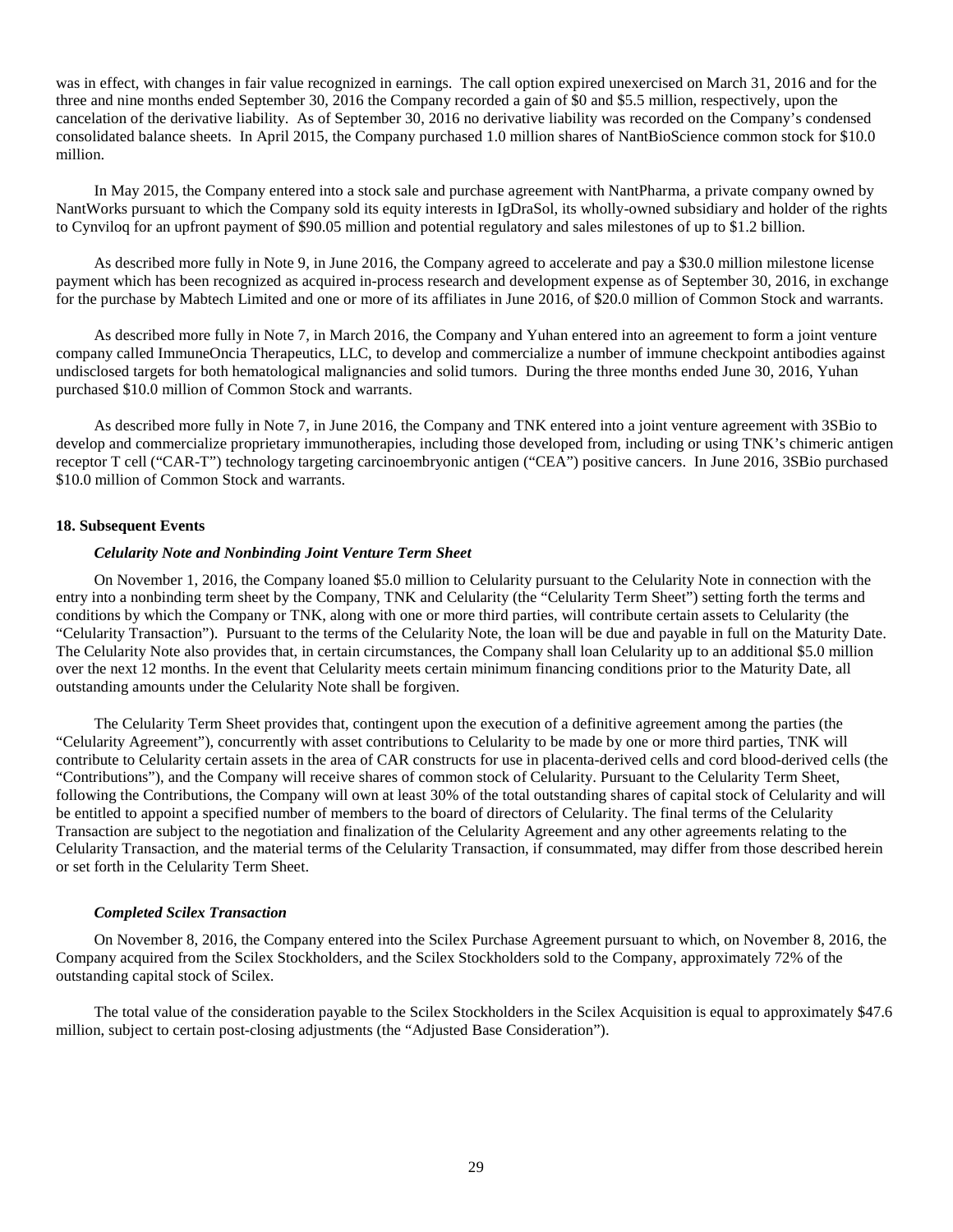At the Scilex Closing, the Company issued to the Accredited Scilex Stockholders that were accredited investors an aggregate of 752,481 shares of Common Stock based on a \$6.33 per share price; provided, however, that twenty percent of such shares will be held in escrow for a period of six months, and be used, among other things, to satisfy the indemnification obligations of the Scilex Stockholders. In addition to issuing shares of Common Stock at the Scilex Closing, the Company paid cash in the aggregate amount of approximately \$4,840 to Scilex Stockholders that were not accredited investors in exchange for such Scilex Stockholders' shares of the capital stock of Scilex.

Subject to certain customary limitations, the Scilex Stockholders have agreed to indemnify the Company and its officers, directors, employees and other authorized agents against certain losses related to, among other things, breaches of Scilex's and the Scilex Stockholders' representations and warranties, certain specified liabilities and the failure to perform covenants or obligations under the Scilex Purchase Agreement.

Under the terms of the Scilex Purchase Agreement, the Company agreed to provide additional consideration to the Accredited Scilex Stockholders upon the achievement of certain milestones, as follows: (i) 10% of the Adjusted Base Consideration will be payable in shares of Common Stock upon receipt of notice from the FDA that the FDA has accepted Scilex's resubmitted NDA for ZTlido for the treatment of postherpetic neuralgia, and (ii) 80% of the Adjusted Base Consideration will be payable in shares of Common Stock upon receipt of notice from the FDA that the FDA has approved the NDA for commercialization. The Common Stock price per share to be used to calculate the number of shares of Common Stock issuable upon the achievement of these milestones will be based on a formula set forth in the Scilex Purchase Agreement, which provides that the Common Stock price per share will not be greater than \$25.32 or less than \$6.33 (in each case subject to adjustment for stock splits, stock dividends, recapitalizations and the like).

The Company's President and Chief Executive Officer and a member of the Board, through one or more of his affiliated entities, and the Company's Executive Vice President, Chief Administrative Officer and Chief Legal Officer, were formerly stockholders of Scilex, held approximately 6.5% and 8.6%, respectively, of Scilex's total outstanding capital stock and sold all of their shares of the capital stock of Scilex to the Company in the Scilex Acquisition on the same terms as the other Scilex Stockholders.

In connection with the Scilex Acquisition, on November 8, 2016, the Company and the Accredited Scilex Stockholders entered into the Registration Rights Agreement pursuant to which, among other things, the Company agreed to prepare and file one or more registration statements with the SEC for the purpose of registering for resale the Closing Shares and any additional shares of Common Stock that may be issued by the Company upon the achievement of milestones in accordance with the Scilex Purchase Agreement (collectively, the "Securities"). Under the Registration Rights Agreement, the Company must file a registration statement with the SEC registering all of the Closing Shares for resale by no later than December 8, 2016, and the Company will also be required to file one or more additional registration statements registering any other Securities for resale within 30 days of the issuance thereof.

Scintilla and Scilex agreed to terminate the Scilex Binding Term Sheet on November 8, 2016. As a result of the termination of the Scilex Binding Term Sheet, notwithstanding the provisions set forth in the Scilex Binding Term Sheet, Scintilla and Scilex agreed that the \$0.5 million standstill payment that Scintilla made to Scilex pursuant to the Scilex Binding Term Sheet shall be deemed a loan made by Scintilla to Scilex, evidenced the November Scilex Note. The November Scilex Note accrues interest at an annual rate equal to the lesser of 10.0% and the maximum interest rate permitted under law, will be due and payable in full upon the earlier of December 31, 2016 and the occurrence of an event of default, and may be prepaid in full or in part. The November Scilex Note was assigned in full by Scintilla to the Company on November 8, 2016. On November 8, 2016, following the Scilex Closing, the November Scilex Note was repaid by Scilex in full.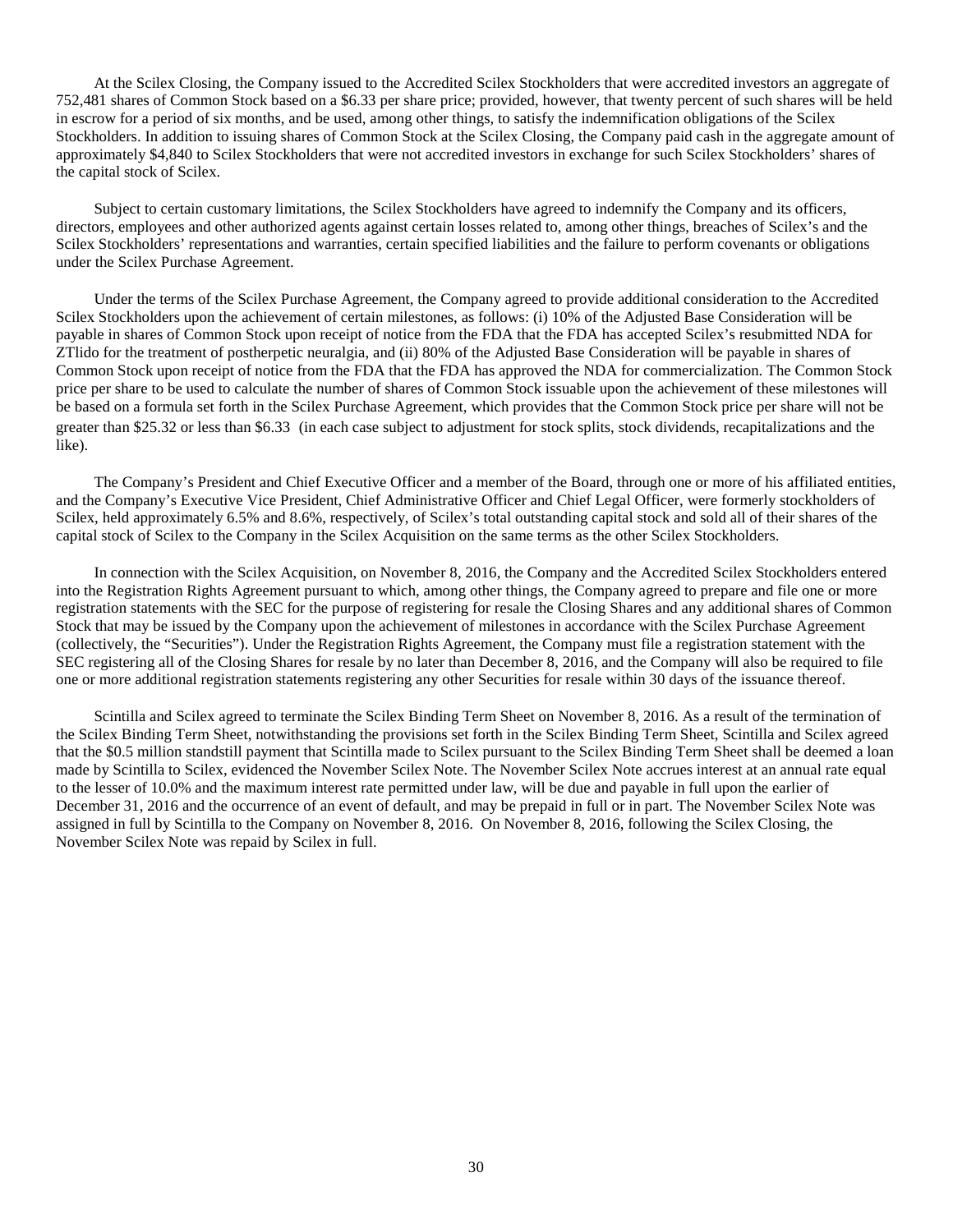#### <span id="page-32-0"></span>**Item 2. Management's Discussion and Analysis of Financial Condition and Results of Operations.**

*This Quarterly Report on Form 10-Q contains "forward-looking statements" about our expectations, beliefs or intentions regarding our potential product offerings, business, financial condition, results of operations, strategies or prospects. You can identify forward-looking statements by the fact that these statements do not relate strictly to historical or current matters. Rather, forwardlooking statements relate to anticipated or expected events, activities, trends or results as of the date they are made and are often identified by the use of words such as "assumes," "plans," "anticipate," "believe," "continue," "could," "estimate," "expect," "intend," "may," "might," or "will," and similar just expressions or variations. Because forward-looking statements relate to matters that have not yet occurred, these statements are inherently subject to risks and uncertainties that could cause our actual results to differ materially from any future results expressed or implied by the forward-looking statements. Many factors could cause our actual activities or results to differ materially from the activities and results anticipated in forward-looking statements. These factors include those described under the caption "Risk Factors" included elsewhere in this Quarterly Report on Form 10-Q and in our other filings with the Securities and Exchange Commission (the "SEC"). Furthermore, such forward-looking statements speak only as of the date of this report. We undertake no obligation to update any forward-looking statements to reflect events or circumstances occurring after the date of such statements.* 

#### **Overview**

We are a biopharmaceutical company engaged in the discovery, acquisition, development and commercialization of proprietary drug therapeutics for addressing significant unmet medical needs worldwide. Our primary therapeutic focus is oncology, including the treatment of chronic cancer pain, but we are also developing therapeutic products for other indications, including immunology and infectious diseases. We currently have multiple clinical development programs underway: (i) CAR-T programs for solid tumors, (ii) resiniferatoxin ("RTX"), a non-opiate, ultra-potent and selective agonist of the TRPV-1 receptor for intractable pain in end-stage disease, and (iii) biosimilar/biobetter antibodies clinical development programs.

Our pipeline also includes preclinical fully human therapeutic monoclonal antibodies ("mAbs"), including biosimilars/biobetters, fully human anti-PD-L1 and anti-PD-1 checkpoint inhibitors derived from our proprietary G-MAB® library platform, antibody drug conjugates ("ADCs"), bispecific antibodies ("BsAbs"), as well as Chimeric Antigen Receptor-T cell ("CAR-T") and Chimeric Antigen Receptor Natural Killer ("NK") cells ("CAR.NK™") for adoptive cellular immunotherapy. Our objective is to develop our antibody drug products and adoptive cellular immunotherapies as First in Class, and/or Best in Class, which may offer greater efficacy and/or fewer adverse events or side effects as compared to existing drugs, as well as fully human therapeutic antibodies derived from our proprietary G-MAB® antibody library platform and ADCs.

Through September 30, 2016, we identified and further developed a number of potential drug product candidates across various therapeutic areas, and intend to select several lead product candidates to further advance into preclinical development activities in 2016. It is too early to assess which of these candidates, if any, will merit further evaluation in clinical trials. Our libraries were designed to facilitate the rapid identification and isolation of highly specific, antibody therapeutic product candidates that are fullyhuman and that bind to disease targets appropriate for antibody therapy. We built our initial antibody expression and production capabilities to enable us to make sufficient product material to conduct preclinical safety and efficacy testing in animal models.

Although we intend to retain ownership and control of product candidates by advancing their development, we regularly also consider, (i) partnerships with pharmaceutical or biopharmaceutical companies and (ii) sale of our products in each case, in order to balance the risks and costs associated with drug discovery, development and commercialization with efforts to maximize our stockholders' returns. Our partnering objectives include generating revenue through license fees, milestone-related development fees and royalties as well as profit shares or joint ventures to generate potential returns from our product candidates.

#### **Recent Developments**

In June 2015, the National Institutes of Health, ("NIH") announced that the Clinical Center suspended operations of its Pharmaceutical Development Section after FDA inspections that occurred in May 2015. An FDA inspection report issued on May 29, 2015 noted "deficiencies in the physical facility, including flaws in the air handling system, and operational failures including inadequate quality control, insufficient employee training, and lack of compliance with standard operating procedures". As a result, 46 clinical programs, including the RTX study in patients with severe pain in advanced cancer, were placed on clinical hold by the FDA. NIH has developed an interim corrective action/preventative action plan which has not yet been approved by the FDA. We plan to continue our already planned corporate IND for RTX.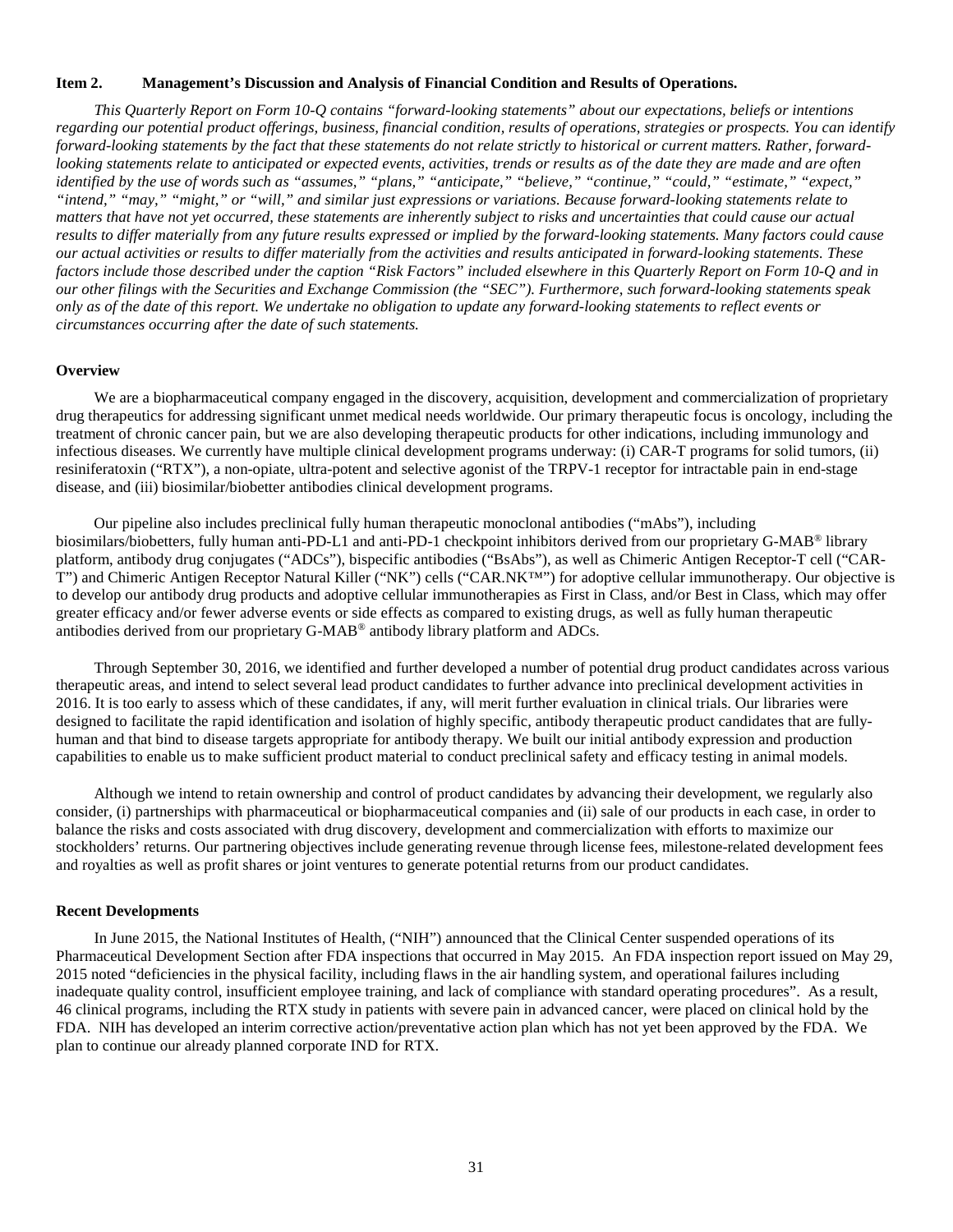In July 2016, we completed the transactions contemplated by a letter agreement (the "Letter Agreement") with the Chan Soon-Shiong Family Foundation ("Foundation") and Cambridge Equities, LP ("Cambridge"). Pursuant to the terms of the Letter Agreement, among other things, (i) we agreed to sell to Foundation, and Foundation agreed to purchase from us, an aggregate of 5,618,326 shares of common stock of NantKwest, Inc. held by us, (ii) Foundation agreed to sell to us, and we agreed to purchase all reported shares held by Foundation and Cambridge, comprising an aggregate of 7,878,098 shares of our common stock ("Common Stock") held by Foundation and Cambridge, (iii) Cambridge agreed to forfeit its right to purchase 500,000 shares of Common Stock issuable pursuant to a warrant to purchase 1,724,138 shares of Common Stock issued by us, and (iv) we agreed to pay to Foundation an aggregate of approximately \$15.6 million. We retired the 7,878,098 repurchased shares.

On July 11, 2016, we announced a license and collaboration agreement with Les Laboratoires Servier, SAS, a corporation incorporated under the laws of France, and Institut de Recherches Internationales Servier, a company duly organized and existing under the laws of France (individually and collectively, "Servier") for the development, manufacture and commercialization of products using our fully human immuno-oncology anti-PD-1 mAb STI-A1110. Pursuant to the financial terms of that agreement we received a non-refundable up-front payment of \$27.4 million in July 2016.

On August 2, 2016, we, Scintilla Pharmaceuticals, Inc. ("Scintilla"), our subsidiary, and Scilex Pharmaceuticals Inc. ("Scilex") entered into a binding term sheet (the "Scilex Binding Term Sheet") setting forth the terms and conditions by which Scintilla would, through a subsidiary, purchase all of the issued and outstanding equity of Scilex (the "Proposed Scilex Acquisition"). Subject to certain conditions, and in exchange for all of the issued and outstanding equity of Scilex, the Scilex Binding Term Sheet provided that Scintilla would: (i) at the closing of the Proposed Scilex Acquisition (the "Proposed Scilex Closing"), pay to the equityholders of Scilex an aggregate of \$100 (the "Cash Consideration"), and (ii) following the earlier to occur of (a) the closing of the next third party equity financing of Scintilla or the initial public offering of shares of common stock of Scintilla ("Scintilla Common Stock") in the United States (a "Financing"), or (b) the two-year anniversary of the Proposed Scilex Closing, issue to the equityholders of Scilex an aggregate of \$70,000,000 of shares of Scintilla Common Stock, subject to adjustment in certain circumstances, based upon the valuation of Scintilla immediately after such Financing or otherwise as of the two-year anniversary of the Proposed Scilex Closing (the "Scilex Stock Consideration").

In exchange for Scilex's agreement under the Scilex Binding Term Sheet to negotiate exclusively with us and Scintilla with respect to the Proposed Scilex Acquisition, Scintilla paid \$0.5 million to Scilex upon execution of the Scilex Binding Term Sheet (the "Standstill Payment"). The Scilex Binding Term Sheet provided that if the Proposed Scilex Closing occurs, the Standstill Payment would be credited against the value of the Scilex Stock Consideration payable by Scintilla to the Scilex equityholders. If the Proposed Scilex Closing does not occur by a specified deadline, unless otherwise agreed to by us and Scilex, the Standstill Payment would be deemed to be an investment by us in Scilex's next third party financing. Additionally, pursuant to the terms of the Scilex Binding Term Sheet, we agreed that, upon the Proposed Scilex Closing, we would contribute \$10.0 million to Scintilla to fund, among other things, Scintilla's working capital expenses, the development of Scintilla's lead program RTX for the treatment of intractable cancer pain, as well as the development of ZTlido<sup>™</sup> (lidocaine), Scilex's lead product candidate, and the development of certain of Scintilla's other technologies and product candidates.

Our President and Chief Executive Officer and a member of our Board of Directors (the "Board"), through one or more of his affiliated entities, and our Executive Vice President, Chief Administrative Officer and Chief Legal Officer, were stockholders of Scilex and owned approximately 6.5% and 8.6%, respectively, of Scilex's total outstanding capital stock as of September 30, 2016. Joseph Gunnar & Co., LLC provided an opinion to the Board opining that the consideration to be paid by Scintilla in the Proposed Scilex Acquisition is fair, from a financial point of view, to our stockholders.

As of September 30, 2016, the Proposed Scilex Acquisition had not closed. The Scilex Binding Term Sheet was terminated by the parties, effective as of November 8, 2016. Accordingly, Scintilla will not complete the Proposed Scilex Acquisition.

On November 8, 2016, we entered into a Stock Purchase Agreement (the "Scilex Purchase Agreement") with Scilex and a majority of the stockholders of Scilex (the "Scilex Stockholders") pursuant to which, on November 8, 2016, we acquired from the Scilex Stockholders, and the Scilex Stockholders sold to us, approximately 72% of the outstanding capital stock of Scilex (the "Scilex Acquisition").

The total value of the consideration payable to the Scilex Stockholders in the Scilex Acquisition is equal to approximately \$47.6 million, subject to certain post-closing adjustments (the "Adjusted Base Consideration").

At the closing of the Scilex Acquisition (the "Scilex Closing"), we issued to the Scilex Stockholders that were accredited investors (the "Accredited Scilex Stockholders") an aggregate of 752,481 shares of Common Stock (the "Closing Shares") based on a \$6.33 per share price; provided, however, that twenty percent of the Closing Shares will be held in escrow for a period of six months, and be used, among other things, to satisfy the indemnification obligations of the Scilex Stockholders. In addition to issuing shares of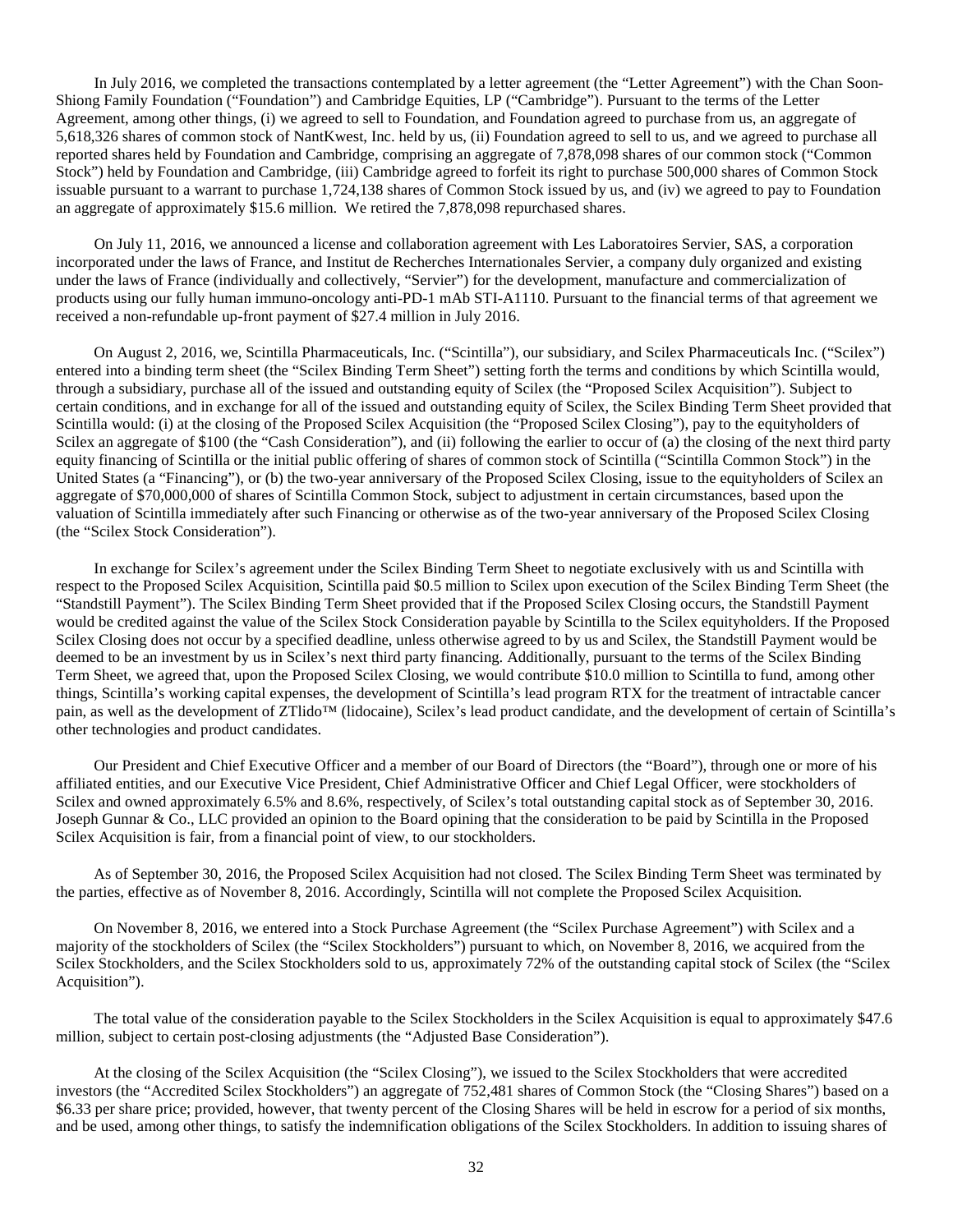Common Stock at the Scilex Closing, we paid cash in the aggregate amount of approximately \$4,840 to Scilex Stockholders that were not accredited investors in exchange for such Scilex Stockholders' shares of the capital stock of Scilex.

Subject to certain customary limitations, the Scilex Stockholders have agreed to indemnify us and our officers, directors, employees and other authorized agents against certain losses related to, among other things, breaches of Scilex's and the Scilex Stockholders' representations and warranties, certain specified liabilities and the failure to perform covenants or obligations under the Scilex Purchase Agreement.

Under the terms of the Scilex Purchase Agreement, we agreed to provide additional consideration to the Accredited Scilex Stockholders upon the achievement of certain milestones, as follows: (i) 10% of the Adjusted Base Consideration will be payable in shares of Common Stock upon receipt of notice from the U.S. Food and Drug Administration (the "FDA") that the FDA has accepted Scilex's resubmitted new drug application for ZTlido for the treatment of postherpetic neuralgia (the "NDA"), and (ii) 80% of the Adjusted Base Consideration will be payable in shares of Common Stock upon receipt of notice from the FDA that the FDA has approved the NDA for commercialization. The Common Stock price per share to be used to calculate the number of shares of Common Stock issuable upon the achievement of these milestones will be based on a formula set forth in the Scilex Purchase Agreement, which provides that the Common Stock price per share will not be greater than \$25.32 or less than \$6.33 (in each case subject to adjustment for stock splits, stock dividends, recapitalizations and the like).

Our President and Chief Executive Officer and a member of the Board, through one or more of his affiliated entities, and our Executive Vice President, Chief Administrative Officer and Chief Legal Officer, were formerly stockholders of Scilex, held approximately 6.5% and 8.6%, respectively, of Scilex's total outstanding capital stock and sold all of their shares of the capital stock of Scilex to us in the Scilex Acquisition on the same terms as the other Scilex Stockholders.

In connection with the Scilex Acquisition, on November 8, 2016, we and the Accredited Scilex Stockholders entered into a Registration Rights Agreement (the "Registration Rights Agreement") pursuant to which, among other things, we agreed to prepare and file one or more registration statements with the SEC for the purpose of registering for resale the Closing Shares and any additional shares of Common Stock that may be issued by us upon the achievement of milestones in accordance with the Scilex Purchase Agreement (collectively, the "Securities"). Under the Registration Rights Agreement, we must file a registration statement with the SEC registering all of the Closing Shares for resale by no later than December 8, 2016, and we will also be required to file one or more additional registration statements registering any other Securities for resale within 30 days of the issuance thereof.

Scintilla and Scilex agreed to terminate the Scilex Binding Term Sheet on November 8, 2016. As a result of the termination of the Scilex Binding Term Sheet, notwithstanding the provisions set forth in the Scilex Binding Term Sheet, Scintilla and Scilex agreed that the \$0.5 million standstill payment that Scintilla made to Scilex pursuant to the Scilex Binding Term Sheet shall be deemed a loan made by Scintilla to Scilex, evidenced by a promissory note, dated November 8, 2016, by and between Scintilla and Scilex (the "November Scilex Note"). The November Scilex Note accrues interest at an annual rate equal to the lesser of 10.0% and the maximum interest rate permitted under law, will be due and payable in full upon the earlier of December 31, 2016 and the occurrence of an event of default, and may be prepaid in full or in part. The November Scilex Note was assigned in full by Scintilla to us on November 8, 2016. On November 8, 2016, following the Scilex Closing, the November Scilex Note was repaid by Scilex in full.

On August 15, 2016, we, Scintilla and Semnur Pharmaceuticals, Inc. ("Semnur") entered into a binding term sheet (the "Semnur Binding Term Sheet") setting forth the terms and conditions by which Scintilla will, through a subsidiary, purchase all of the issued and outstanding equity of Semnur (the "Semnur Acquisition"). The Semnur Binding Term Sheet provides that, contingent upon the execution of a definitive agreement between the parties (the "Definitive Agreement") and subject to certain conditions, Scintilla will, at the closing of the Semnur Acquisition (the "Semnur Closing"), make an initial payment of \$60.0 million (the "Initial Consideration") to the equityholders of Semnur in exchange for all of the issued and outstanding equity of Semnur. The Initial Consideration will consist of \$40.0 million in cash and \$20.0 million in shares of Common Stock (the "Semnur Stock Consideration"). The Semnur Binding Term Sheet also provides that the number of shares of Common Stock comprising the Semnur Stock Consideration will be calculated based on the volume weighted average closing price of our Common Stock for the 30 consecutive trading days ending on the date that is three days prior to the execution of the Definitive Agreement. \$6.0 million of the Semnur Stock Consideration will be placed into escrow, a portion of which will be held for a period of up to six or 12 months to secure certain obligations of Semnur and its equityholders in connection with the Semnur Acquisition. At the Semnur Closing, we will enter into a registration rights agreement with certain of Semnur's equityholders, pursuant to which we will agree to seek the registration for resale of the shares of our common stock comprising the Semnur Stock Consideration

In addition to the Initial Consideration, Scintilla may pay additional consideration of up to \$140.0 million to Semnur's equityholders upon Scintilla's completion of certain clinical studies and trials, receipt of certain regulatory approvals and the achievement of certain sales targets following the Semnur Closing.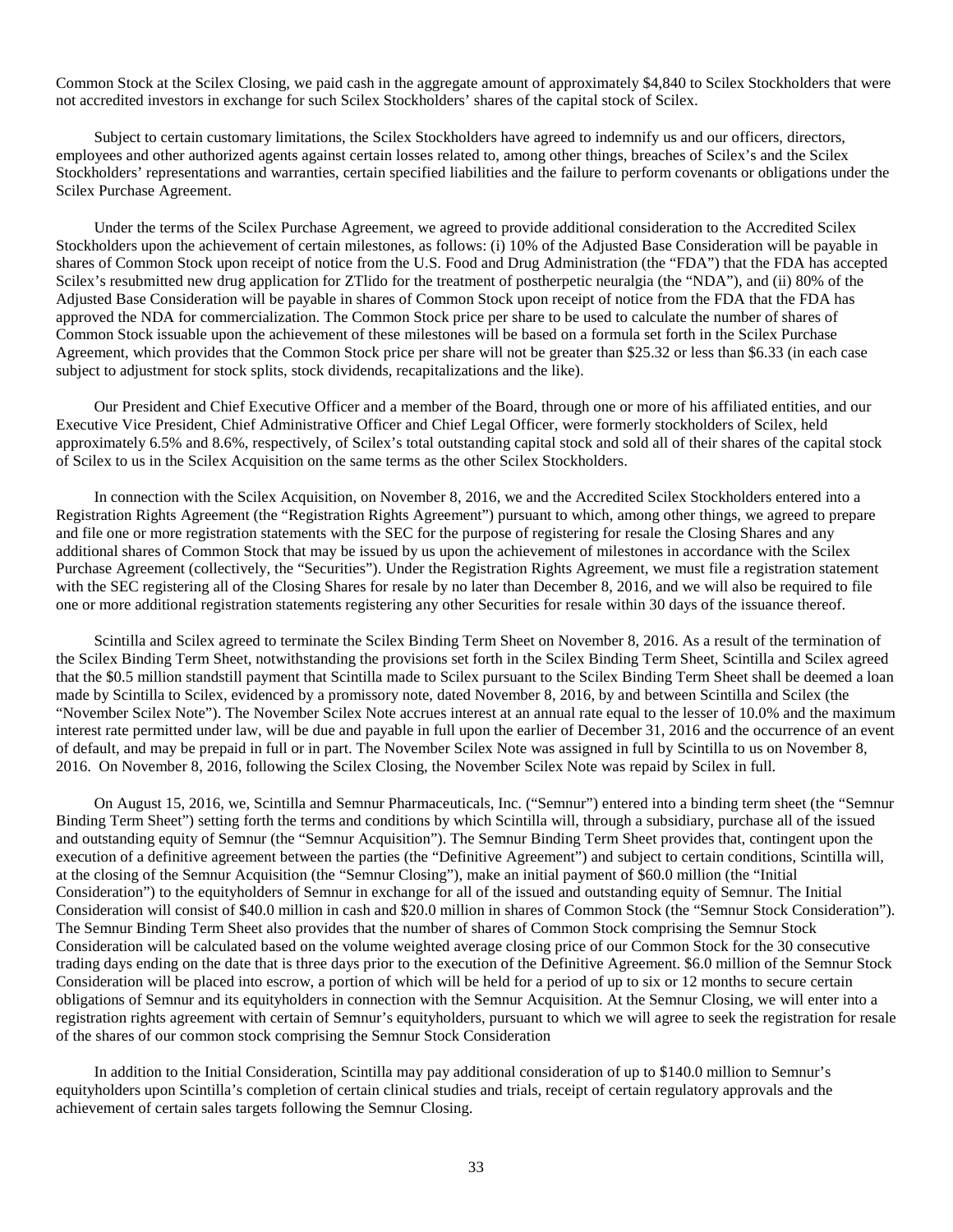Under the Semnur Binding Term Sheet, Semnur has agreed to negotiate exclusively with us and Scintilla with respect to the Semnur Acquisition for a period of 60 days (the "Exclusivity Period"). The Exclusivity Period will be automatically extended for an additional 30 days in certain circumstances. If a Definitive Agreement has not been executed by the end of the Exclusivity Period, either party may terminate the Semnur Binding Term Sheet (a "Termination"). If a party elects a Termination without the other party's written consent, the party electing a Termination may be required to pay an aggregate of \$5.0 million in cash to the other party as liquidated damages under certain circumstances.

As of September 30, 2016, the Semnur Acquisition had not closed. The final terms of the Semnur Acquisition are subject to the negotiation and finalization of the Definitive Agreement and any other agreements relating to the Semnur Acquisition, and the material terms of the Semnur Acquisition are expected to differ from those set forth in the Semnur Binding Term Sheet. In addition, the Semnur Closing will be subject to various customary and other closing conditions.

A member of the Board is Semnur's Chief Executive Officer and a member of its Board of Directors and currently owns approximately 5.5% of Semnur's total outstanding capital stock. Joseph Gunnar & Co., LLC provided an opinion to the Board opining that the consideration to be paid by Scintilla in the Semnur Acquisition is fair, from a financial point of view, to our stockholders.

On November 1, 2016, we loaned \$5.0 million to Celularity, Inc., a research and development company ("Celularity"), pursuant to a promissory note issued to us by Celularity (the "Celularity Note") in connection with the entry into a nonbinding term sheet by us, TNK Therapeutics, Inc., our subsidiary ("TNK"), and Celularity (the "Celularity Term Sheet") setting forth the terms and conditions by which we or TNK, along with one or more third parties, will contribute certain assets to Celularity (the "Celularity Transaction"). Pursuant to the terms of the Celularity Note, the loan will be due and payable in full on the earlier of November 1, 2017 and the occurrence of an event of default under the Celularity Note (the "Maturity Date"). The Celularity Note also provides that, in certain circumstances, we shall loan Celularity up to an additional \$5.0 million over the next 12 months. In the event that Celularity meets certain minimum financing conditions prior to the Maturity Date, all outstanding amounts under the Celularity Note shall be forgiven.

The Celularity Term Sheet provides that, contingent upon the execution of a definitive agreement among the parties (the "Celularity Agreement"), concurrently with asset contributions to Celularity to be made by one or more third parties, TNK will contribute to Celularity certain assets in the area of CAR constructs for use in placenta-derived cells and cord blood-derived cells (the "Contributions"), and we will receive shares of common stock of Celularity. Pursuant to the Celularity Term Sheet, following the Contributions, we will own at least 30% of the total outstanding shares of capital stock of Celularity and will be entitled to appoint a specified number of members to the board of directors of Celularity. The final terms of the Celularity Transaction are subject to the negotiation and finalization of the Celularity Agreement and any other agreements relating to the Celularity Transaction, and the material terms of the Celularity Transaction, if consummated, may differ from those described herein or set forth in the Celularity Term Sheet.

#### *Critical Accounting Policies and Estimates*

Management's discussion and analysis of our financial condition and results of operations are based upon our condensed consolidated financial statements which are prepared in accordance with GAAP. The preparation of these financial statements requires us to make estimates and judgments that affect the reported amounts of assets and liabilities, related disclosure of contingent assets and liabilities at the date of the financial statements, and the reported amounts of revenues and expenses during the reporting period. We continually evaluate our estimates and judgments, the most critical of which are those related to income taxes and stock-based compensation. We base our estimates and judgments on historical experience and other factors that we believe to be reasonable under the circumstances. Materially different results can occur as circumstances change and additional information becomes known.

During the quarter ended September 30, 2016, there were no significant changes to the items that we disclosed as our critical accounting policies and estimates in Note 2 to our consolidated financial statements for the year ended December 31, 2015 contained in our Annual Report on Form 10-K for the year ended December 31, 2015, as filed with the SEC.

#### **Results of Operations**

The following describes certain line items set forth in our condensed consolidated statements of operations.

#### **Comparison of the Three Months Ended September 30, 2016 and 2015**

*Revenues*. Revenues were \$2,243,000 for the three months ended September 30, 2016, as compared to \$1,103,000 for the three months ended September 30, 2015. The net increase of \$1,140,000 is primarily due to license fees from our July 2016 license agreement, partially offset by a decrease in activities under our active grants for the three months ended September 30,2016 compared to the corresponding period of 2015 and by lower sales and service revenues generated from the sale of customized reagents and providing contract development services.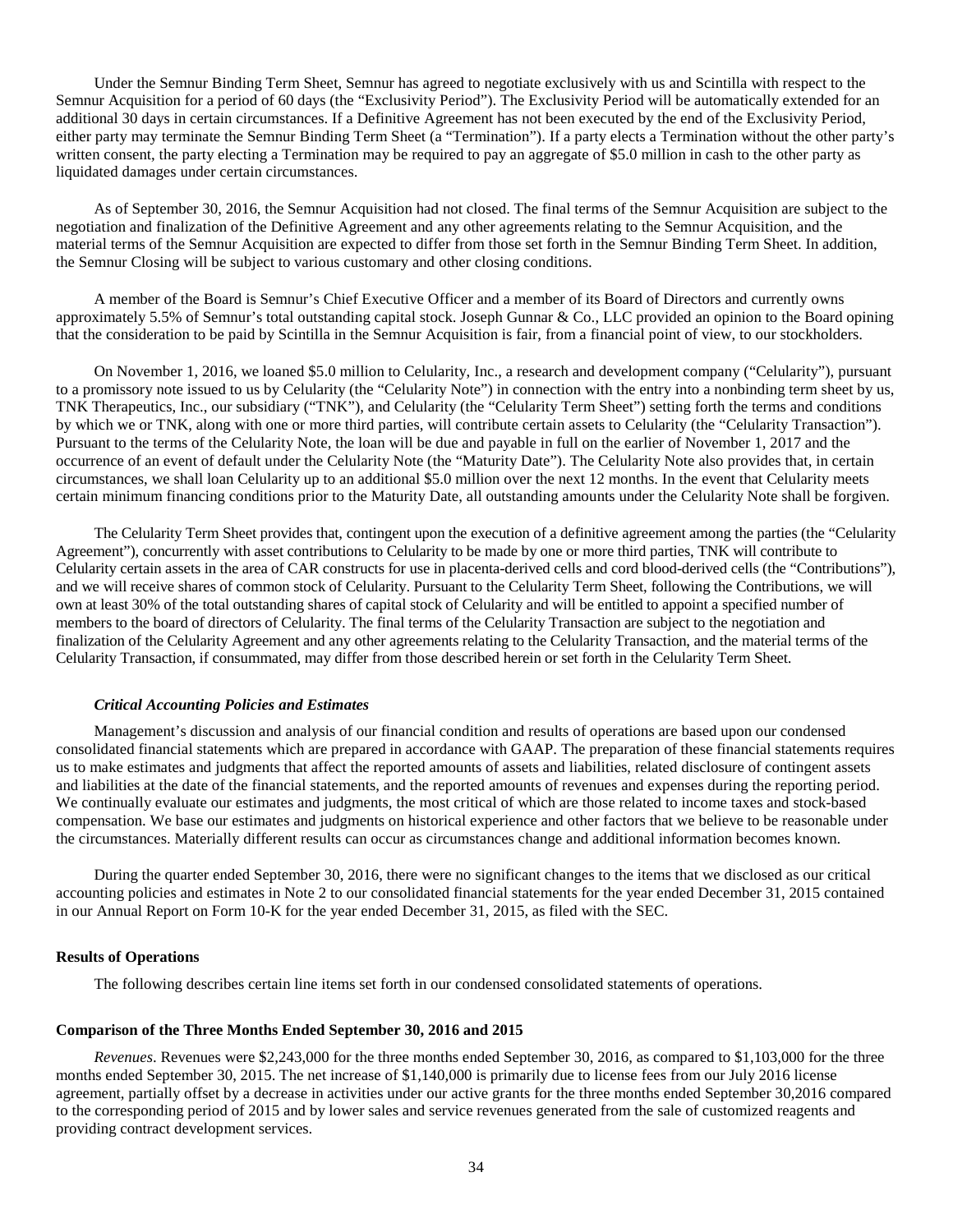In June 2014, the National Institute of Allergy and Infectious Diseases (the "NIAID"), a division of the NIH, awarded us a Phase II STTR grant to support the advanced preclinical development of human bispecific antibody therapeutics to prevent and treat *Staphylococcus aureus* (*S. aureus* or "Staph") infections, including MRSA (the "Staph Grant III Award"). The project period for this Phase II grant covers a two-year period which commenced in June 2014, with total funds available of approximately \$1 million per year for up to 2 years. During the three months ended September 30, 2016 and 2015, we recorded \$135,000 and \$243,000 of revenue, respectively, associated with the Staph Grant III Award.

In June 2014, we were awarded a Phase I STTR grant entitled "Anti-Pseudomonas Immunotherapy and Targeted Drug Delivery" from the NIAID. This grant will support the preclinical development of novel anti-*Pseudomonas aeruginosa* mAb immunotherapy or an antibody-mediated targeted antibiotic delivery vehicle. Each modality may be an effective and safe stand-alone therapy and/or a component of a "cocktail" therapeutic option for prevention and treatment of *P. aeruginosa* infections. The project period for this Phase I grant covers a two-year period which commenced in July 2014, with total funds available of approximately \$300,000 per year for up to 2 years. During the three months ended September 30, 2016 and 2015, we recorded \$32,000 and \$73,000 of revenue, respectively, associated with the Phase I STTR grant award.

In July 2014, we were awarded a Phase I STTR grant from the National Cancer Institute ("NCI"), a division of the NIH, entitled "Targeting of Myc-Max Dimerization for the Treatment of Cancer". This grant will support the preclinical development of the Myc inhibitor, which interferes with the protein-protein interaction ("PPI") between Myc and its obligatory dimerization partner, Max, preventing sequence-specific binding to DNA and subsequent initiation of oncogenic transformation. The project period for this Phase I grant covers a one-year period which commenced in August 2014, with total funds available of approximately \$225,000. During the three months ended September 30, 2016 and 2015, we recorded \$0 and \$9,000 of revenue, respectively, associated with the Phase I Myc grant award.

In August 2014, we were awarded a Phase I Small Business Technology Transfer ("SBIR") grant from the National Heart, Lung, and Blood Institute ("NHBLI"), a division of the NIH, entitled "Human Anti-WISP-1 Antibodies for Treatment of Idiopathic Pulmonary Fibrosis". This grant will advance our immunotherapy targeting WNT-1 Inducible Signaling Protein-1 ("WISP1") for the treatment of Idiopathic Pulmonary Fibrosis ("IPF"). WISP1 is a protein that has been shown to be upregulated in IPF, linked to key growth factors, cellular proliferation, hyperplasia and is correlated with late stage cancers. IPF is a fatal disease, which results in progressive loss of lung function due to fibrosis of the lungs. The project period for this Phase I grant covers a one-year period which commenced in August 2014, with total funds available of approximately \$225,000. During the three months ended September 30, 2016 and 2015, we recorded \$0 and \$31,000 of revenue, respectively, associated with the Phase I WISP1 grant award.

Revenues from a human immune-oncology anti PD-L1 license agreement for the three months ended September 30, 2016 and 2015, were \$13,000 and \$13,000, respectively. Revenues from our license agreement with Sevier for the three months ended September 2016 and 2015 were \$1,522,000 and \$0, respectively.

We expect that any revenue we generate will fluctuate from quarter to quarter as a result of the unpredictability of the demand for products and services offered as well as the timing and amount of grant awards, research and development reimbursements and other payments received under any strategic collaborations, if any.

*Cost of revenues*. Cost of revenues for the three months ended September 30, 2016 and 2015 were \$418,000 and \$604,000, respectively, and relate to the sale of customized reagents and providing contract development services. The costs generally include employee-related expenses including salary and benefits, direct materials and overhead costs including rent, depreciation, utilities, facility maintenance and insurance.

*Research and Development Expenses*. Research and development expenses for the three months ended September 30, 2016 and 2015 were \$10,212,000 and \$7,244,000, respectively. Research and development expenses include the costs to advance our CAR-T programs for solid tumors, our RTX program towards entering into future clinical trials, our biosimilar/biobetter antibodies development, costs to identify, isolate and advance human antibody drug candidates derived from our libraries as well as advancing our ADC preclinical drug candidates, preclinical testing expenses and the expenses associated with fulfilling our development obligations related to the NIH grant awards (collectively, the "NIH Grants"). Such expenses consist primarily of salaries and personnel related expenses, stockbased compensation expense, clinical development expenses, preclinical testing, lab supplies, consulting costs, depreciation and other expenses. The increase of \$2,968,000 is primarily attributable to salaries and personnel related expenses and lab supplies and other preclinical related expenses. We expect research and development expenses to increase in absolute dollars as we: (i) advance our CAR-T programs, (ii) advance RTX into clinical trials and pursue other potential indications, the cost of acquiring, developing and manufacturing clinical trial materials, and other regulatory operating activities, (iii) advance our biosimilar/biobetter antibodies clinical development program, (iv) incur incremental expenses associated with our efforts to further advance a number of potential product candidates into preclinical development activities, (v) continue to identify and advance a number of fully human therapeutic antibody and ADC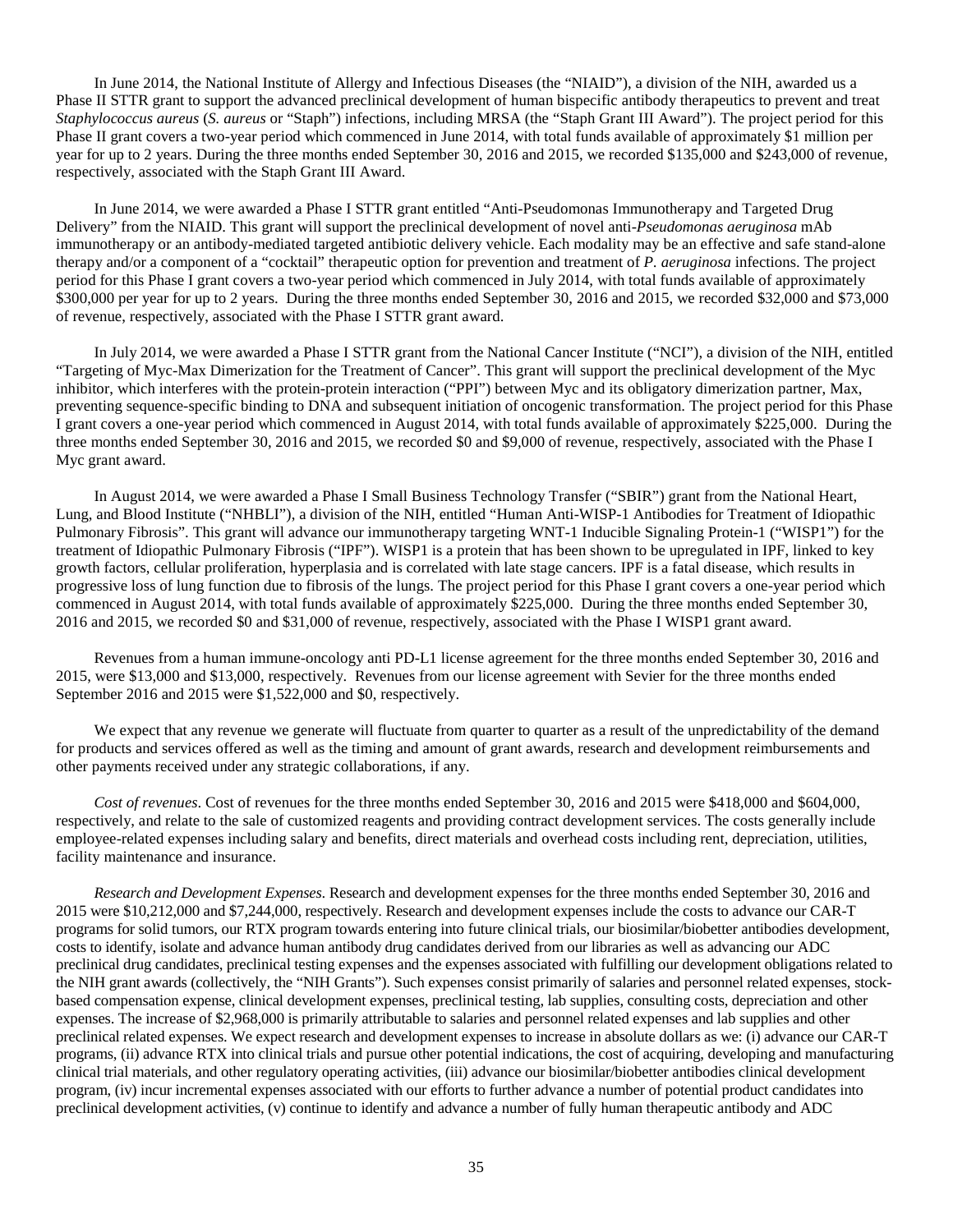preclinical product candidates, (vi) incur higher salary, lab supply and infrastructure costs incurred in connection with supporting all of our programs, and (vii) invest in our joint ventures or other third party agreements.

*Acquired In-process Research and Development Expenses*. Acquired in-process research and development expenses for the three months ended September 30, 2016 and 2015 were \$0 and \$24,068,000, respectively. Acquired in-process research and development expenses for the three months ended September 30, 2015 include costs associated with the purchase price of the license rights from Mabtech Limited and the purchase price of the license rights from the City of Hope and the purchase price of CARgenic and BDL.

*General and Administrative Expenses*. General and administrative expenses for the three months ended September 30, 2016 and 2015 were \$5,267,000 and \$4,711,000, respectively. General and administrative expenses consist primarily of salaries and personnel related expenses for executive, finance and administrative personnel, stock-based compensation expense, professional fees, infrastructure expenses, legal and accounting expenses and other general corporate expenses. The increase of \$556,000 is primarily attributable to higher legal costs, higher salaries and related compensation expenses, consulting expenses and rent and facility expenses. We expect general and administrative expenses to increase in absolute dollars as we: (i) incur incremental expenses associated with expanded operations and development efforts, (ii) ensure compliance with our public reporting obligations, (iii) increase infrastructure costs, and (iv) invest in our joint ventures or other third party agreements.

*Intangible Amortization*. Intangible amortization for the three months ended September 30, 2016 and 2015 was \$112,000 and \$111,000, respectively, and relates to license rights being amortized on a straight line basis.

*Gain on sale of marketable securities*. Gain on sale of marketable securities for the three months ended September 30, 2016 and 2015 was \$27,193,000 and \$0, respectively. The increase in gain on sale of marketable securities during the three months ended September 30, 2016 as compared to the same period in 2015 resulted from the sale of our shares of NantKwest, Inc. common stock.

*Gain on trading securities*. Gain on trading securities for the three months ended September 30, 2016 and 2015 was \$491,000 and \$0, respectively. The increase in gain on trading securities during the three months ended September 30, 2016 as compared to the same period in 2015 represents the difference between the cost basis of our trading securities and the estimated fair value as of September 30, 2016.

*Income (loss) on equity investments*. Income on equity investments for the three months ended September 30, 2016 and 2015 was \$323,000 and \$0, respectively. The increase in the three months ended September 30, 2016 as compared to the same period in 2015 is due to the recognition of our portion of the income from operations from our joint venture entities which did not exist during the same period in 2015.

*Interest Expense*. Interest expense for the three months ended September 30, 2016 and 2015 was \$236,000 and \$396,000, respectively. The decrease in interest expense resulted primarily from lower average borrowings under the amended and restated loan and security agreement.

*Interest Income*. Interest income for the three months ended September 30, 2016 and 2015 was \$26,000 and \$1, respectively. We expect that continued low interest rates will significantly limit our interest income in the near term.

*Income tax benefit*. Income tax benefit for the three months ended September 30, 2016 was \$195,000, and income tax expense for the three months ended September 30, 2015 was \$35,323,000. The decrease in income tax expense resulted mainly from the recognition of an indefinite-lived deferred tax liability for the three months ended September 30, 2015.

*Net income (loss)*. Net income for the three months ended September 30, 2016 and 2015 was \$14,373,000 and a net loss of \$939,000, respectively. The increase in net income resulted primarily from the realized gain on the sale of marketable securities and a reduction in acquired in process research and development expenses.

#### **Comparison of the Nine Months Ended September 30, 2016 and 2015**

*Revenues*. Revenues were \$4,133,000 for the nine months ended September 30, 2016, as compared to \$3,253,000 for the nine months ended September 30, 2015. The net increase of \$880,000 is primarily due to license fees from our July 2016 license agreement with Servier, partially offset by a decrease in sales and service revenues generated from the sale of customized reagents and providing contract development services and by a decrease in activities under our active grants for the nine months ended September 30, 2016 compared to the corresponding period of 2015.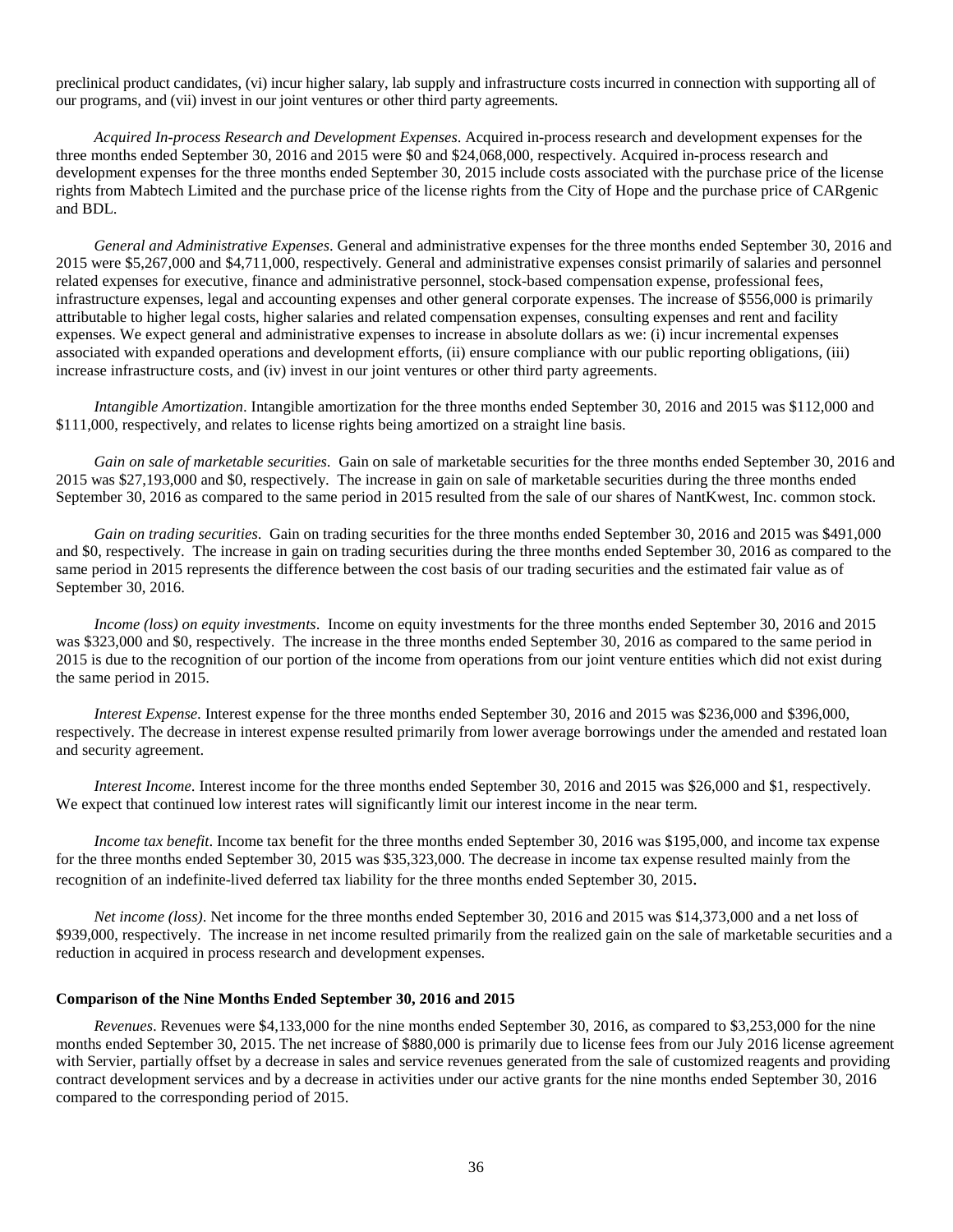In June 2014, the NIAID awarded us the Staph Grant III Award. The project period for this Phase II grant covers a two-year period which commenced in June 2014, with total funds available of approximately \$1.0 million per year for up to 2 years. During the nine months ended September 30, 2016 and 2015, we recorded \$592,000 and \$666,000 of revenue, respectively, associated with the Staph Grant III Award.

In June 2014, we were awarded a Phase I STTR grant entitled "Anti-Pseudomonas Immunotherapy and Targeted Drug Delivery" from the NIAID. This grant will support the preclinical development of novel anti-*Pseudomonas aeruginosa* mAb immunotherapy or an antibody-mediated targeted antibiotic delivery vehicle. Each modality may be an effective and safe stand-alone therapy and/or a component of a "cocktail" therapeutic option for prevention and treatment of *P. aeruginosa* infections. The project period for this Phase I grant covers a two-year period which commenced in July 2014, with total funds available of approximately \$300,000 per year for up to 2 years. During the nine months ended September 30, 2016 and 2015, we recorded \$256,000 and \$167,000 of revenue, respectively, associated with the Phase I STTR grant award.

In July 2014, we were awarded a Phase I STTR grant from the NCI, a division of the NIH, entitled "Targeting of Myc-Max Dimerization for the Treatment of Cancer". This grant will support the preclinical development of the Myc inhibitor, which interferes with the PPI between Myc and its obligatory dimerization partner, Max, preventing sequence-specific binding to DNA and subsequent initiation of oncogenic transformation. The project period for this Phase I grant covers a one-year period which commenced in August 2014, with total funds available of approximately \$225,000. During the nine months ended September 30, 2016 and 2015, we recorded \$0 and \$130,000 of revenue, respectively associated with the Phase I Myc grant award.

In August 2014, we were awarded a Phase I SBIR grant from the NHBLI, a division of the NIH, entitled "Human Anti-WISP-1 Antibodies for Treatment of Idiopathic Pulmonary Fibrosis". This grant will advance our immunotherapy targeting WISP1 for the treatment of IPF. WISP1 is a protein that has been shown to be upregulated in IPF, linked to key growth factors, cellular proliferation, hyperplasia and is correlated with late stage cancers. IPF is a fatal disease, which results in progressive loss of lung function due to fibrosis of the lungs. The project period for this Phase I grant covers a one-year period which commenced in August 2014, with total funds available of approximately \$225,000. During the nine months ended September 30, 2016 and 2015, we recorded \$52,000 and \$61,000 of revenue, respectively, associated with the Phase I WISP1 grant award.

Revenues from a human immune-oncology anti PD-L1 license agreement for the nine months ended September 30, 2016 and 2015, were \$37,000 and \$37,000, respectively. Revenues from our July 2016 license agreement with Servier for the nine months ended September 2016 and 2015 were \$1,523,000 and \$0, respectively.

We expect that any revenue we generate will fluctuate from quarter to quarter as a result of the unpredictability of the demand for products and services offered as well as the timing and amount of grant awards, research and development reimbursements and other payments received under any strategic collaborations, if any.

*Cost of revenues*. Cost of revenues for the nine months ended September 30, 2016 and 2015 were \$1,072,000 and \$1,427,000, respectively, and relate to the sale of customized reagents and providing contract development services. The costs generally include employee-related expenses including salary and benefits, direct materials and overhead costs including rent, depreciation, utilities, facility maintenance and insurance.

*Research and Development Expenses*. Research and development expenses for the nine months ended September 30, 2016 and 2015 were \$28,620,000 and \$23,055,000, respectively. Research and development expenses include the costs to advance our CAR-T programs for solid tumors, our RTX program towards entering into future clinical trials, our biosimilar/biobetter antibodies development, costs to identify, isolate and advance human antibody drug candidates derived from our libraries as well as advancing our ADC preclinical drug candidates, preclinical testing expenses and the expenses associated with fulfilling our development obligations related to the NIH Grants. Such expenses consist primarily of salaries and personnel related expenses, stock-based compensation expense, clinical development expenses, preclinical testing, lab supplies, consulting costs, depreciation and other expenses. The increase of \$5,565,000 is primarily attributable to increased salaries and personnel related expenses and lab supplies and other preclinical related expenses. We expect research and development expenses to increase in absolute dollars as we: (i) advance our CAR-T programs, (ii) advance RTX into clinical trials and pursue other potential indications, the cost of acquiring, developing and manufacturing clinical trial materials, and other regulatory operating activities, (iii) advance our biosimilar/biobetter antibodies clinical development program, (iv) incur incremental expenses associated with our efforts to further advance a number of potential product candidates into preclinical development activities, (v) continue to identify and advance a number of fully human therapeutic antibody and ADC preclinical product candidates, (vi) incur higher salary, lab supply and infrastructure costs incurred in connection with supporting all of our programs, and (vii) invest in our joint ventures or other third party agreements.

*Acquired In-process Research and Development Expenses*. Acquired in-process research and development expenses for the nine months ended September 30, 2016 and 2015 were \$45,000,000 and \$24,068,000, respectively. Acquired in-process research and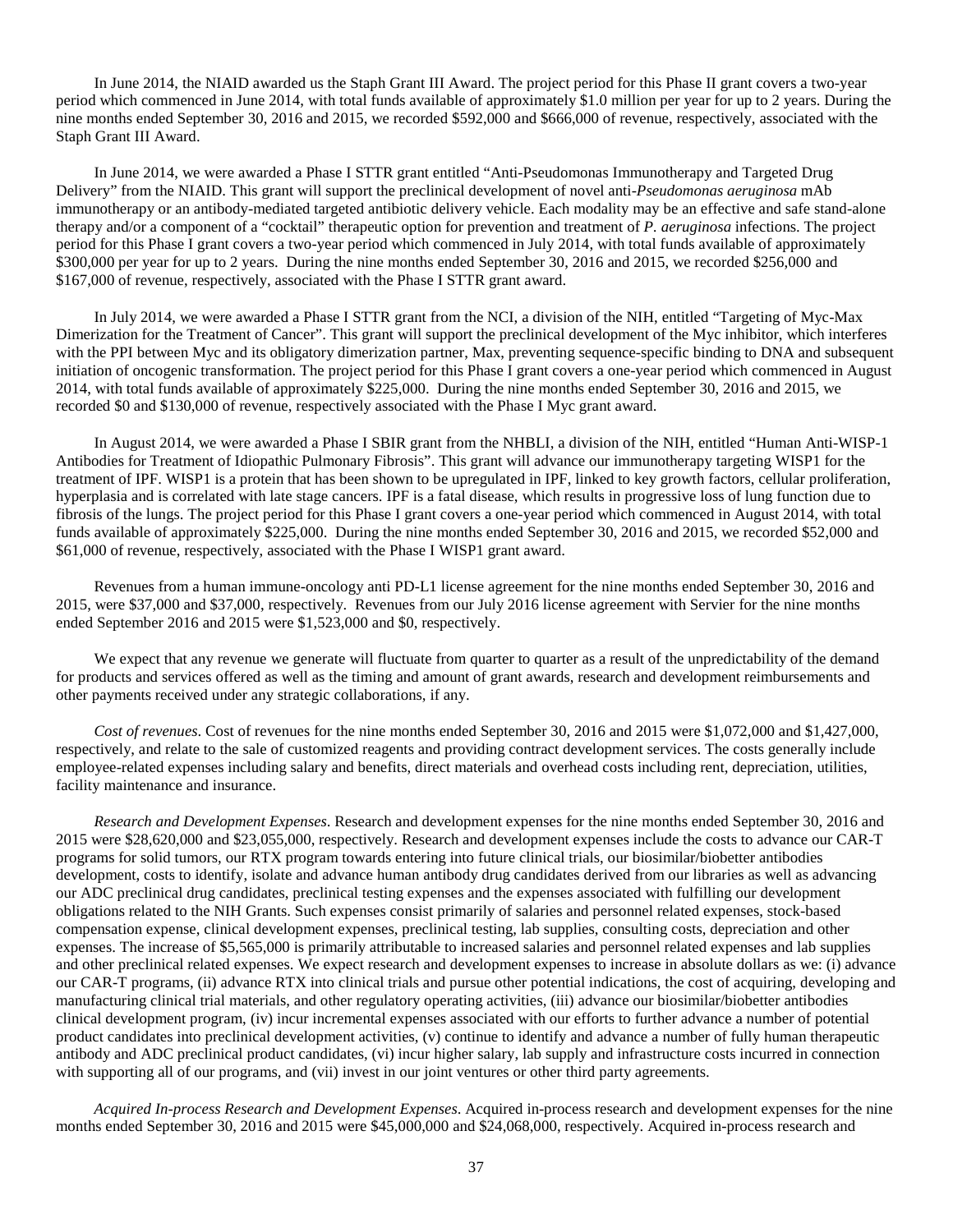development expenses for the nine months ended September 30, 2016 include costs associated with the purchase price of the license rights from Mabtech Limited and the purchase price of the license rights from the City of Hope. Acquired in-process research and development expenses for the nine months ended September 30, 2015 include costs associated with the purchase price of the license rights from Mabtech Limited, the City of Hope and the purchase of CARgenix and BDL.

*General and Administrative Expenses*. General and administrative expenses for the nine months ended September 30, 2016 and 2015 were \$13,982,000 and \$10,002,000, respectively. General and administrative expenses consist primarily of salaries and personnel related expenses for executive, finance and administrative personnel, stock-based compensation expense, professional fees, infrastructure expenses, legal and accounting expenses and other general corporate expenses. The increase of \$3,980,000 is primarily attributable to higher legal costs, higher salaries and related compensation expenses, consulting expenses and rent and facility expenses. We expect general and administrative expenses to increase in absolute dollars as we: (i) incur incremental expenses associated with expanded operations and development efforts, (ii) ensure compliance with our public reporting obligations, (iii) increase infrastructure costs, and (iv) invest in our joint ventures or other third party agreements.

*Intangible Amortization*. Intangible amortization for the nine months ended September 30, 2016 and 2015 was \$334,000 and \$1,046,000, respectively. The decrease in the nine months ended September 30, 2016 as compared to the same period in 2015 is due to license rights being amortized on a straight line basis through the date those assets were sold in 2015.

*Gain on sale of marketable securities*. Gain on sale of marketable securities for the nine months ended September 30, 2016 and 2015 was \$27,193,000 and \$0, respectively. The increase in gain on sale of marketable securities during the nine months ended September 30, 2016 as compared to the same period in 2015 resulted from the sale of our shares of NantKwest, Inc., common stock.

*Gain on trading securities*. Gain on trading securities for the nine months ended September 30, 2016 and 2015 was \$491,000 and \$0, respectively. The increase in gain on trading securities during the nine months ended September 30, 2016 as compared to the same period in 2015 represents the difference between the cost basis of our trading securities and the estimated fair value as of September 30, 2016.

*Gain on expiration of derivative liability*. Gain on expiration of the derivative liability for the nine months ended September 30, 2016 and 2015 was \$5,520,000 and \$0, respectively. The increase in the nine months ended September 30, 2016 as compared to the same period in 2015 is due to the expiration of the unexercised derivative liability on March 31, 2016.

*Income (loss) on equity investments*. Income on equity investments for the nine months ended September 30, 2016 and 2015 was \$294,000 and \$0, respectively. The increase in the nine months ended September 30, 2016 as compared to the same period in 2015 is due to the recognition of our portion of the loss from operations from our joint venture entities which did not exist during the same period in 2015.

*Interest Expense*. Interest expense for the nine months ended September 30, 2016 and 2015 was \$816,000 and \$1,277,000, respectively. The decrease in interest expense resulted primarily from lower average borrowings under the amended loan and security agreement.

*Interest Income*. Interest income for the nine months ended September 30, 2016 and 2015 was \$84,000 and \$1, respectively. We expect that continued low interest rates will significantly limit our interest income in the near term.

*Income tax benefit*. Income tax benefit for the nine months ended September 30, 2016 was \$195,000, and tax expense for the nine months ended September 30, 2015 was \$35,128,000. The decrease in income tax expense resulted mainly from the recognition of an indefinite-lived deferred tax liability for the nine months ended September 30, 2015.

*Net Loss*. Net loss for the nine months ended September 30, 2016 and 2015 was \$48,996,000 and \$22,335,000, respectively. The increase in net loss resulted primarily from increased acquired in-process research and development expense, increased general and administrative expenses and research and development activities.

#### **Liquidity and Capital Resources**

As of September 30, 2016, we had \$66.5 million in cash and cash equivalents attributable primarily to the net proceeds of \$105.5 million from the sale of common stock and warrants under the private placements in 2016 and from \$3.5 million in net proceeds from the sale of common stock through our ATM facility with MLV & Co. LLC. Our working capital as of September 30, 2016 was \$35.8 million.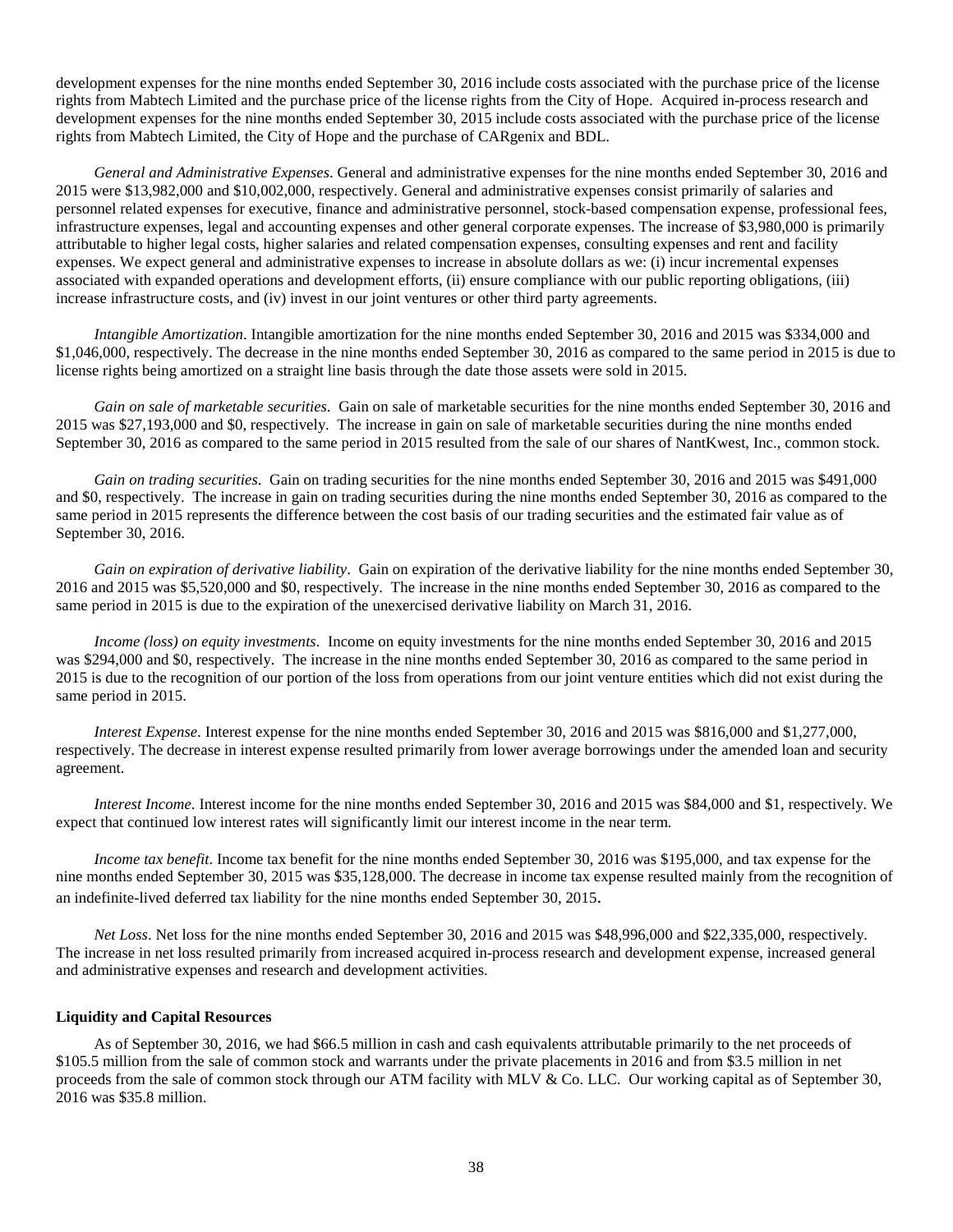*Cash Flows from Operating Activities*. Net cash used for operating activities was \$54.1 million for 2016 and is primarily attributable to our net loss of \$51.9 million, partially offset by approximately \$1.4 million in non-cash activities relating to stock-based compensation, an increase in acquired in-process research and development and gain on expiration of derivative liability and other non-cash activities. Net cash used for operating activities was \$25.9 million for 2015 and primarily reflects a net loss of \$23.5 million, which was partially offset by approximately \$15.0 million in non-cash activities relating primarily to stock-based compensation and depreciation expense.

We expect to continue to incur substantial and increasing losses and negative net cash flows from operating activities as we expand and support our clinical and preclinical development and research activities and fund our joint ventures and collaborations.

*Cash Flows from Investing Activities*. Net cash used by investing activities was \$5.0 million for 2016 as compared to cash provided of \$14.3 million for 2015. The net cash used in 2016 related primarily to the equipment acquired for research and development activities. The net cash provided in 2015 related primarily to the sale of IgDraSol partially offset by investments in common stock.

We expect to increase our investment in equipment as we seek to expand and progress our research and development capabilities.

*Cash Flows from Financing Activities*. Net cash provided by financing activities was \$86.6 million for 2016 which was primarily from the sale of common stock and warrants under the private placements in the second quarter of 2016, from the sale of common stock under our ATM facility and from the proceeds from option exercises, partially offset by the payment of principal payments under our amended and restated loan and security agreement as compared to cash used by financing activities of \$1.2 million in 2015, which related primarily to payment of deferred compensation partially offset by the proceeds from option exercises.

*Future Liquidity Needs*. We have principally financed our operations through underwritten public offerings, private equity financings and sales of common stock under our ATM facility, as we have not generated any product related revenue from our principal operations to date, and do not expect to generate significant revenue for several years, if ever. We will need to raise additional capital before we exhaust our current cash resources in order to continue to fund our research and development, including our plans for clinical and preclinical trials and new product development, as well as to fund operations generally. As and if necessary, we will seek to raise additional funds through various potential sources, such as equity and debt financings, or through corporate collaboration and license agreements. We can give no assurances that we will be able to secure such additional sources of funds to support our operations, or, if such funds are available to us, that such additional financing will be sufficient to meet our needs.

We anticipate that we will continue to incur net losses into the foreseeable future as we: (i) advance clinical stage product candidates such as biosimilar/biobetter antibodies, CAR-T programs and RTX in the clinic and potentially pursues other development, (ii) continue to identify a number of potential mAb and ADC drug candidates and further advance various preclinical and development activities, (iii) advance our product candidates into the clinic, (iv) invest in additional joint ventures or third party collaboration or acquisition agreements, and (v) expand corporate infrastructure, including the costs associated with being a NASDAQ listed public company. Based on currently available resources, we believe we have the ability to meet all obligations due over the course of the next twelve months.

We plan to continue to fund our operating losses and capital funding needs through public or private equity or debt financings, strategic collaborations, licensing arrangements, asset sales, government grants or other arrangements. In November 2014, we filed a universal shelf registration statement on Form S-3 with the Securities and Exchange Commission (the "SEC"), which was declared effective by the SEC in December 2014 (the "2014 Shelf Registration Statement"). The 2014 Shelf Registration Statement provides us with the ability to offer up to \$250 million of securities, including equity and other securities as described in the registration statement. Included in the 2014 Shelf Registration Statement is a sales agreement prospectus covering the offering, issuance and sale by us of up to a maximum aggregate offering price of \$50 million of our common stock that may be issued and sold under a sales agreement with MLV & Co. LLC (the "ATM Facility"). During the nine months ended September 30, 2016 we sold approximately \$3.6 million in shares of common stock under the ATM Facility. After the first and second quarter 2016 sales activities, we have the ability to offer up to \$46.4 million of additional shares of common stock under the ATM Facility. Pursuant to these Shelf Registration Statements, we may offer such securities from time to time and through one or more methods of distribution, subject to market conditions and our capital needs. Specific terms and prices will be determined at the time of each offering under a separate prospectus supplement, which will be filed with the SEC at the time of any offering. However, we cannot be sure that such additional funds will be available on reasonable terms, or at all. If we are unable to secure adequate additional funding, we may be forced to make reductions in spending, extend payment terms with suppliers, liquidate assets where possible, and/or suspend or curtail planned programs. In addition, if we do not meet our payment obligations to third parties as they come due, we may be subject to litigation claims. Even if we are successful in defending against these claims, litigation could result in substantial costs and be a distraction to management. Any of these actions could materially harm our business, results of operations, and future prospects.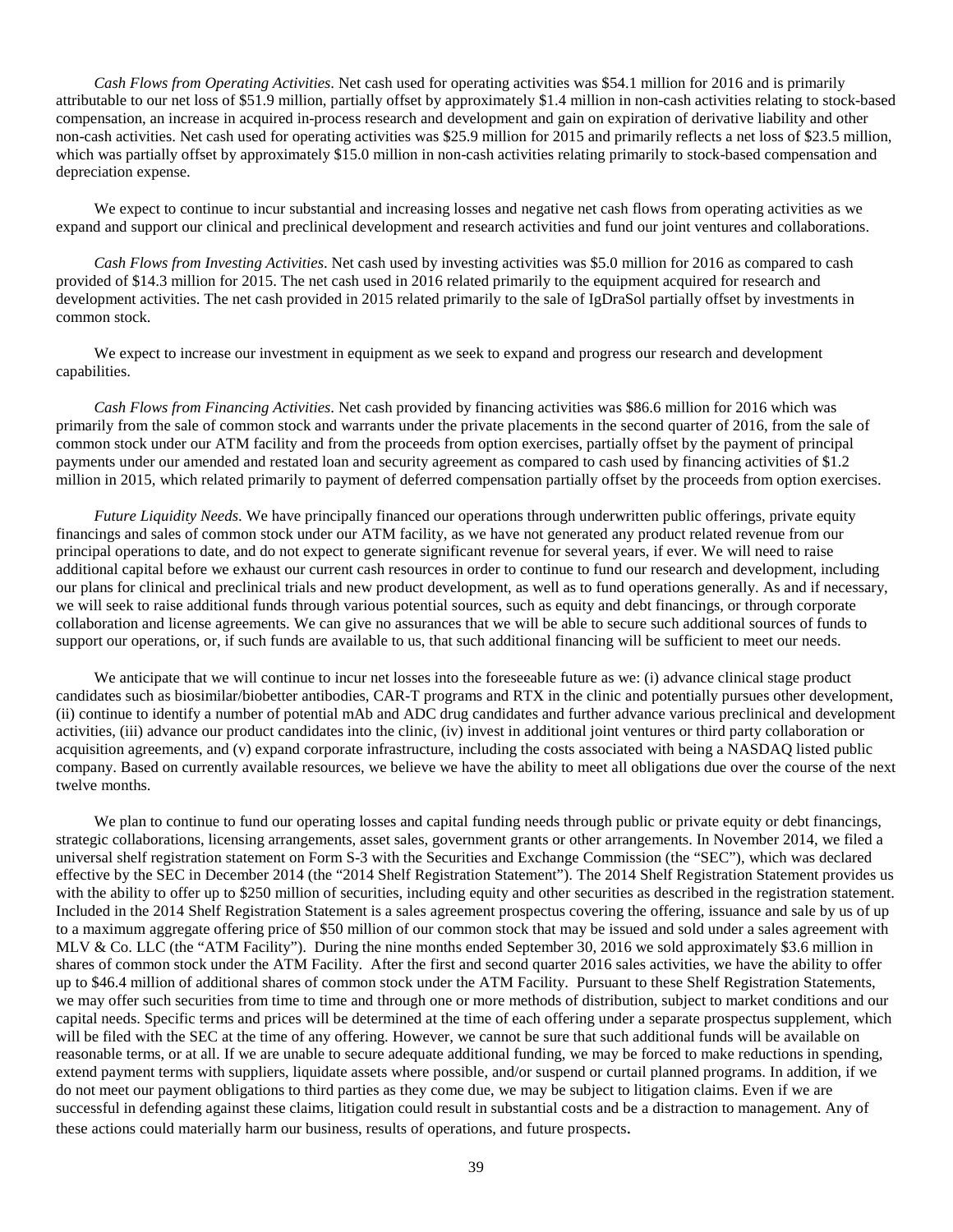If we raise additional funds by issuing equity securities, substantial dilution to existing stockholders would result. If we raise additional funds by incurring debt financing, the terms of the debt may involve significant cash payment obligations as well as covenants and specific financial ratios that may restrict our ability to operate our business.

#### **Off-Balance Sheet Arrangements**

Since our inception through September 30, 2016, we have not engaged in any off-balance sheet arrangements as defined in Item 303(a)(4) of Regulation S-K.

#### **New Accounting Pronouncements**

Refer to Note 1, "Nature of Operations, Summary of Significant Accounting Polices and Business Activities," in the accompanying notes to the condensed consolidated financial statements for a discussion of recent accounting pronouncements.

#### <span id="page-41-0"></span>**Item 3. Quantitative and Qualitative Disclosures About Market Risk.**

*Interest Rate Risk.* Our exposure to market risk is confined to our cash and cash equivalents. We have cash and cash equivalents and invest primarily in high-quality money market funds, which we believe are subject to limited credit risk. Due to the low risk profile of our investments, an immediate 10% change in interest rates would not have a material effect on the fair market value of our portfolio. Our amended and restated loan and security agreement has a fixed interest rate of 7.95% per annum through the loan maturity. We do not believe that we have any material exposure to interest rate risk arising from our investments.

*Capital Market Risk*. We currently do not have significant revenues from grants or sales and services and we have no product revenues from our planned principal operations and therefore depend on funds raised through other sources. One source of funding is through future debt or equity offerings. Our ability to raise funds in this manner depends upon, among other things, capital market forces affecting our stock price.

#### <span id="page-41-1"></span>**Item 4. Controls and Procedures.**

We maintain disclosure controls and procedures that are designed to ensure that information required to be disclosed in our reports filed under the Securities Exchange Act of 1934, as amended (the "Exchange Act"), is recorded, processed, summarized and reported within the time periods specified in the SEC's regulations, rules and forms and that such information is accumulated and communicated to our management, including our principal executive officer and principal financial officer, as appropriate, to allow for timely decisions regarding required disclosure.

In designing and evaluating the disclosure controls and procedures, management recognizes that any controls and procedures, no matter how well designed and operated, can provide only reasonable assurance of achieving the desired control objectives, and management is required to apply its judgment in evaluating the cost-benefit relationship of possible controls and procedures. As required by Rule 13a-15(b) promulgated by the SEC under the Exchange Act, we carried out an evaluation, under the supervision and with the participation of our management, including our principal executive officer and principal financial officer, of the effectiveness of the design and operation of our disclosure controls and procedures as of the end of the period covered by this Quarterly Report on Form 10-Q. Based on the foregoing, our principal executive officer and principal financial officer concluded that our disclosure controls and procedures were effective as of the end of the period covered by this Quarterly Report on Form 10-Q at a reasonable assurance level.

#### **Changes in Internal Control Over Financial Reporting**

There has been no change in our internal control over financial reporting during the quarter ended September 30, 2016 that has materially affected, or is reasonably likely to materially affect, our internal control over financial reporting.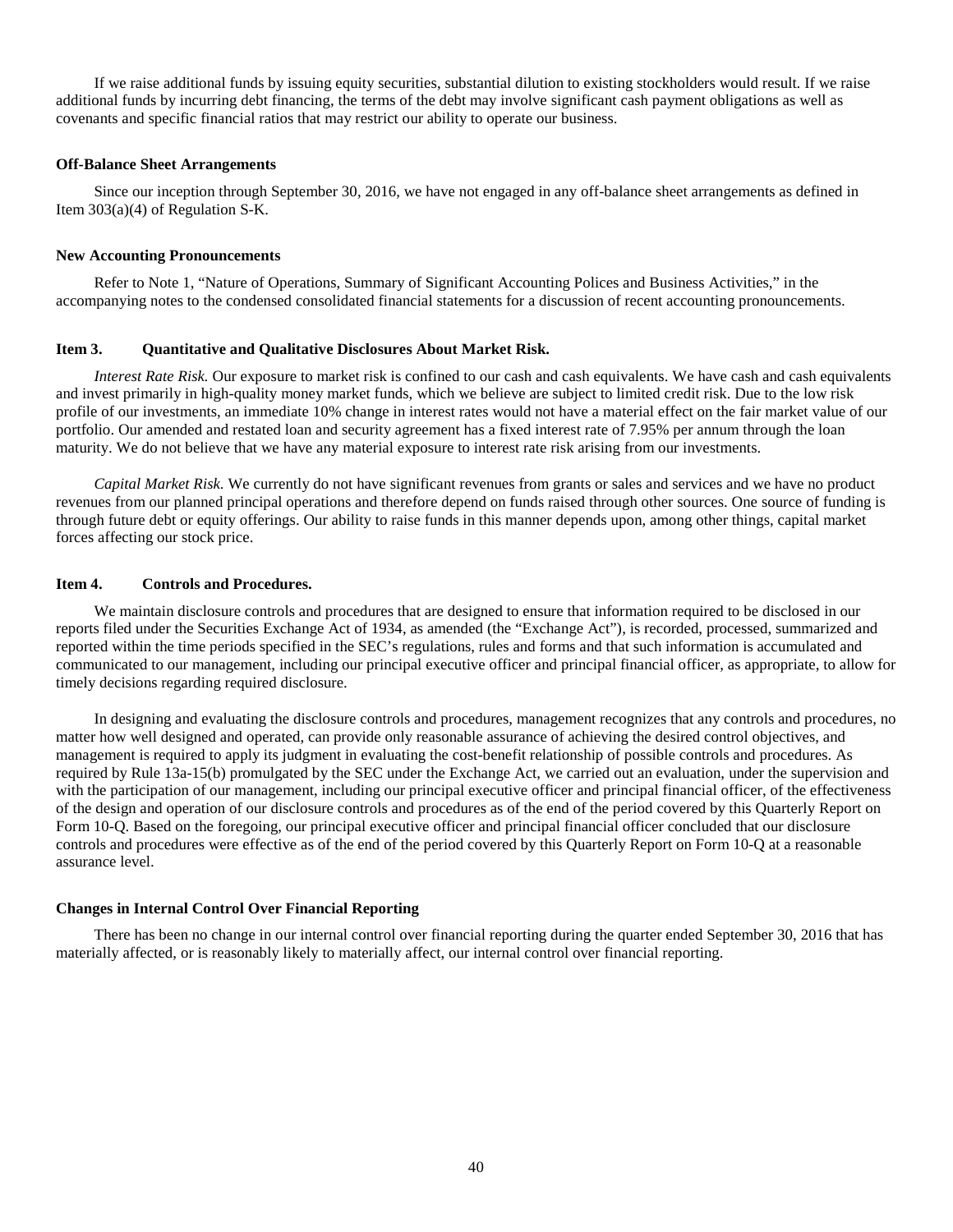#### <span id="page-42-0"></span>**PART II. OTHER INFORMATION**

#### <span id="page-42-1"></span>**Item 1. Legal Proceedings.**

To the best of our knowledge, we are not a party to any legal proceedings that, individually or in the aggregate, are deemed to be material to our financial condition or results of operations.

In the normal course of business, we may be named as a defendant in one or more lawsuits. We are not a party to any outstanding material litigation and management is currently not aware of any legal proceedings that, individually or in the aggregate, are deemed to be material to our financial condition or results of operations.

On April 25, 2016, Wildcat Liquid Alpha, LLC ("WLA") filed a complaint in the Court of Chancery of the State of Delaware seeking an order compelling the Company to provide WLA with certain documents, books and records for inspection and copying pursuant to an April 11, 2016 demand made by WLA. The Company believes that WLA's April 11, 2016 demand for documents and the corresponding litigation are deficient and without merit, and will vigorously defend itself against both. The Company is unable to determine whether any loss will occur with respect to this matter or to estimate the range of such potential loss; therefore, no amount of loss has been accrued by the Company as of the date of filing of this Quarterly Report on Form 10-Q. Furthermore, there is no guarantee that the Company will prevail in this action or receive any relief if it does prevail.

On May 13, 2016, WLA filed a derivative action in the Court of Chancery of the State of Delaware (the "WLA Action") against each of the members of the Board at the time, Henry Ji, William S. Marth, Kim D. Janda, Jaisim Shah, David H. Deming, and Douglas Ebersole (the "Prior Board") and against the Company as nominal defendant. After the members of the Prior Board and the Company moved to dismiss, on August 12, 2016, WLA filed an amended complaint containing both direct and derivative claims against each of the members of the Prior Board and against the Company as nominal defendant, alleging, among other things: (1) breach of fiduciary duty with respect to the formation of, and certain options and warrants issued by, certain of the Company's subsidiaries to Dr. Ji and members of the Prior Board (the "Subsidiary Options Claim"); (2) breach of fiduciary duty with respect to the Company's prior announcement that it had entered into a voting agreement with Yuhan Corporation ("Yuhan") in connection with a transaction through which it purchased \$10 million of shares of our common stock and warrants (the "Yuhan Agreement Claim"); (3) waste of corporate assets regarding the foregoing; (4) unjust enrichment regarding the foregoing; and (5) violation of *8 Del. C.* § 160 based on the Yuhan voting agreement. The Company believes that the WLA Action is without merit, and will vigorously defend itself against the action. The Company is unable to determine whether any loss will occur with respect to the WLA Action or to estimate the range of such potential loss; therefore, no amount of loss has been accrued by the Company as of the date of filing of this Quarterly Report on Form 10-Q. Furthermore, there is no guarantee that the Company will prevail in this suit or receive any damages or other relief if it does prevail.

On September 8, 2016, Yvonne Williams filed an action both derivatively and on behalf of a purported class of stockholders in the Court of Chancery of the State of Delaware against each of the members of the Prior Board; George Ng, the Company's Executive Vice President, Chief Administrative Officer, and Chief Legal Officer; Jeffrey Su, the Company's Executive Vice President & Chief Operating Officer; and the Company as nominal defendant, alleging: (1) breach of fiduciary duty with respect to the Subsidiary Options Claim; and (2) breach of fiduciary duty with respect to the Yuhan Agreement Claim (the "Williams Action"). The Company believes that the Williams Action is without merit, and will vigorously defend itself against the action. The Company is unable to determine whether any loss will occur with respect to the Williams Action or to estimate the range of such potential loss; therefore, no amount of loss has been accrued by the Company as of the date of filing of this Quarterly Report on Form 10-Q. Furthermore, there is no guarantee that the Company will prevail in this suit or receive any damages or other relief if it does prevail.

On June 26, 2015, Immunomedics, Inc. ("Immunomedics") filed a complaint in the United States District Court for the District of New Jersey (the "Immunomedics Action") against the Board of Directors of Roger Williams Medical Center, Dr. Richard P. Junghans, Dr. Steven C. Katz, the Office of the Board of Advisors of Tufts University School of Medicine, and one or more individuals or entities to be identified later. This complaint (the "Initial Complaint") alleged, among other things: (1) breach of contract; (2) breach of covenant of good faith and fair dealing; (3) tortious interference with prospective economic gain; (4) tortious interference with contracts; (5) misappropriation; (6) conversion; (7) bailment; (8) negligence; (9) vicarious liability; and (10) patent infringement. Overall, the allegations in the Initial Complaint were generally directed to an alleged material transfer agreement dated December 2008 and Immunomedics' alleged request for the return of certain alleged research material.

On October 22, 2015, Immunomedics filed an amended complaint (the "First Amended Complaint"), which, among other things, no longer named the Board of Directors of Roger Williams Medical Center and The Office of the Board of Advisors of Tufts University School of Medicine as defendants. Roger Williams Medical Center and Tufts Medical Center were added as new defendants. On January 14, 2016, Immunomedics filed a second amended complaint (the "Second Amended Complaint"), which, among other things, no longer named Tufts Medical Center as a defendant. In addition, the Second Amended Complaint contained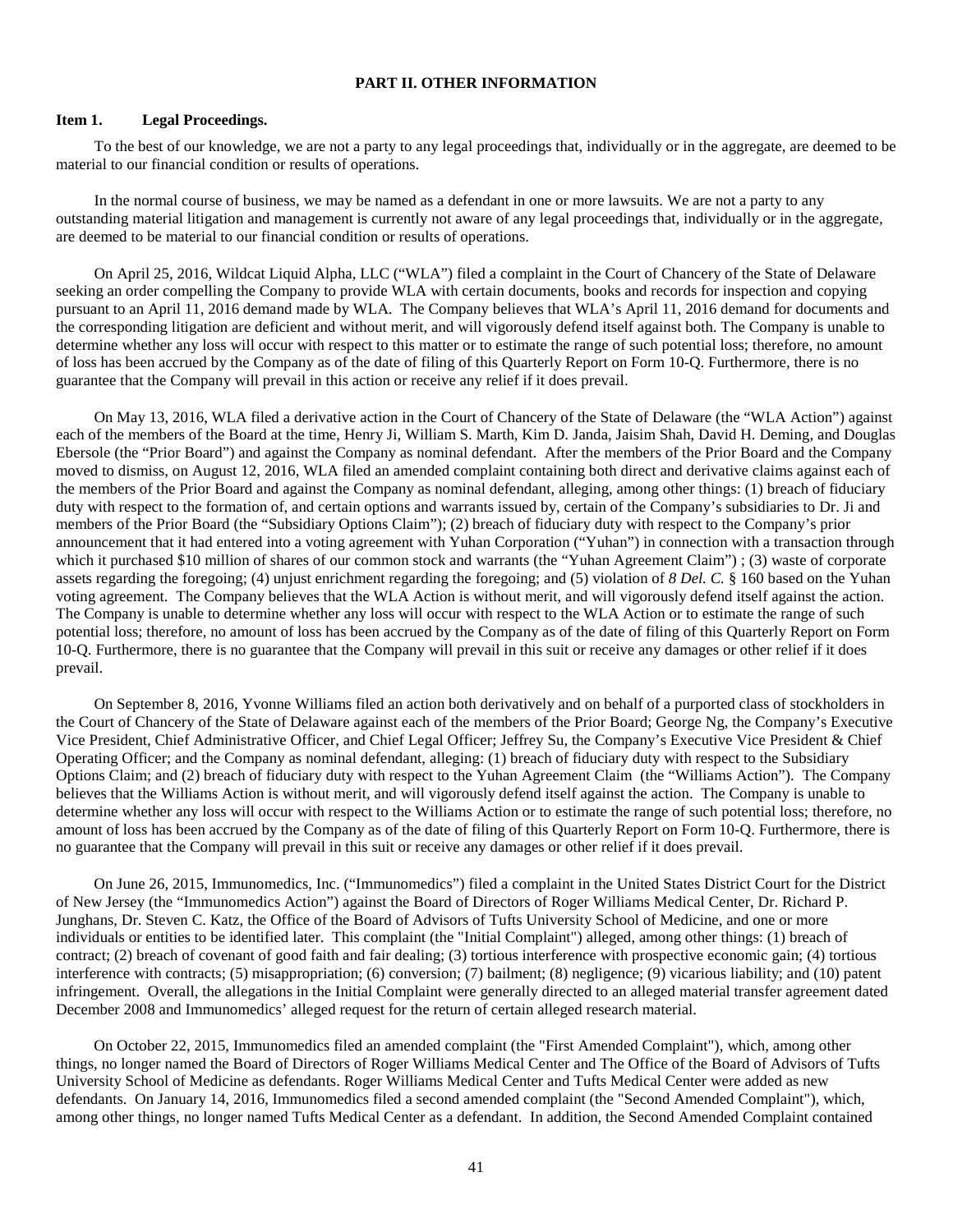allegations directed to two additional alleged material transfer agreements dated September 1993 and May 2010, respectively, and also added an allegation of unjust enrichment. The Second Amended Complaint also no longer asserted claims for (1) breach of covenant of good faith and fair dealing; (2) misappropriation; (3) bailment; (4) negligence; and (5) vicarious liability.

On October 12, 2016, Immunomedics filed a third amended complaint (the "Third Amended Complaint"), which added the Company, TNK Therapeutics, Inc. ("TNK"), BDL Products, Inc. ("BDL"), and CARgenix Holdings LLC ("CARgenix") as defendants. TNK is a subsidiary of the Company and purchased BDL and CARgenix in August 2015. The Third Amended Complaint includes, among other things, allegations against the Company, TNK, BDL and CARgenix regarding (1) conversion; (2) tortious interference; and (3) unjust enrichment.

The Company believes that the Immunomedics Action is without merit and will vigorously defend itself, TNK, BDL, and CARgenix against the action. The Company is unable to determine whether any loss will occur with respect to the Immunomedics Action or to estimate the range of such potential loss. Therefore, no amount of loss has been accrued by the Company as of the date of filing of this Quarterly Report on Form 10-Q. Furthermore, there is no guarantee that the Company will prevail in this suit or receive any damages or other relief if it does prevail.

#### <span id="page-43-0"></span>**Item 1A. Risk Factors.**

*Our Annual Report on Form 10-K for the year ended December 31, 2015, Part I –Item 1A, Risk Factors, describes important risk factors that could cause our business, financial condition, results of operations and growth prospects to differ materially from those indicated or suggested by forward-looking statements made in this Form 10-Q or presented elsewhere by management from time to time. Additional risks and uncertainties not currently known to us or that we currently deem to be immaterial may also materially and adversely affect our business.* 

There have been no material changes in our risk factors since the filing of our Annual Report on Form 10-K for the year ended December 31, 2015.

#### <span id="page-43-1"></span>**Item 6. Exhibits.**

The exhibits listed in the Exhibit Index immediately preceding the exhibits are filed as part of this Quarterly Report on Form 10- Q and such Exhibit Index is incorporated herein by reference.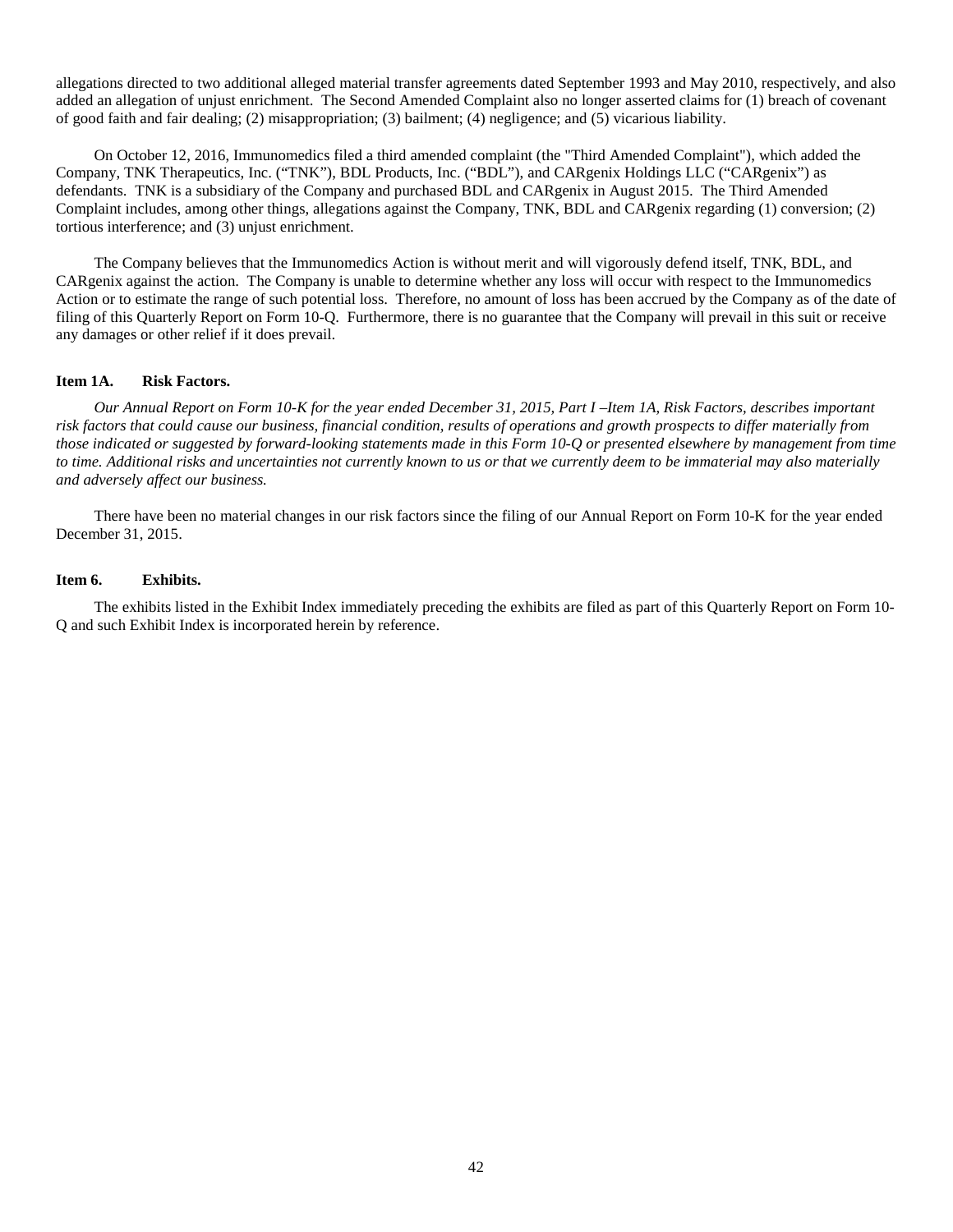#### <span id="page-44-0"></span>**SIGNATURES**

Pursuant to the requirements of the Securities Exchange Act of 1934, as amended, the registrant has duly caused this report to be signed on its behalf by the undersigned thereunto duly authorized.

Sorrento Therapeutics, Inc.

Date: November 9, 2016 By: /s/ Henry Ji, Ph.D.

Henry Ji, Ph.D. Director, Chief Executive Officer & President (Principal Executive Officer)

Date: November 9, 2016 By: /s/ Kevin M. Herde Kevin M. Herde Executive Vice President & Chief Financial Officer (Principal Financial and Accounting Officer)

43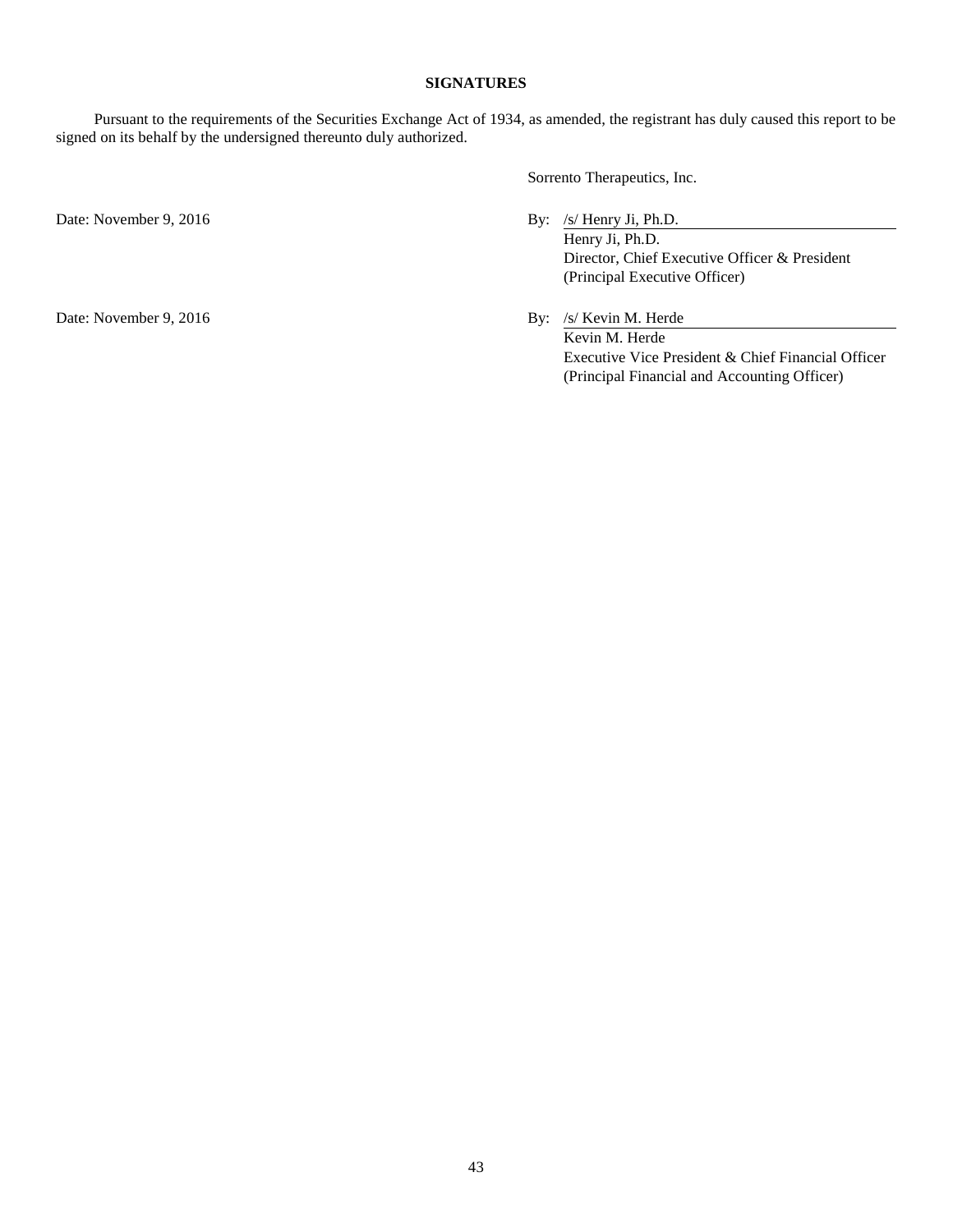#### **EXHIBIT INDEX**

- 10.1\* License and Collaboration Agreement, dated July 6, 2016, among Les Laboratoires Servier, SAS, Institut de Recherches Internationales Servier and Sorrento Therapeutics, Inc. (incorporated by reference to Exhibit 10.7 to the Registrant's (File No. 001-36150) Quarterly Report on Form 10-Q filed with the Securities and Exchange Commission on August 8, 2016).
- 10.2 Binding Term Sheet, dated August 2, 2016, among Sorrento Therapeutics, Inc., Scintilla Pharmaceuticals, Inc. and Scilex Pharmaceuticals Inc.
- 10.3 Binding Term Sheet, dated August 15, 2016, among Sorrento Therapeutics, Inc., Scintilla Pharmaceuticals, Inc. and Semnur Pharmaceuticals, Inc.
- 10.4 Lease Agreement, dated September 12, 2016, between Sorrento Therapeutics, Inc. and HCP Life Science REIT, Inc.
- 10.5 Amendment No. 1 to Membership Interest Purchase Agreement, dated as of March 7, 2016, by and between TNK Therapeutics, Inc. and Jaymin Patel, as the Members' Representative.
- 10.6 Amendment No. 1 to Stock Purchase Agreement, dated as of March 7, 2016, by and between TNK Therapeutics, Inc. and Richard P. Junghans, M.D., Ph.D., as the Stockholders' Representative.
- 10.7 Unit Purchase Agreement dated August 5, 2016, by and among MedoveX Corporation and the purchasers party thereto (incorporated by reference to Exhibit 10.2 to the Current Report on Form 8-K filed by MedoveX Corporation (File No. 001-36763) with the Securities and Exchange Commission on August 8, 2016).
- 10.8 Registration Rights Agreement, dated August 5, 2016, by and among MedoveX Corporation and the investors party thereto (incorporated by reference to Exhibit 10.3 to the Current Report on Form 8-K filed by MedoveX Corporation (File No. 001-36763) with the Securities and Exchange Commission on August 8, 2016).

\*The Registrant has requested confidential treatment with respect to certain portions of the exhibit. Omitted portions have been filed separately with the Securities and Exchange Commission.